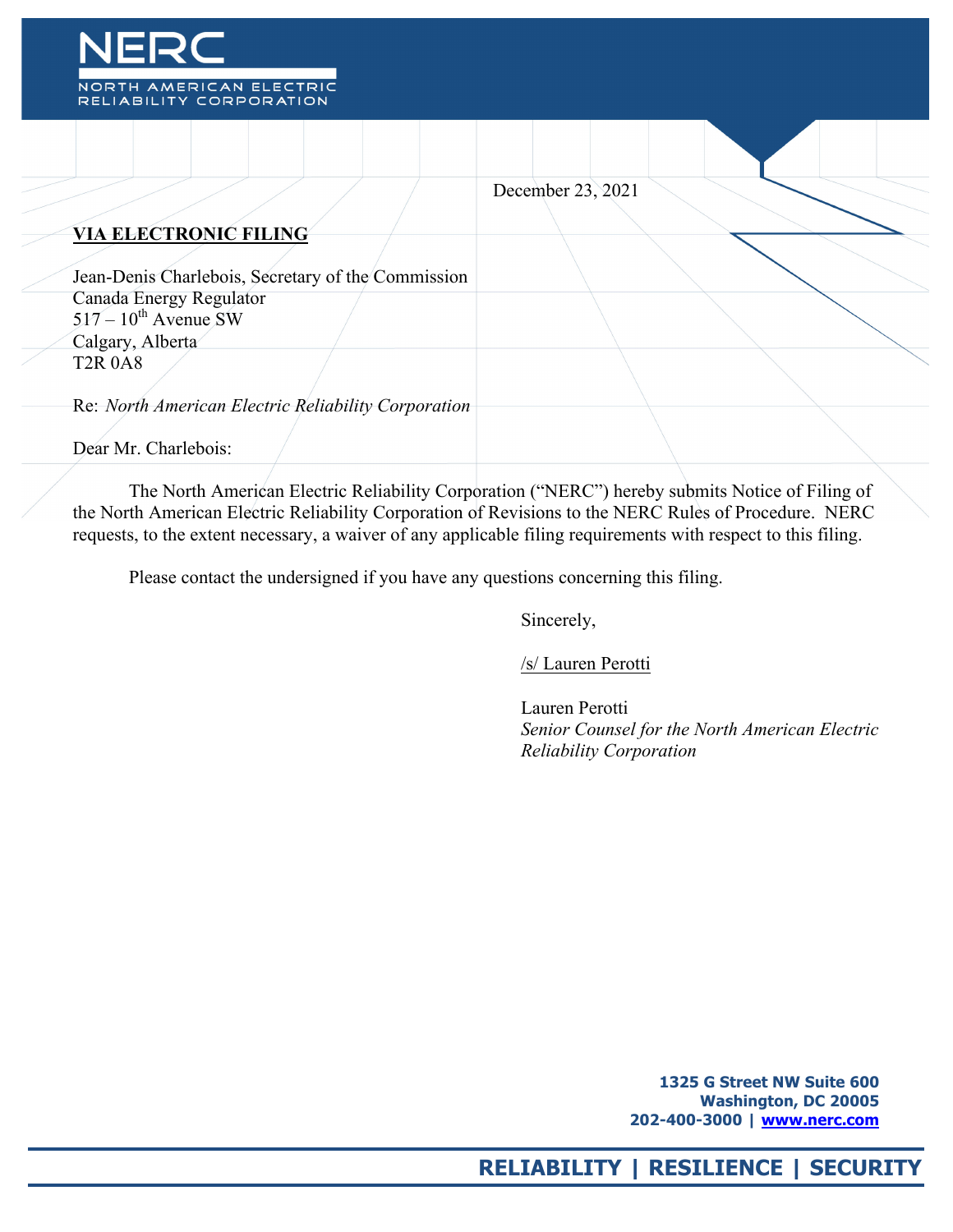# **BEFORE THE CANADA ENERGY REGULATOR**

# **NORTH AMERICAN ELECTRIC ) RELIABILITY CORPORATION )**

# **NOTICE OF FILING OF THE NORTH AMERICAN ELECTRIC RELIABILITY CORPORATION OF REVISIONS TO THE NERC RULES OF PROCEDURE**

Nina Jenkins-Johnston Assistant General Counsel Edwin Kichline Senior Counsel North American Electric Reliability Corporation 1325 G Street, N.W., Suite 600 Washington, D.C. 20005 (202) 400-3000

nina.johnston@nerc.net edwin.kichline@nerc.net

*Counsel for the North American Electric Reliability Corporation*

December 23, 2021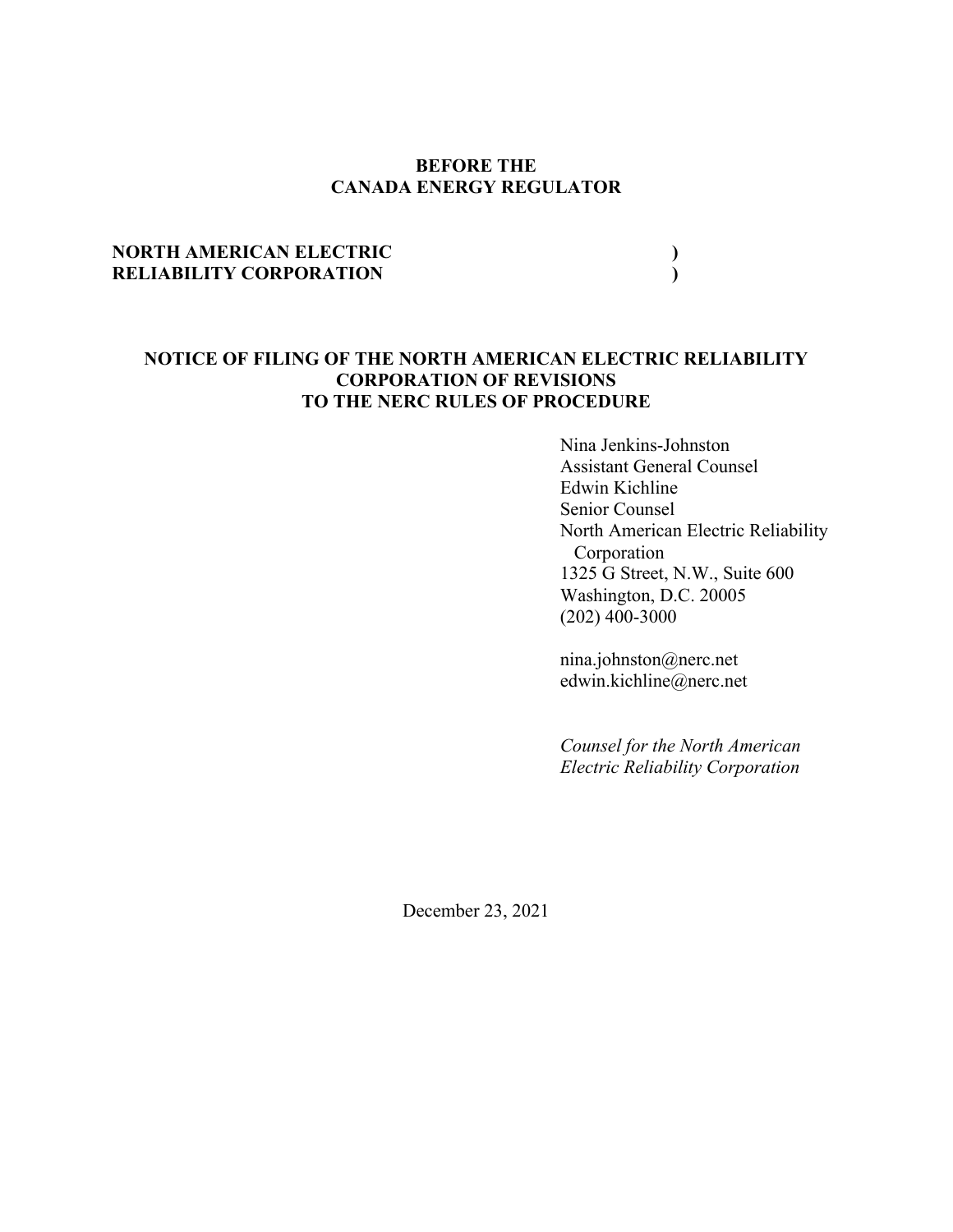# TABLE OF CONTENTS

# **Attachments**

# *Compliance Monitoring and Enforcement Program*

|                                                                    | <b>Attachment 1</b> Section 400 Clean                                |  |  |
|--------------------------------------------------------------------|----------------------------------------------------------------------|--|--|
|                                                                    | <b>Attachment 2</b> Section 400 Redline                              |  |  |
|                                                                    | <b>Attachment 3</b> Section 1500 Clean                               |  |  |
|                                                                    | <b>Attachment 4</b> Section 1500 Redline                             |  |  |
|                                                                    | <b>Attachment 5</b> Appendix 2 Clean                                 |  |  |
|                                                                    | <b>Attachment 6</b> Appendix 2 Redline                               |  |  |
|                                                                    | <b>Attachment 7</b> Appendix 4C Clean                                |  |  |
|                                                                    | <b>Attachment 8</b> Appendix 4C Redline                              |  |  |
|                                                                    | <b>Attachment 9</b> Submitted Comments and Consideration of Comments |  |  |
| Personnel Certification Program and Training and Education Program |                                                                      |  |  |
| <b>Attachment 10 Sections 600 and 900 Clean</b>                    |                                                                      |  |  |

**Attachment 11** Sections 600 and 900 Redline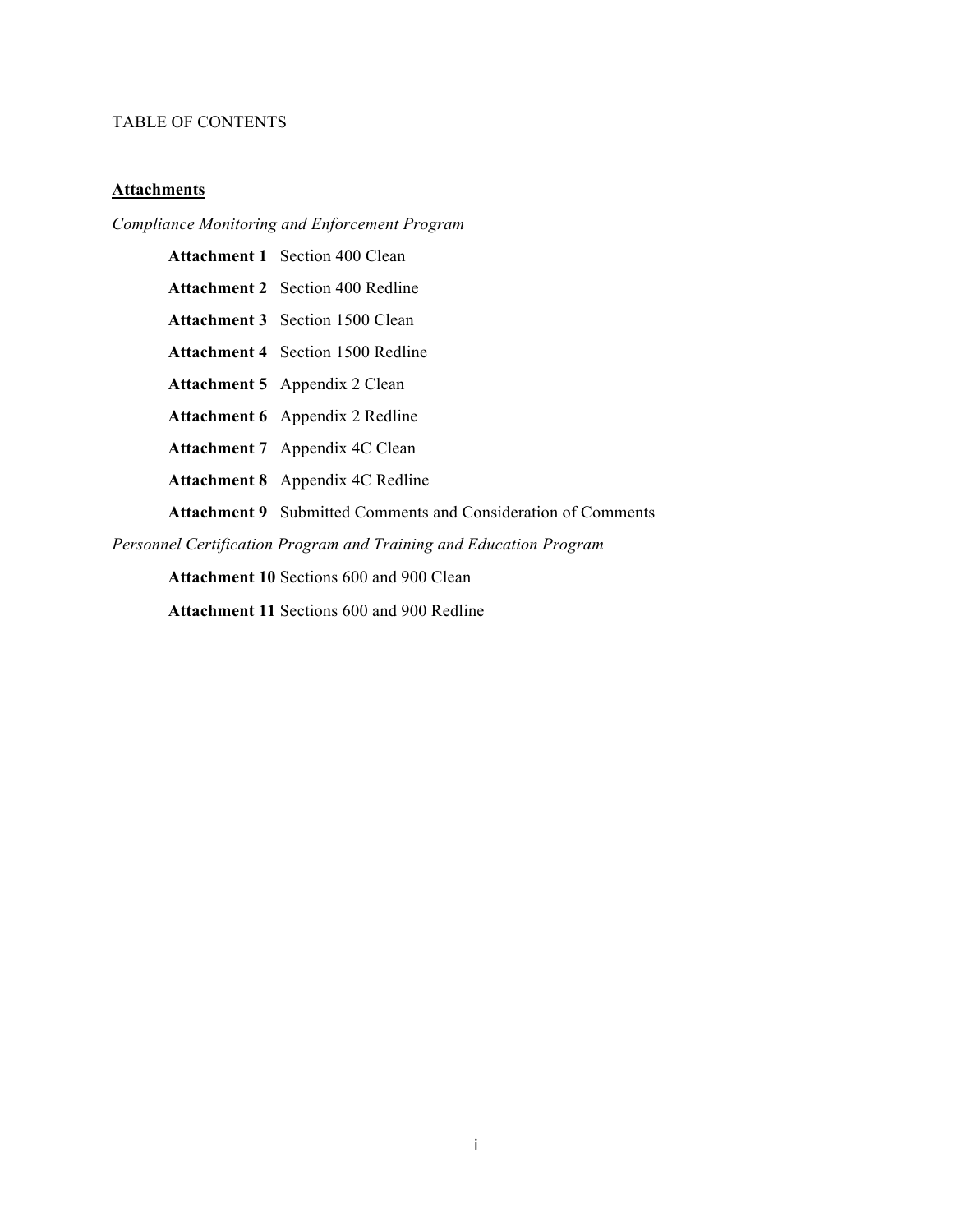# **BEFORE THE CANADA ENERGY REGULATOR**

# **NORTH AMERICAN ELECTRIC ) RELIABILITY CORPORATION )**

# **NOTICE OF FILING OF THE NORTH AMERICAN ELECTRIC RELIABILITY CORPORATION OF REVISIONS TO THE NERC RULES OF PROCEDURE**

The North American Electric Reliability Corporation ("NERC") hereby submits this filing

providing notice of revisions to the NERC Rules of Procedure ("ROP") related to the Compliance

Monitoring and Enforcement Program ("CMEP"), the Personnel Certification and Credential

Maintenance Program, and the Training and Education Program.

NERC proposes revisions to Sections 400 and 1500 and Appendices 2 and 4C related to the

CMEP to enhance the ERO Enterprise's<sup>1</sup> risk-based approach to compliance monitoring and enforcement

and to update and clarify the ROP.

<u> 1989 - Johann Barn, mars ann an t-Amhain an t-Amhain an t-Amhain an t-Amhain an t-Amhain an t-Amhain an t-Amh</u>

This filing consists of the following sections:

- Section I–Executive Summary of the filing.
- Section II-the proposed revisions regarding the CMEP in Section 400 (Compliance Monitoring and Enforcement), Section 1500 (Confidential Information), Appendix 2 (Definitions), and Appendix 4C (Compliance Monitoring and Enforcement Program).
- Sections III and IV-the proposed revisions to Section 600 (Personnel Certification and Credential Maintenance Program) and Section 900 (Training and Education Program).

<sup>&</sup>lt;sup>1</sup> The ERO Enterprise is, collectively, NERC and the six Regional Entities. The Regional Entities - Northeast Power Coordinating Council, Midwest Reliability Organization, ReliabilityFirst Corporation, SERC Reliability Corporation, Texas Reliability Entity, Inc., and Western Electricity Coordinating Council - operate according to Regional Delegation Agreements to help execute NERC's obligations as the Electric Reliability Organization.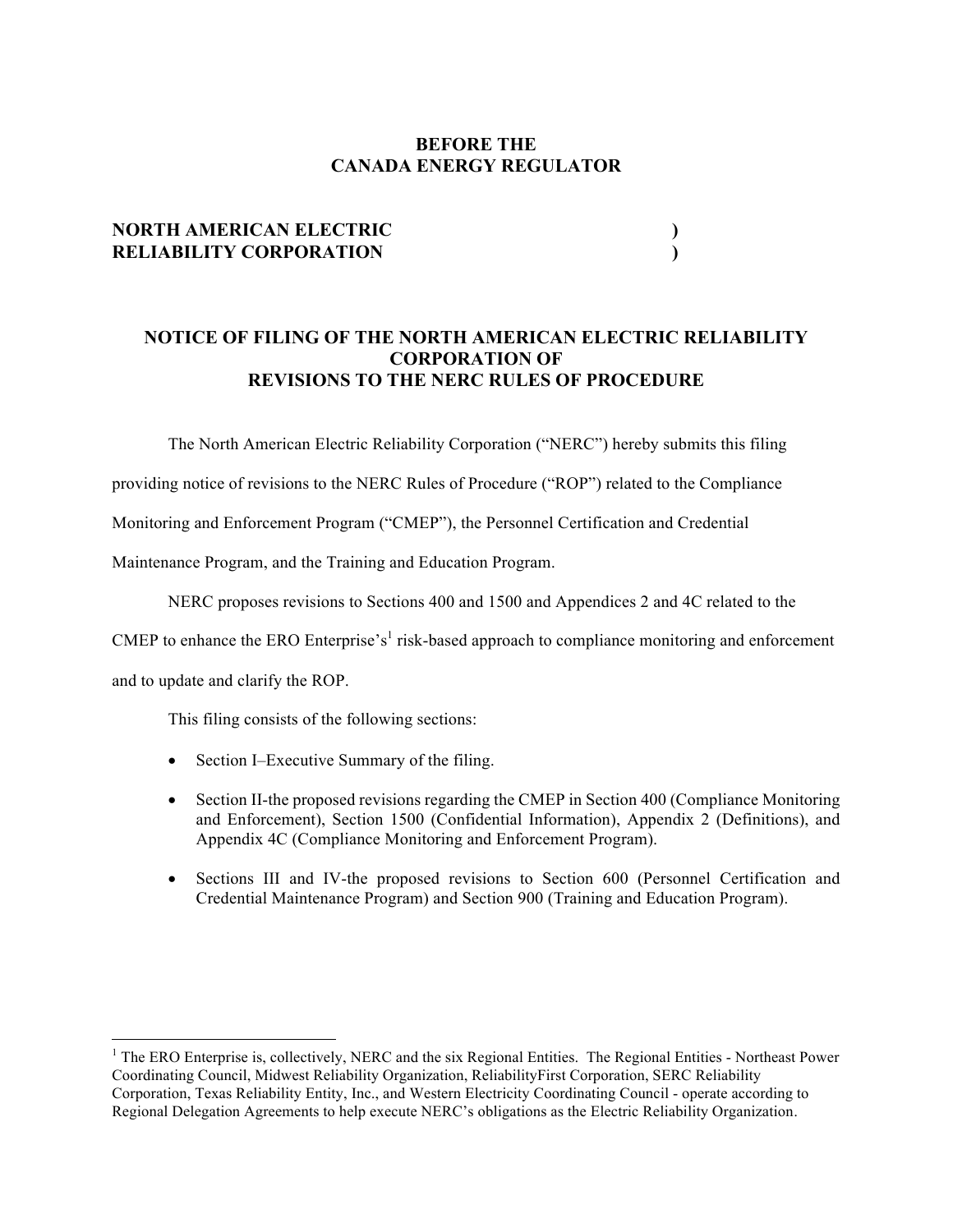### **I. Executive Summary**

In this filing, the ERO Enterprise proposes revisions to the NERC ROP to further enhance the risk-based approach to the CMEP whereby registered entities and the ERO Enterprise focus on the greatest risks to the reliability and security of the Bulk Power System ("BPS"). The ERO Enterprise has implemented the risk-based approach to the CMEP over the last decade with support from the Federal Energy Regulatory Commission ("FERC") and its staff through orders approving the initiatives and feedback on oversight engagements that confirms the continued effectiveness of the risk-based CMEP activities. Even with this success, there continue to be opportunities to enhance various CMEP practices to allow for greater attention to the highest risk noncompliance and entities while also removing some of the unintended or unnecessarily burdensome administrative limitations in the current rules.

Among the most significant proposed revisions to the CMEP, the ERO Enterprise proposes to refine several rules related to compliance monitoring, especially Compliance Audits. These changes are intended to move away from a more arbitrary, time-based approach to monitoring that at times prevents the ERO Enterprise from prioritizing activities based on risk. The changes provide a better way to balance the ERO Enterprise's flexibility to monitor risk on a more real-time basis while still providing registered entities with enough time to prepare for monitoring activities. The changes include:

- Tailoring timing and location requirements for Compliance Audits of Reliability Coordinators, Balancing Authorities, and Transmission Operators based on reliability and security risks;
- Providing registered entities with at least 270 days' notice of an upcoming Compliance Audit, in lieu of an Annual Audit Plan, with the detailed notice at least 90 days prior to the Compliance Audit;
- Focusing registered entity evidence retention requirements on current and future-looking reliability and security;
- Posting summary results of Compliance Audits instead of public versions of Compliance Audit reports; and
- Eliminating the posting of an annual Self-Certification schedule in favor of Self-Certifications tailored and scheduled according to specific risks. Registered entities would receive at least 60 days' notice of an upcoming Self-Certification.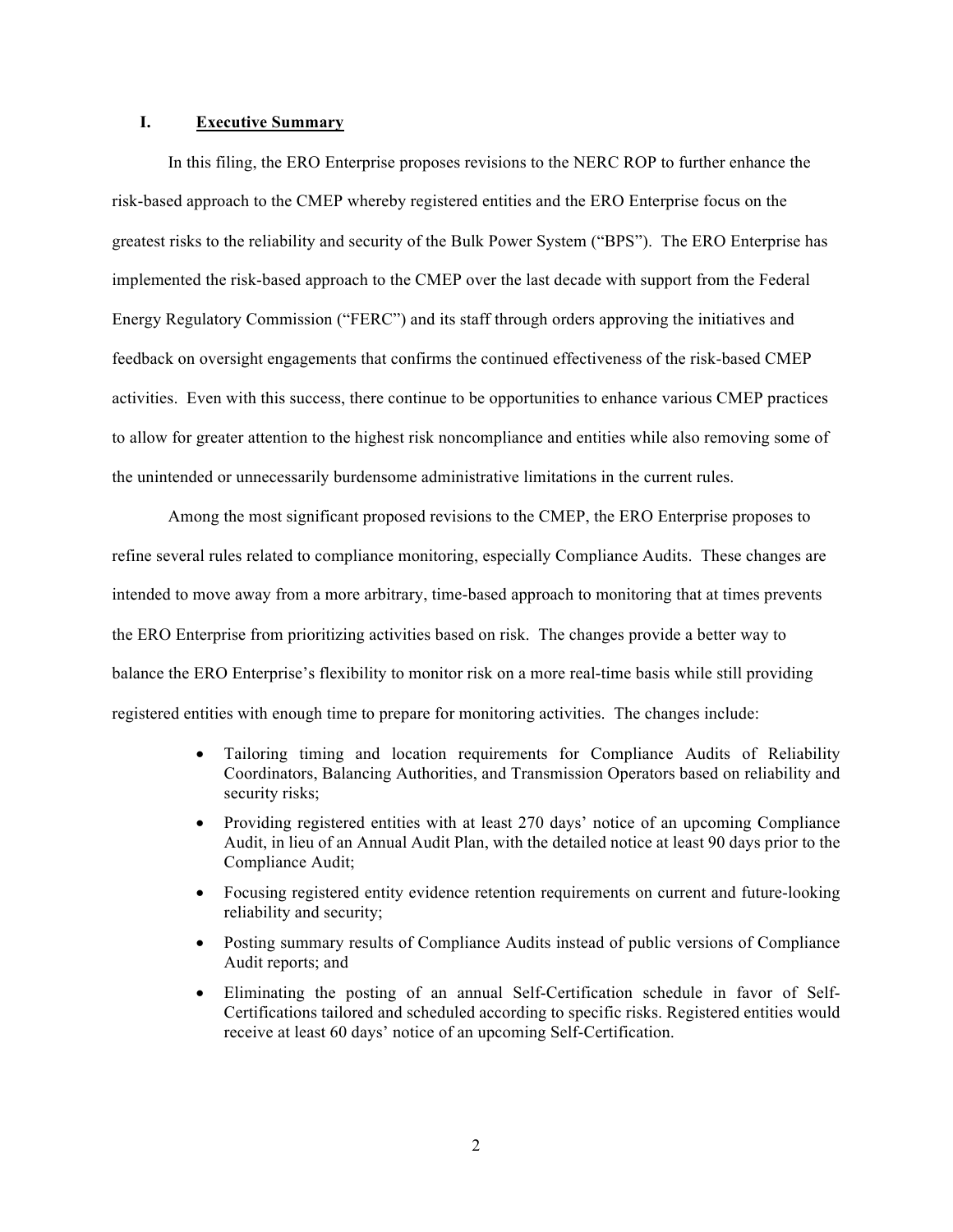The ERO Enterprise also proposes to increase the efficiency of resolving minimal risk noncompliance. The increased efficiency is crucial to allow both the ERO Enterprise and industry to allocate resources to significant risks while maintaining visibility into emerging risks and trends. The proposed revisions build upon many years of successful implementation of prior streamlining efforts. Specifically, the ERO Enterprise proposes to:

- Exempt properly self-logged items from the Preliminary Screen and subsequent reporting and disposition processes; and
- Adopt a process for reviewing Compliance Exception determinations by exception, instead of the monthly process of submission and duplicative review of all Compliance Exceptions by the Compliance Enforcement Authority ("CEA"), NERC, and then FERC. NERC and FERC would have the opportunity to review the determinations (by periodic sampling) to evaluate the noncompliance's minimal risk assessment and resolution as a Compliance Exception.

Finally, the ERO Enterprise proposes revisions to the NERC ROP as described below in this

filing and shown in the redlined versions of the applicable ROP Sections and Appendices that enhance and clarify the NERC ROP to help ensure the efforts of registered entities and the ERO Enterprise can be focused on the greatest risks to reliability and security without undue administrative burdens.

Regarding the Personnel Certification and Credential Maintenance Program, the ERO Enterprise

proposes moving credential maintenance activities from the Reliability and Security Technical Committee

("RSTC") to the Personnel Certification and Governance Committee ("PCGC") under the NERC ROP.

The ERO Enterprise also proposes to move the credential maintenance requirements to Section 600 with

the other requirements applicable to the Personnel Certification Program, principally the System Operator certification.

# **II. Revisions to the Compliance Monitoring and Enforcement Program**

#### **A. The Case for Change**

The ERO Enterprise proposes revisions to the ROP to continue to enhance its risk-based approach to monitoring and enforcing compliance with the NERC Reliability Standards and to enhance the ROP to add clarity and simplify unduly burdensome administrative business practices. The shift to a risk-based approach to the CMEP began in 2011 with the implementation of streamlined methods for disposing of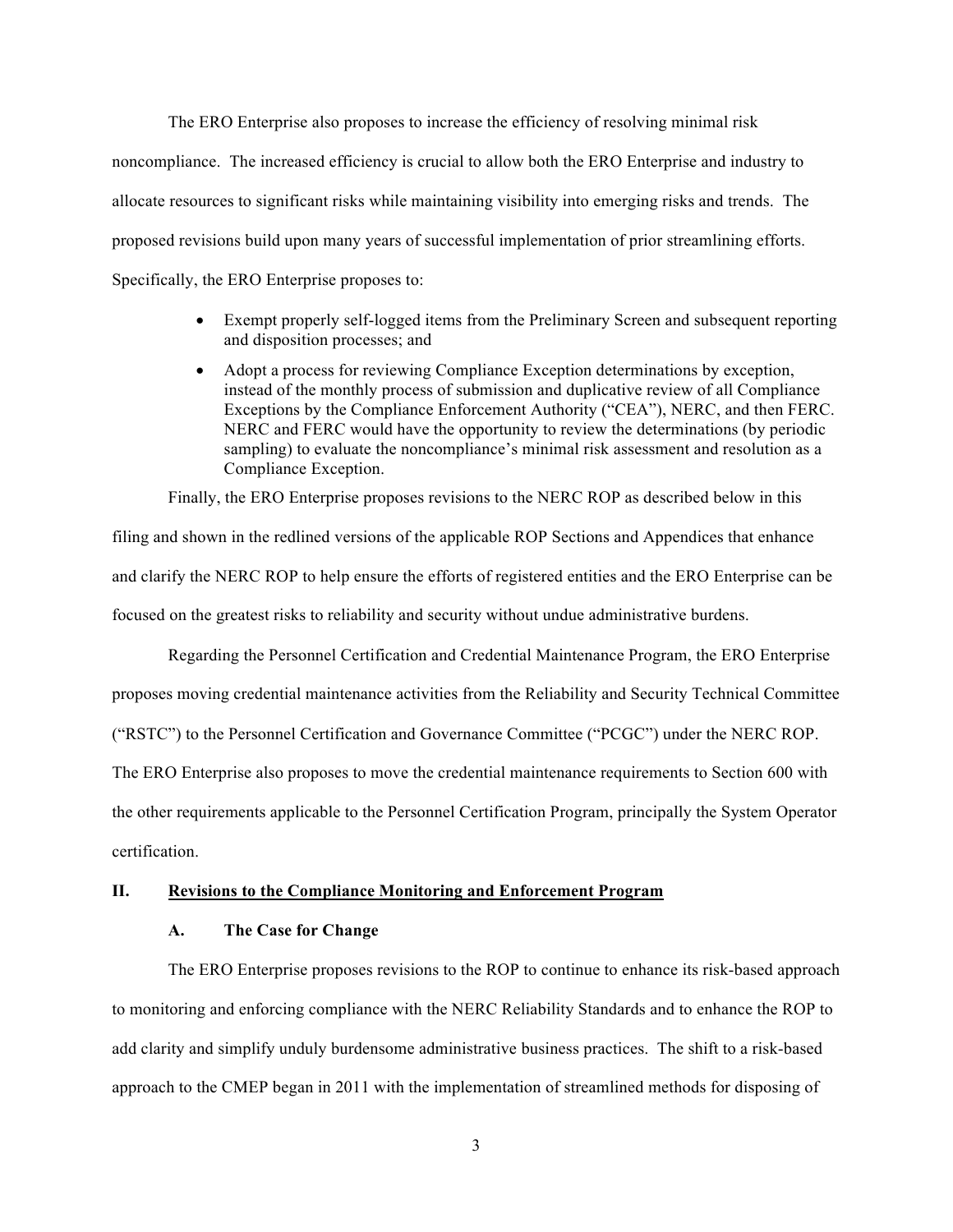minimal risk noncompliance<sup>2</sup> and continued in 2015 with the move to monitoring strategies that took into greater account registered entities' specific risk and circumstances,<sup>3</sup> among other BPS risks. In its multiple oversight activities examining the ERO Enterprise, described in the following paragraphs, FERC has stated that the risk-based program is being successfully and appropriately implemented.

The effectiveness of the CMEP is a key component of NERC's performance assessments submitted periodically to FERC. With the implementation of the risk-based CMEP over the last several years, FERC has continued to conclude that NERC is effectively executing its responsibility to monitor and enforce compliance with the NERC Reliability Standards.<sup>4</sup>

For example, FERC staff regularly observes ERO Enterprise Compliance Audits to see how the risk-based CMEP works in practice. Further, for FERC-led audits of registered entities, FERC staff entrusts the ERO Enterprise with resolution of identified noncompliance through the existing risk-based enforcement programs.

For Enforcement, the risk-based approach includes the streamlined disposition methods of Compliance Exceptions and Find, Fix, Track and Report ("FFT") for resolving noncompliance posing a minimal or moderate risk to reliability. NERC and FERC conduct joint annual reviews to evaluate the Regional Entities' use of Compliance Exceptions and FFTs to ensure: 1) consistency in application across the United States; 2) accuracy of the risk assessments; and 3) mitigation of the noncompliance by the

<sup>&</sup>lt;sup>2</sup> *N. Am. Elec. Reliability Corp.*, 138 FERC  $\P$  61,193 (2012) ("FFT Order"). In approving the Find, Fix, Track and Report ("FFT") disposition mechanism, FERC "agree[d] that NERC and the Regional Entities should have the flexibility to more efficiently process and track lesser risk violations in order to focus their resources on issues that pose the greatest risk to reliability." FFT Order at P 2. NERC submitted the proposed FFT mechanism as a Notice of Filing on September 30, 2011.

<sup>3</sup> *See* FERC Order in *N. Am. Elec. Reliability Corp.*, 150 FERC ¶ 61,108 (2015) ("RAI Order"). NERC submitted an Informational Filing describing the Reliablity Assurance Initiative on July 16, 2015.

<sup>4</sup> *See N. Am. Elec. Reliability Corp.,* 170 FERC ¶ 61,029 at P 38 (2020) (concluding in the order on NERC's most recent performance assessment "that NERC demonstrated that it can develop and enforce Reliability Standards.").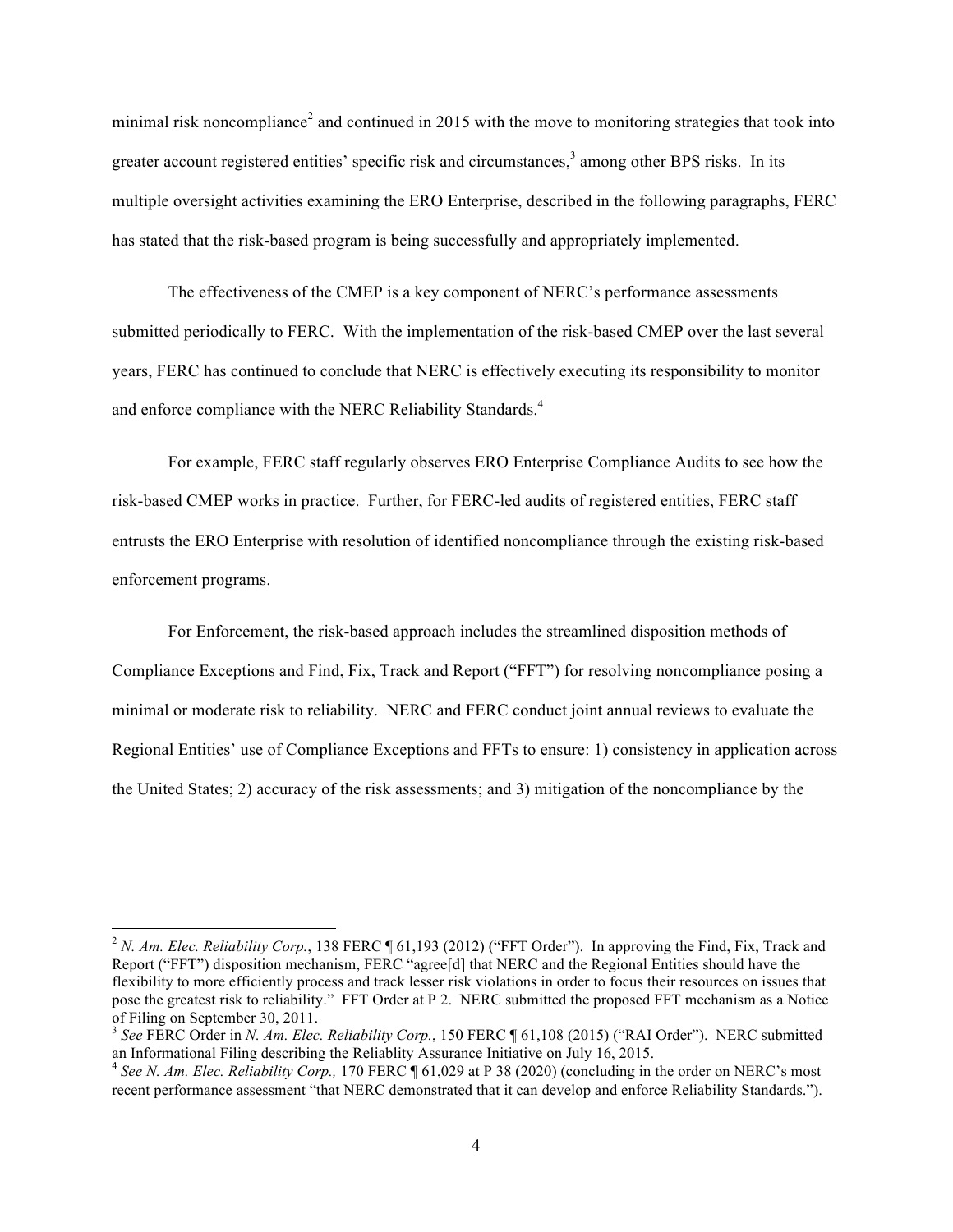registered entity. At the conclusion of those annual reviews, FERC staff has observed that the programs meet expectations, noting improvements year over year.<sup>5</sup>

The risk-based approach is more than a matter of convenience or a cost-reduction endeavor. In fact, the risk-based approach is necessary to allow NERC and the Regional Entities to target efforts in areas that pose the most risk and where they can derive the most benefit in ensuring the reliability and security of the BPS. The risk-based approach allows the ERO Enterprise to adapt its activities: 1) by proactively determining the appropriate cycle and nature of monitoring for each registered entity; and 2) by tailoring its handling of noncompliance to deter serious violations and promote sustainable practices. Certain of the provisions that would be revised as a result of this proposal at times restrict the ERO Enterprise's ability to apply the risk-based approach.

In implementing the risk-based approach to the CMEP, the ERO Enterprise has spent considerable time and effort to improve and harmonize its practices. The ERO Enterprise ensures consistency in the CMEP through various tools and practices.<sup>6</sup> In Enforcement, the risk-based approach relies on a common understanding of the risk of a potential noncompliance. The ERO Enterprise Enforcement Group, comprised of enforcement, risk assessment, and mitigation staff from NERC and the Regional Entities, has focused on risk assessment through: 1) training at the ERO Enterprise's annual CMEP workshop; 2) periodic calibration exercises; and 3) developing lists of the characteristics that are frequently associated with minimal, moderate, or serious risk noncompliance. Consistency in risk assessments leads to consistency in resolution of noncompliance.

<sup>5</sup> *See, e.g.*, Notice of Staff Review of Enforcement Programs, Docket No. RC11-6-012 (August 24, 2021) ("2021 Notice of Staff Review").<br><sup>6</sup> *E.g.*, Registered Entity Self-Report and Mitigation Plan User Guide, available at Registered Entity Self-Report and

Mitigation Plan.pdf (nerc.com); Self-Logging Program User Guide, available at Self-Logging Program User Guide (nerc.com); and Drafting Templates for CEs, FFTs, and SNOPs, available at Enforcement and Mitigation (nerc.com). Another example of process harmonization is the recently approved ROP revisions to the Sanction Guidelines, which, as directed by FERC provide transparency as to how the ERO Enterprise assesses penalties. *N. Am. Elec. Reliability Corp.*, 174 FERC ¶ 61,030 at P 33 (2021)).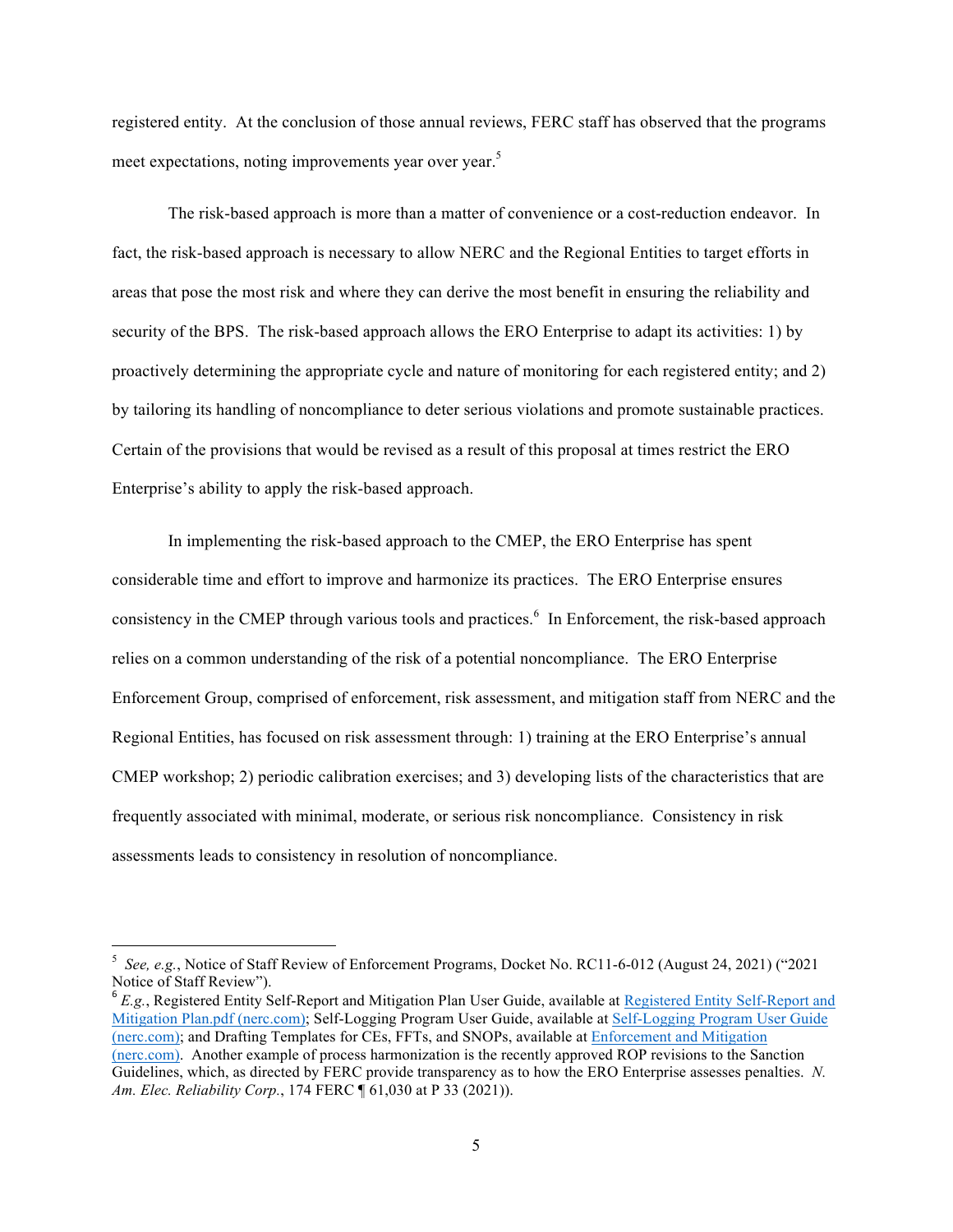For noncompliance that warrants a penalty, the Regional Entities use common factors to aggravate or mitigate penalties to enhance consistency in implementing the NERC Sanction Guidelines which FERC approved earlier this year and which are not part of the proposed revisions.<sup>7</sup> As with risk assessments, the ERO Enterprise Enforcement Group regularly discusses the characteristics of noncompliance or a registered entity that can increase or decrease the financial penalty. Ensuring consistency in financial penalties is a significant element of NERC's oversight for enforcement. This oversight includes NERC's approval of all penalties assessed by the Regional Entities.

As with Enforcement, the ERO Enterprise has also worked extensively to ensure consistency in Compliance Monitoring. For Inherent Risk Assessments, the ERO Enterprise Risk and Performance Monitoring Group, comprised of auditors and subject matter experts from NERC and the Regional Entities, developed a base case of characteristics for understanding the fundamentals of a registered entity's risk. The inherent risk of a registered entity will depend, among other things, on its registered functions, size, and location. Having a common framework for assessing registered entities is the necessary starting point to plan for monitoring of the registered entity.

After understanding what the registered entity *is*, the Regional Entity learns what the registered entity *does* by examining its controls, management practices, and compliance programs, among other things. These characteristics demonstrate how the registered entity operates to ensure sustainable reliability and security. The Regional Entity combines this understanding of the registered entity's operations with the registered entity's inherent risk to determine: 1) how often to monitor the registered entity; 2) the monitoring tools; and 3) the scope and depth of the monitoring activity. The annual CMEP workshop includes training on how to assess and monitor registered entities for compliance with various Operations and Planning and Critical Infrastructure Protection Reliability Standards.<sup>8</sup> The annual workshops, along with monthly meetings of ERO Enterprise CMEP personnel, enhance consistency by

<sup>&</sup>lt;sup>7</sup> NERC discussed penalties and the NERC Sanction Guidelines with FERC staff FERC's order on the most recent five-year performance assessment.<br><sup>8</sup> FERC staff participated in the 2021 CMEP workshop, which was virtual because of COVID-19 restrictions.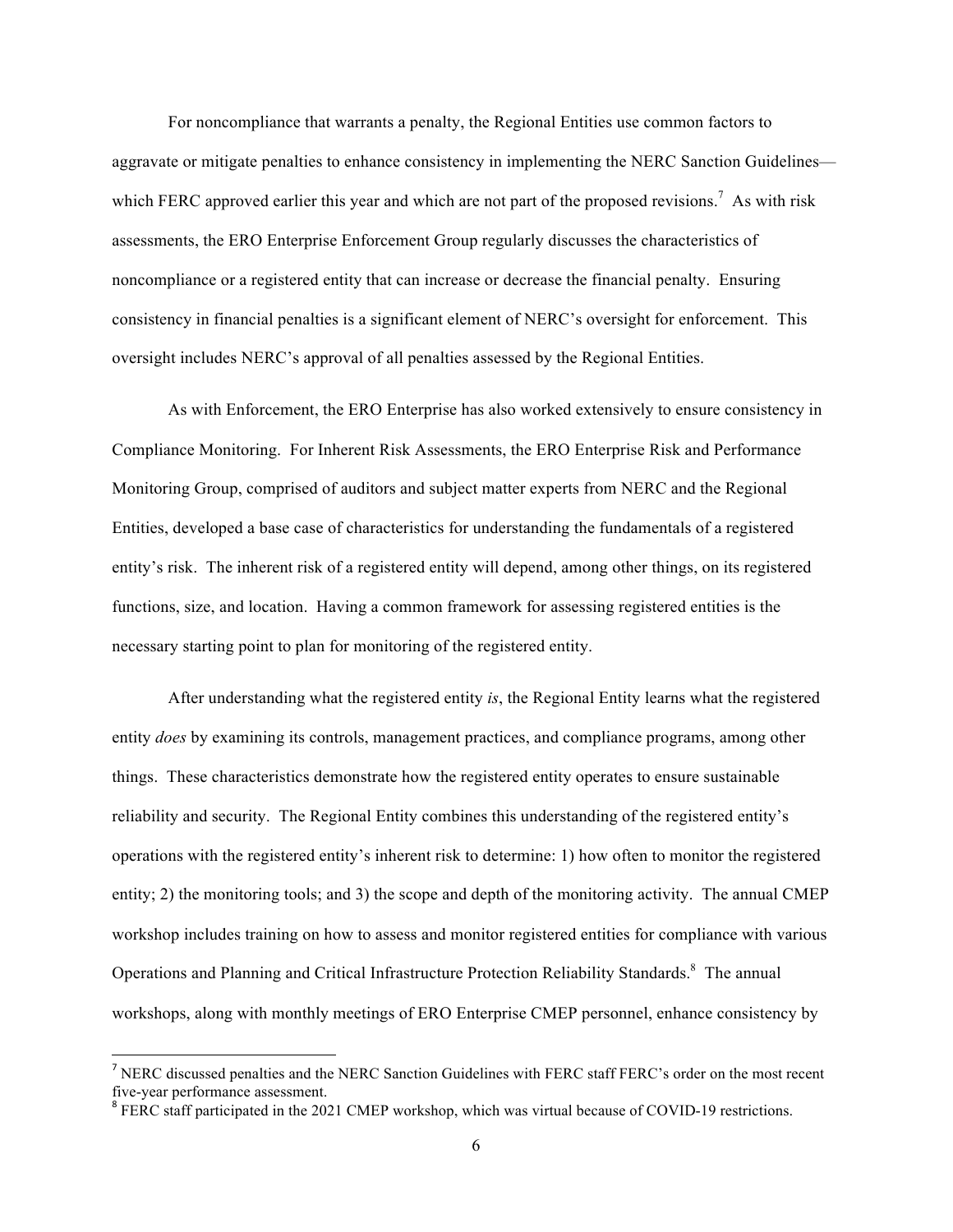fostering common understanding of: 1) risks; 2) registered entities and their controls; and 3) best practices for monitoring compliance.

In addition to these regular activities that promote consistency, the ERO Enterprise used the planning and development of Align for further process harmonization. A single technology tool for all of the ERO Enterprise — instead of three tools — ensures a more uniform look and feel for CMEP activities to complement the substantive convergence produced by the activities described above.

The ERO Enterprise invites accountability for its responsibilities through the Program Alignment Tool. The Program Alignment Tool allows registered entities or individuals to submit concerns regarding possible inconsistent practices or outcomes within the ERO Enterprise. NERC reports to its Board of Trustees and the Compliance and Certification Committee on submissions to the Program Alignment Tool and the resolutions of submitted issues. The small number of issues submitted in recent years is another indicator of the general consistency and success in implementation of the risk-based CMEP across the ERO Enterprise.

With the implementation of the risk-based approach, the fundamental elements of mandatory Reliability Standards have not changed. Registered entities are still required to comply with all Reliability Standards and mitigate all noncompliance. Further, the ERO Enterprise and FERC have maintained oversight and visibility of CMEP activities, including identified noncompliance. Those fundamentals would not change as a result of the proposals. These proposals have the potential to enhance visibility for NERC and FERC by calibrating the response to noncompliance with the risk of that noncompliance. One of the goals of the proposals is to resolve serious risk violations sooner and more effectively by modifying the reporting and processing requirements for minimal risk noncompliance.

What the ERO Enterprise proposes to change are some of the rules that still limit the ability of the ERO Enterprise to focus compliance monitoring and enforcement resources most effectively and impose unnecessary administrative burdens on the resolution of minimal risk noncompliance. For the resolution

7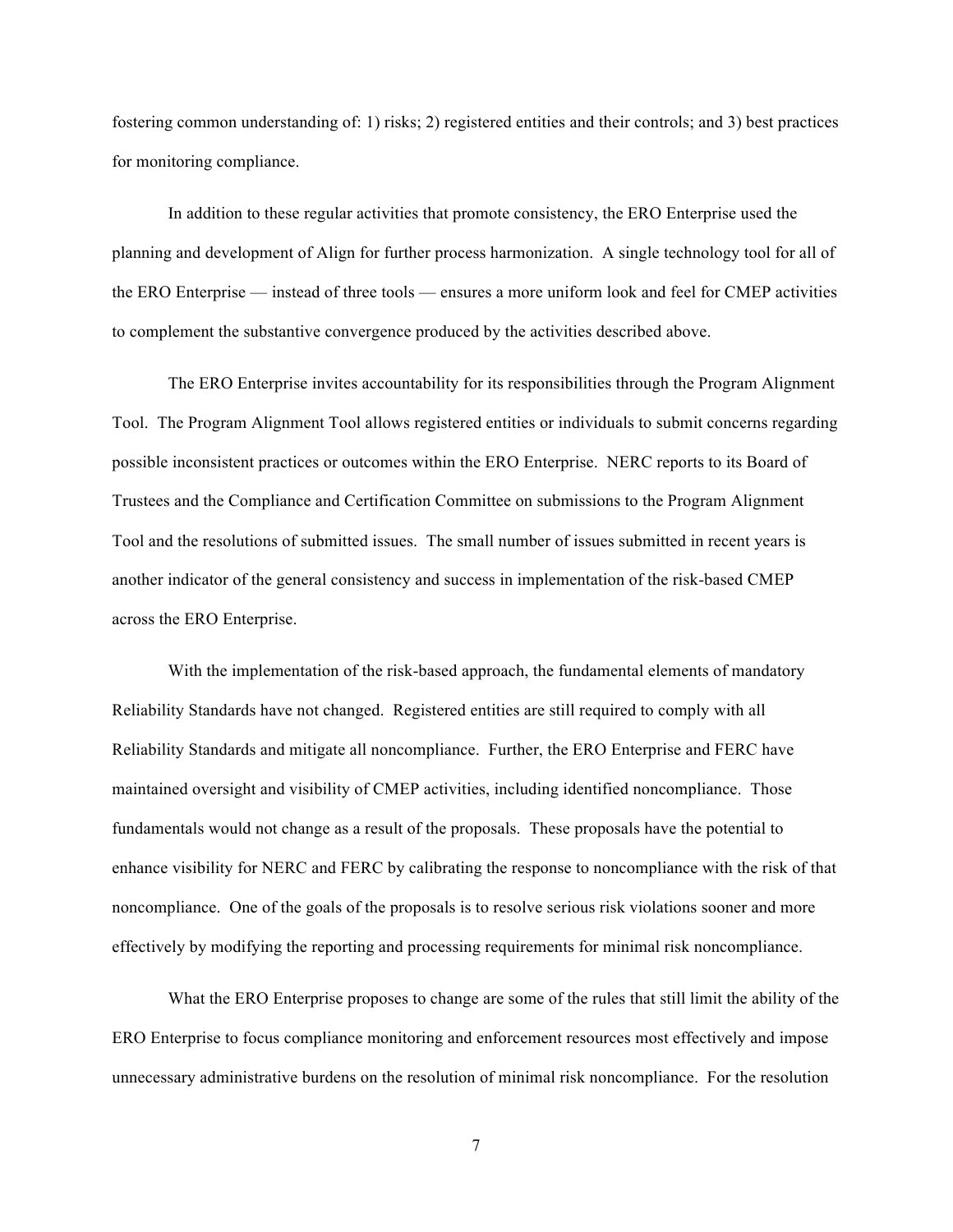of minimal risk noncompliance, as discussed more fully below, the ERO Enterprise is proposing a different way of addressing it – one that focuses on mitigation, analysis, and identification of risk and trends rather than the current adjudicatory process that involves comprehensive dispositions for each individual noncompliance.

The manner in which the ERO Enterprise, in collaboration with FERC staff, addressed the COVID-19-related challenges, and in particular the expansion of the self-logging program during that period, has demonstrated the progressive maturity of the ERO Enterprise's CMEP activities and provides a template for the proposed revisions. Regional Entities have continued with compliance monitoring for the overwhelming majority of Reliability Standards without visiting the registered entity's site. Registered entities have been able to log and mitigate their noncompliance related to their coronavirus response for review by the Regional Entities, NERC, and FERC with no further disposition. These circumstances have provided an opportunity to reconsider when and for what purpose site visits are most useful and what is the best way to resolve minimal risk noncompliance.

The ERO Enterprise will still execute its responsibility to monitor and enforce compliance with Reliability Standards. The ERO Enterprise is continuing to evolve, however, to focus more of the traditional CMEP activities on the highest-risk issues while ensuring the small things stay small through successful mitigation and robust registered entity controls. For minimal risk noncompliance, the ERO Enterprise would analyze trends and publish insights from noncompliance that does not require a formal adjudication process. The purpose of the proposed changes is not to lessen accountability for registered entities or the ERO Enterprise. Indeed, the ERO Enterprise remains accountable to FERC, industry stakeholders, and the general public, who have entrusted NERC and the Regional Entities to oversee the reliability and security of the BPS. Rather, the ERO Enterprise is seeking to be more strategic and riskbased to deploy its resources more effectively in a manner that furthers reliability and security.

The ERO Enterprise developed these proposals with input from registered entities through the NERC Compliance and Certification Committee, the Standards Efficiency Review team, various trade

8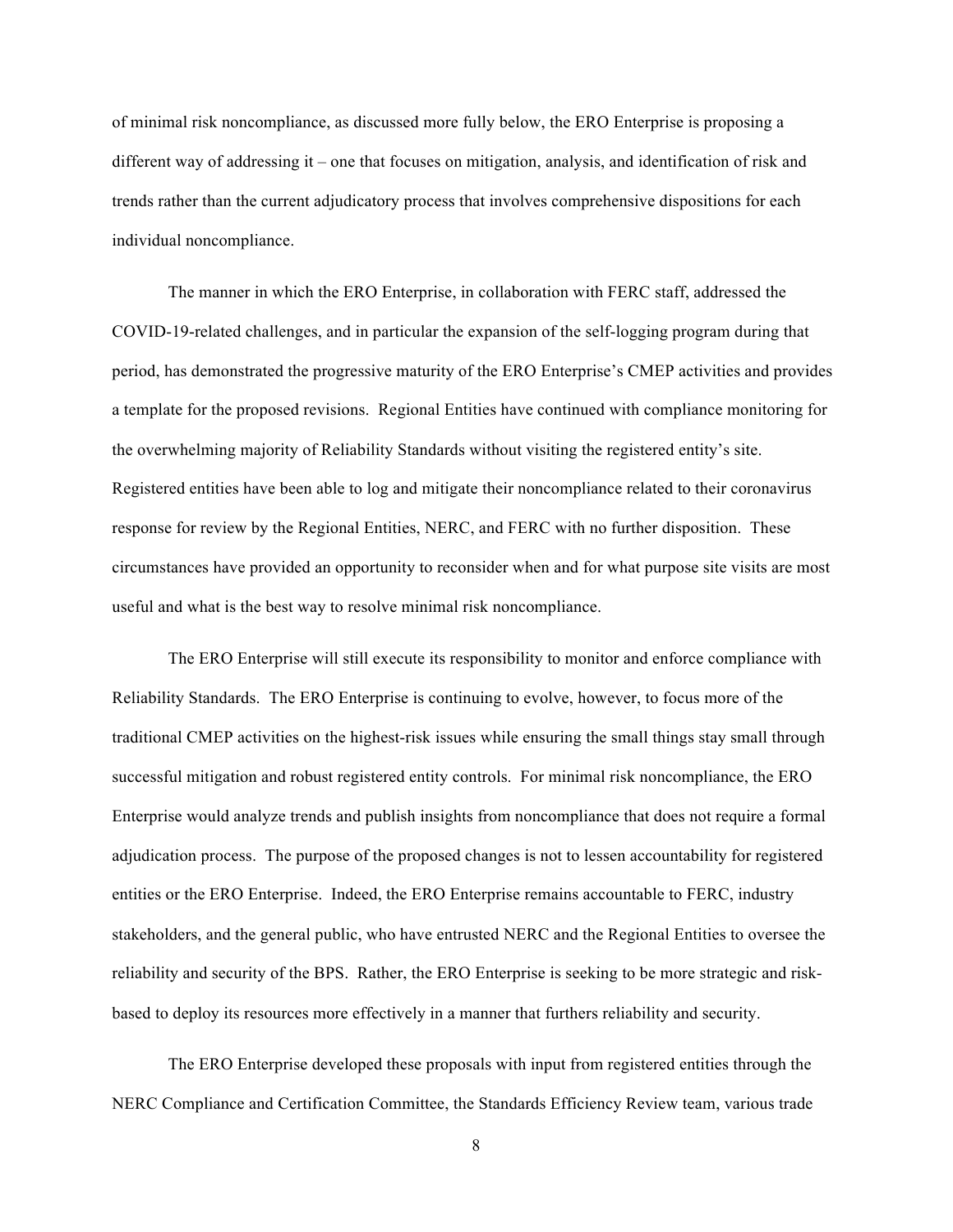groups, and commenters who submitted comments during a 45-day public comment period. $9$  The proposed changes have benefitted from the input of many different parties who share the ERO Enterprise's commitment to reliability and security. NERC's Board of Trustees approved the proposed revisions, supporting the changes as appropriate next steps in the risk-based CMEP. The ERO Enterprise submits these proposals with consensus support from industry for the fundamental elements of the riskbased approach to compliance monitoring and enforcement.

### **B. Revisions for a Risk-Based Approach to Compliance Monitoring and Enforcement**

### **a. The proposed revisions to Compliance Audit and Self-Certification notification timelines enhance the ERO Enterprise's focus on addressing evolving risks.**

#### **i. Annual Audit Plan**

<u> 1989 - Johann Barn, mars ann an t-Amhain an t-Amhain an t-Amhain an t-Amhain an t-Amhain an t-Amhain an t-Amh</u>

To enhance the CEAs' ability to schedule Compliance Audits to address evolving risks, the ERO Enterprise proposes no longer to require the posting of an Annual Audit Plan.<sup>10</sup> Instead, as suggested by several commenters, the ERO Enterprise proposes that CEAs would provide registered entities with at least 270 days' notice of an upcoming Compliance Audit.<sup>11</sup> There are also several additional notifications that occur today, and the ERO Enterprise is not suggesting that these would change. First, the CEA develops a general plan for monitoring a registered entity, based on the CEA's understanding of the registered entity's inherent risk and internal controls. The CEA shares this plan with the registered entity, which would in most cases provide the initial indication of a general timeframe when the registered entity could expect a Compliance Audit. Second, the 270 days' notice would then provide more specific information on timing. Finally, the audit notice, which is provided at least 90 days prior to commencement of the Compliance Audit, would detail the audit period and the Reliability Standards that

<sup>&</sup>lt;sup>9</sup> The submitted comments, along with NERC's responses and consideration of those comments, are included in Attachment 9. None of the commenting parties addressed the revisions to the Personnel Certification, Credential Maintenance, and Training and Education Programs.

<sup>&</sup>lt;sup>10</sup> Revised Section 4.1.1 of Appendix 4C. Commenters suggested retaining audit scheduling procedures that provide more advance notice to registered entities of upcoming Compliance Audits. In response to these comments, the ERO Enterprise revised its proposal to provide more notice to registered entities than initially proposed. With this proposal, the term "Annual Audit Plan" would be removed from the definitions in Appendix 2 of the ROP. <sup>11</sup> *Id.*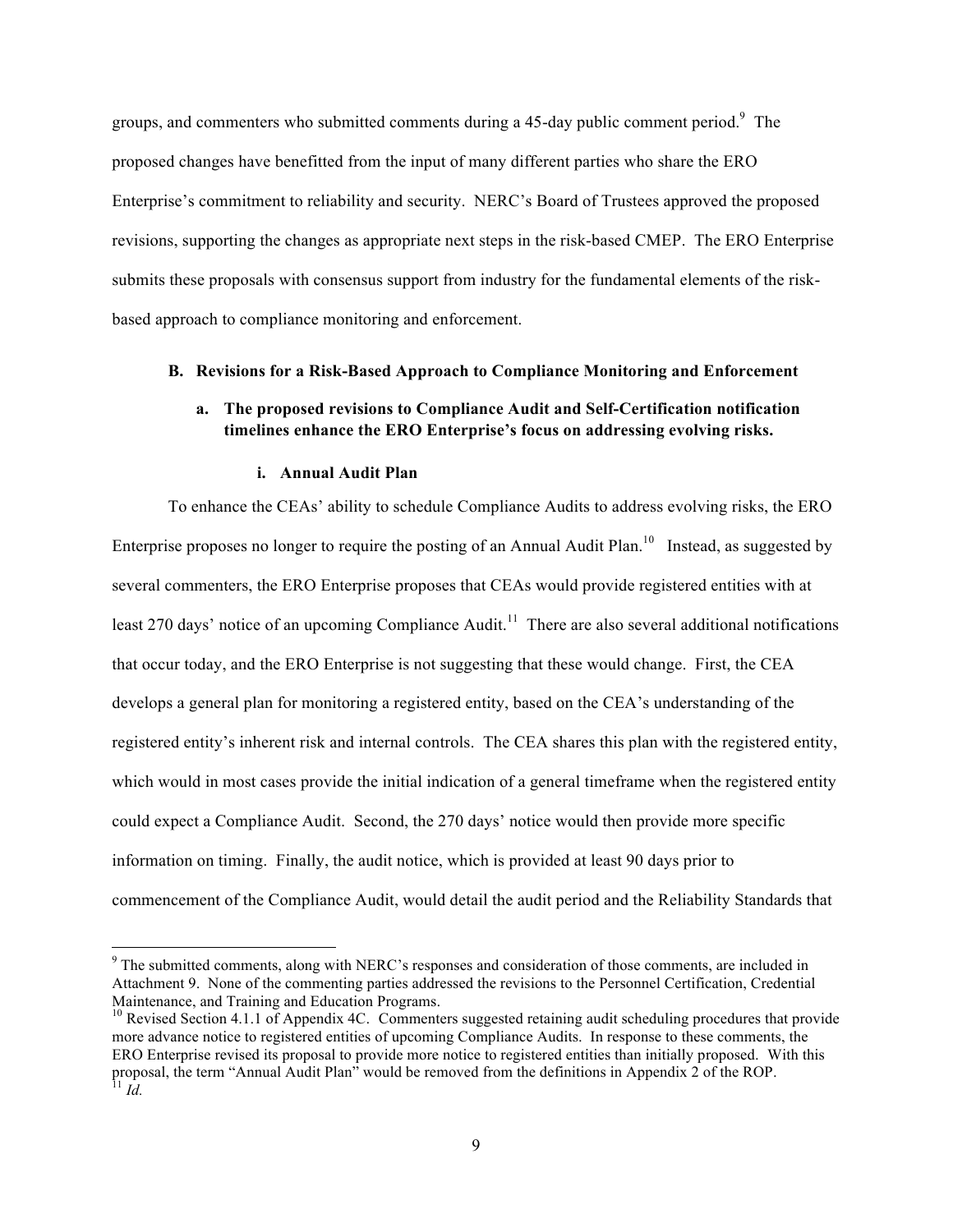would be part of the Compliance Audit. Further, the ERO Enterprise does not propose to change the CEA's obligation to provide lists of planned Compliance Audits and any changes to such planned Compliance Audits to NERC, FERC, and other Applicable Governmental Authorities.<sup>12</sup>

Agile risk assessments that allow the ERO Enterprise to adapt and respond to changing risks are important to the effective mitigation of risks to the reliability and security of the BPS. CEAs should be able to focus their compliance monitoring on registered entities and Reliability Standards posing higher levels of risk to reliability and security. Under the current rules for an Annual Audit Plan, CEAs must operate according to a schedule set far in advance of the compliance monitoring engagements. When the gap between scheduling and performing a Compliance Audit is 12-15 months or more, there is less of a nexus between the scheduled engagement and the most relevant risks at the time of the actual engagement.

Additionally, this proposal would be more equitable for all registered entities with audits throughout the year. Under the current rules, the Annual Audit Plan for the following year is posted at the end of the year. This results in entities who are audited in the beginning of the year having less advance indication that they will be audited than those which are audited later in the year.

#### **ii. Self-Certification scheduling**

The ERO Enterprise proposes to remove the requirement to post an annual Self-Certification schedule.<sup>13</sup> Self-Certifications are part of a risk-based approach to compliance monitoring described in the CEA's plan for monitoring the registered entity. The elimination of an annual Self-Certification schedule would also allow regional adaptability to initiate Self-Certifications as needed based on known or emerging risks. Registered entities would receive at least 60 days' notice of an upcoming Self-

<sup>&</sup>lt;u> 1989 - Johann Barn, mars ann an t-Amhain an t-Amhain an t-Amhain an t-Amhain an t-Amhain an t-Amhain an t-Amh</u>

<sup>&</sup>lt;sup>12</sup> *Id*. <sup>13</sup> Revised Section 4.2.1 of Appendix 4C.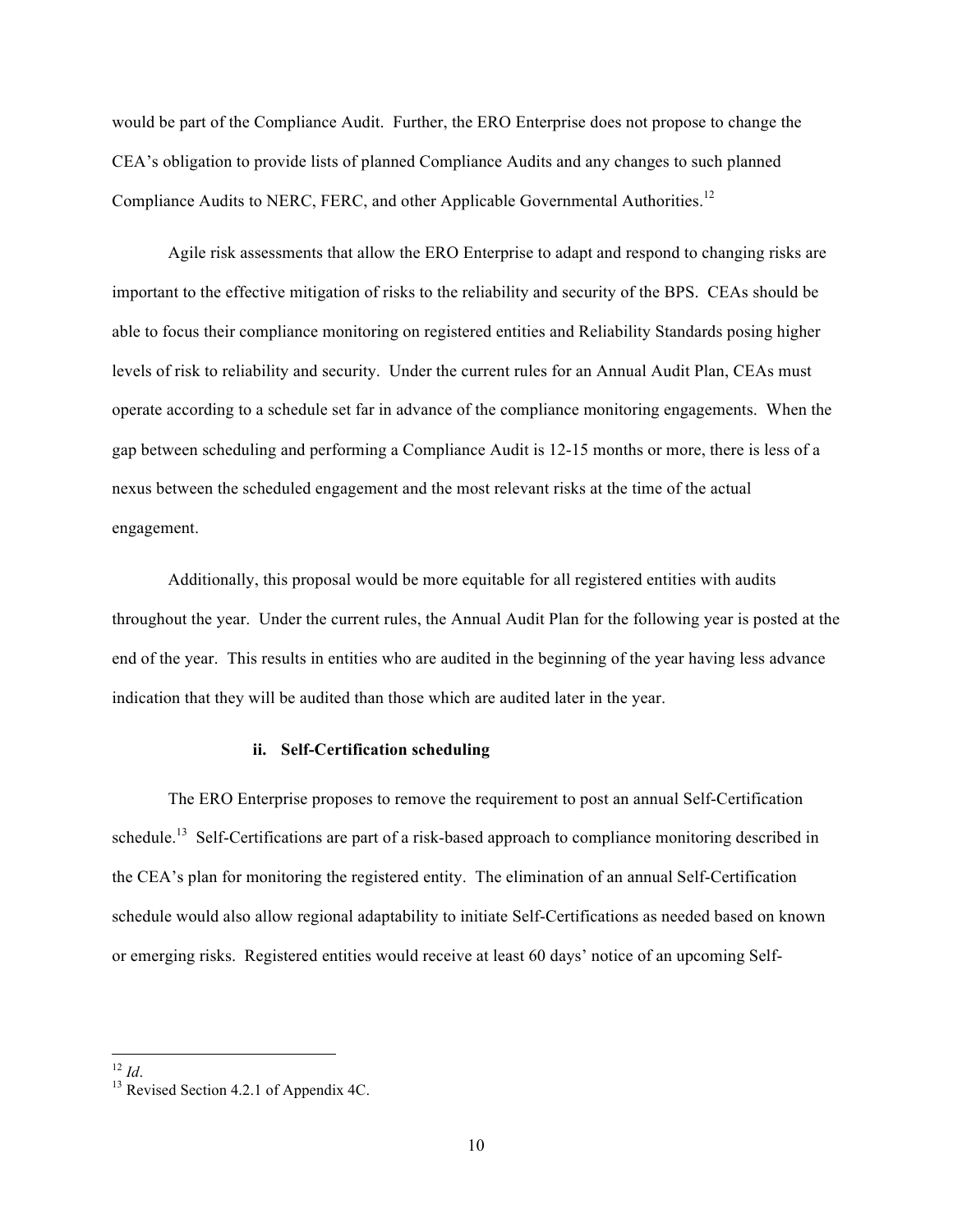Certification.<sup>14</sup> This is a minor change, as the current rules generally require 30 days' notice for a Self-**Certification** 

# **b. The proposed revisions to evidence retention increase protection of sensitive information.**

The ERO Enterprise also proposes that the evidence retention period for Compliance Audits would not necessarily be for the entire period covered by the Compliance Audit. Rather, 1) the evidence retention period for activities performed at least once every three calendar years would be the lesser of three years or the retention period described in Reliability Standards and 2) for activities performed on a periodic basis of greater than three calendar years, the CEA may require the registered entity to provide evidence showing performance at the last required interval and evidence establishing the prior intervals of performance.<sup>15</sup> For these less frequent activities, the CEA may require the registered entity to provide evidence showing the timing and results of the last performance, plus the program document that establishes the interval applicable to the last performance and when the next performance should occur. The change would not require the registered entity to provide the results of the performance at the last two intervals.

Reducing the amount of information that must be retained and the length of that retention should enhance the registered entities' ability to protect sensitive information related to their facilities, networks, and operations. The proposed revisions would reduce the risks of data loss and malicious parties gaining access to sensitive information. The increased frequency and severity of threats to critical infrastructure, as shown in the supply chain and ransomware compromises over the last several months, support requiring retention of a reasonable amount of information to gain assurance that registered entities are operating reliably and securely by complying with the NERC Reliability Standards.

 $^{14}$  *Id.* 15 Revised Section 4.1.3.2 of Appendix 4C.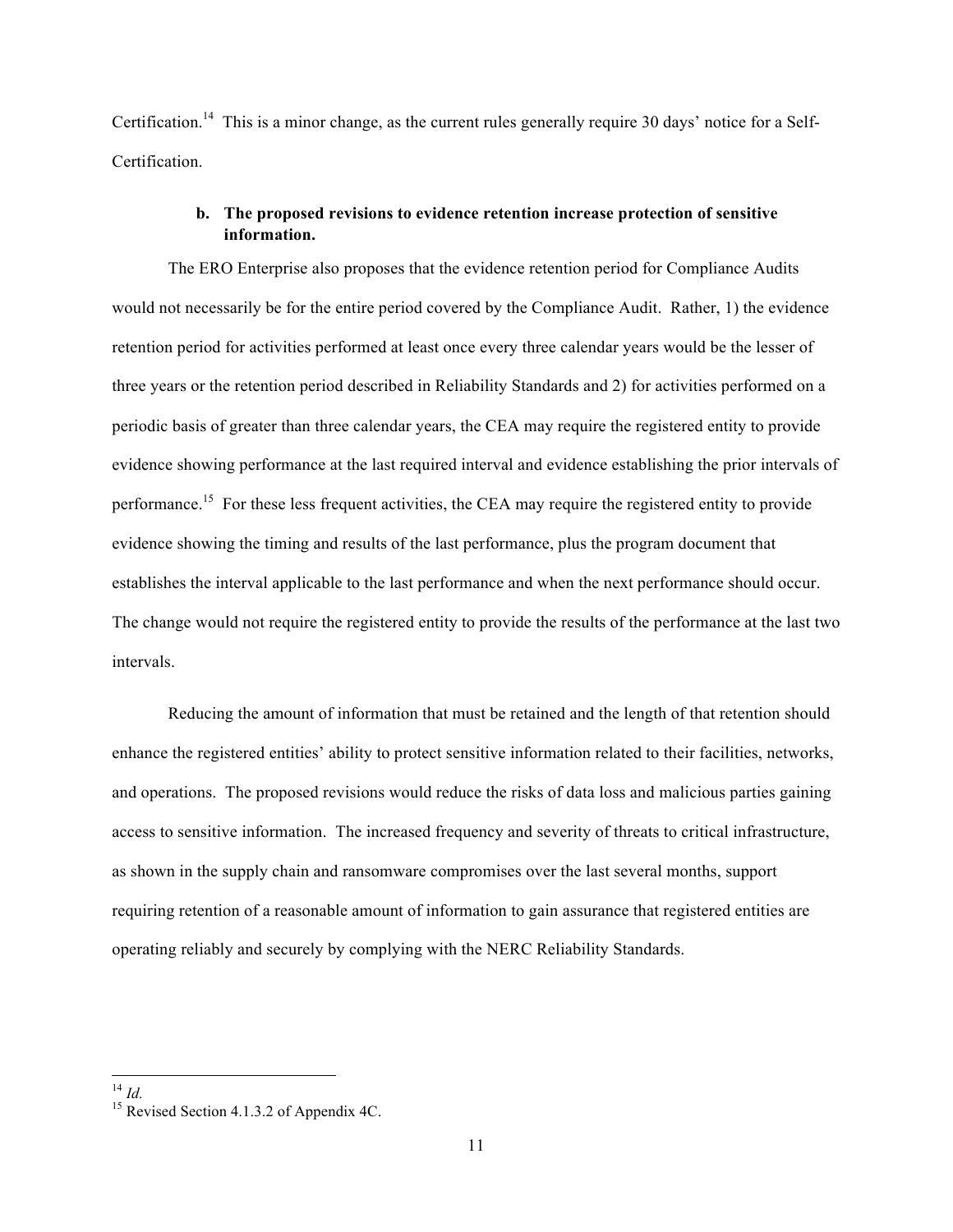In adopting a more forward-looking approach to assessing compliance, the proposed evidence retention revisions would still allow the CEA to determine that the registered entity is meeting the reliability and security objectives of the audited Reliability Standards. For the more frequent activities, evidence of the last three years of performance should demonstrate that the registered entity has been complying with the audited requirements of the Reliability Standards. Combining that evidence with the CEA's understanding of the registered entity's controls and processes to ensure sustained and sustainable compliance should enable reasonable assurance that the registered entity will continue to operate reliably and securely after completion of the Compliance Audit. Requesting and reviewing an appropriate amount of evidence focuses the CEA's resources more closely on the present and the future and tailors the registered entity's responsibility to demonstrate its compliance. Requiring registered entities to retain records for longer periods provides, at best, attenuated benefits to reliability and security while imposing potential costs on registered entities through increased risks of data loss to malicious actors that target the owners and operators of critical electric infrastructure.

Further, the proposed revisions should reduce unintended administrative burdens for retaining evidence that may currently exist for registered entities. The ERO Enterprise's risk-based approach prioritizes compliance monitoring more frequently for higher-risk registered entities. Because smaller registered entities, absent specific performance or compliance history considerations, tend to pose a lower risk to the BPS, they have generally been audited at longer intervals than every three years. Higher-risk registered entities that are audited every three years (or in many cases even more frequently) are therefore not required to retain the same period's worth of evidence as many of the smaller registered entities.

# **c. The proposed audit period modification recognizes the use of various compliance monitoring activities.**

The ERO Enterprise proposes to redefine the start and end dates of Compliance Audit periods<sup>16</sup> to reflect the scheduling of Compliance Audits under the risk-based approach as opposed to three- or six-

<sup>&</sup>lt;sup>16</sup> The start and end dates mark the period covered by the Compliance Audit, as described in Revised Section 4.1.3.2 of Appendix 4C.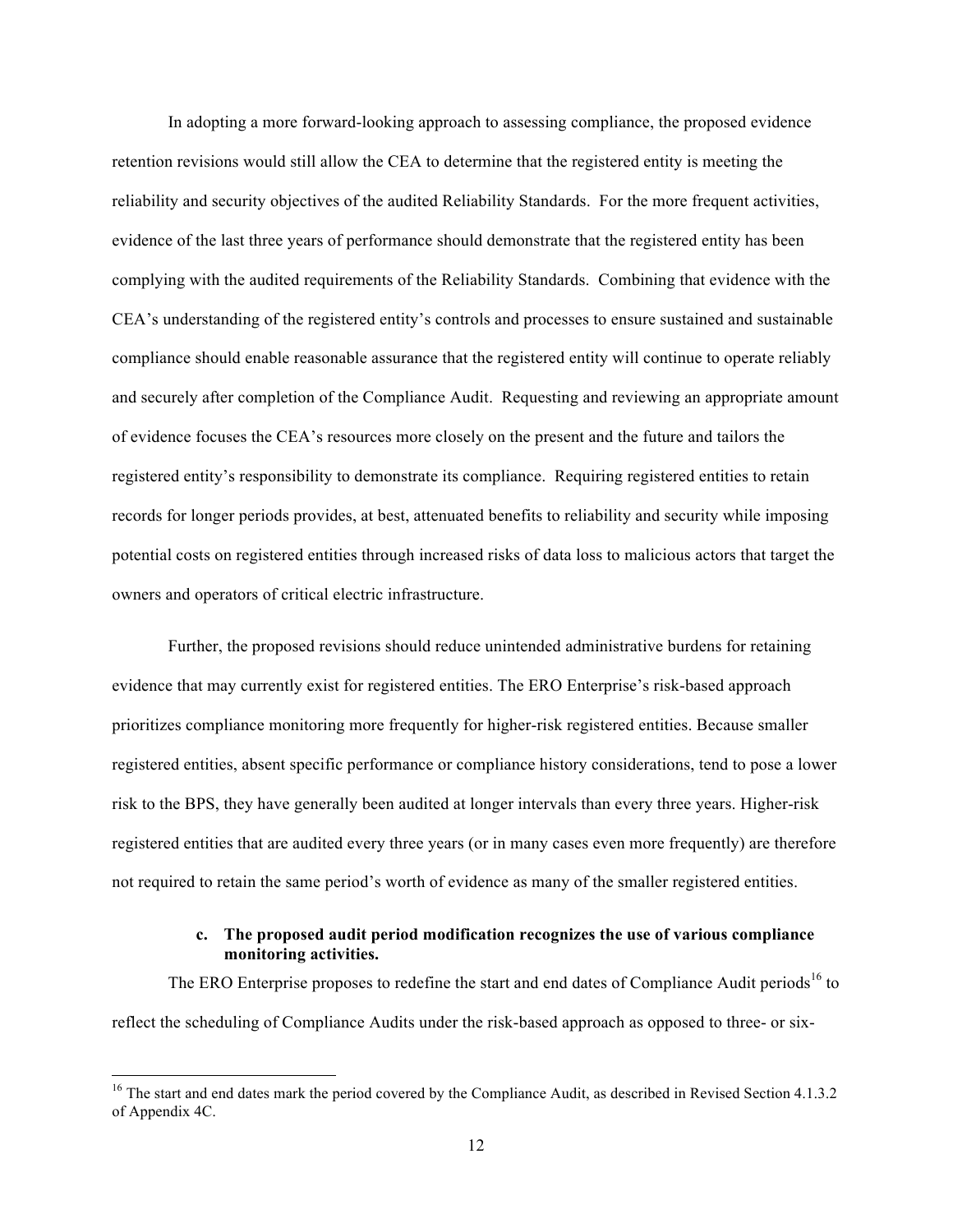year cycles. The current definition of the beginning date of the audit period does not sufficiently account for other CMEP activities, such as a Self-Certification, that may have occurred since the last Compliance Audit.

Under the proposed revisions, the beginning date of the audit period: 1) would no longer be tied to the end date of the prior Compliance Audit; and 2) would not be a date before the end date of a prior Compliance Audit for any given Reliability Standard Requirement. The beginning date of the audit period would be indicated in the notice of the Compliance Audit provided at least 90 days prior to the start of the Compliance Audit.<sup>17</sup>

The ERO Enterprise also proposes to define the end date of the audit period as the date of the 90 day notice.<sup>18</sup> The end date would no longer be defined as "a specified date prior to the scheduled start of the Compliance Audit."

Commenters sought clarification on the start and end dates of the Compliance Audit period to ensure the start date of the audit period would not precede the end date of a previous Compliance Audit period for a given Reliability Standard Requirement — which it would not.

# **d. Public posting of audit results would reduce the likelihood of inadvertent disclosure of non-public information.**

The ERO Enterprise proposes to revise the requirement to publicly post Compliance Audit reports.<sup>19</sup> The ERO Enterprise proposes to replace this practice with a posting of Compliance Audit results that would include information such as: 1) registered entity name; 2) NCR information; 3) date of the Compliance Audit; 4) audit period covered; and 5) any potential noncompliance. NERC would not post the audit results until final disposition of any potential noncompliance identified during the Compliance Audit. This proposal would eliminate the need for creating public and non-public versions of audit reports and reduce the likelihood of inadvertent posting of non-public information. Also, providing

<sup>&</sup>lt;sup>17</sup> *Id.* <sup>18</sup> *Id.* <sup>18</sup> *Id.* <sup>18</sup> Revised Section 4.1.5 of Appendix 4C.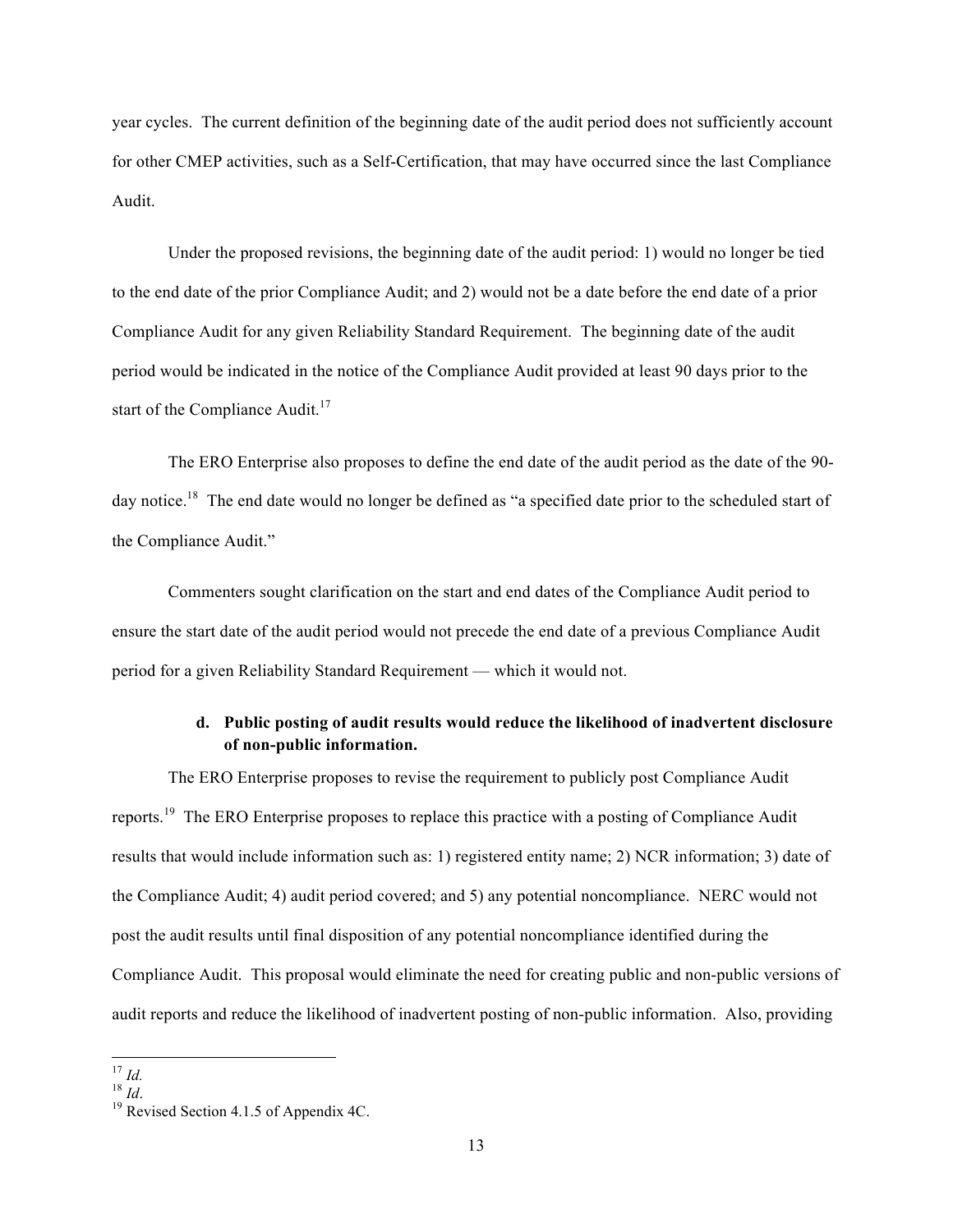the results in a common format will make the information more accessible for interested registered entities or the ERO Enterprise in analyzing compliance monitoring data.

The ERO Enterprise proposes to add to the ROP that the registered entity has 30 days to review the draft Compliance Audit report. Commenters requested additional time (beyond the originally proposed ten business days) for registered entities to review draft Compliance Audit reports — resulting in the proposal for a 30-day review period. The current ROP does not specify the length of time for registered entity review.

# **e. Reliability or security risks should justify the timing and location of Compliance Audits.**

The ERO Enterprise proposes to grant the CEA discretion for all registered functions as to when to conduct Compliance Audits and whether they will occur on the registered entity's site.<sup>20</sup> For Reliability Coordinators ("RC"s), Balancing Authorities ("BA"s), and Transmission Operators ("TOP"s), a subset of all registered functions, the current ROP requires a Compliance Audit every three years and with an on-site component. This provision unduly limits the CEA's discretion to decide when and how to monitor the RCs, BAs, and TOPs in its region using all of its different monitoring tools. For example, a Spot Check or a Self-Certification may be more effective than a Compliance Audit to evaluate some registered entities, no matter their registered function, that present a lower inherent risk to the reliability and security of the bulk power system.

 Based on the different levels of risk associated with a diverse group of registered entities across North America, there may not be a reliability or security justification for conducting a Compliance Audit of a registered entity at least once every three years. Similarly, there may be a reliability or security justification for performing a Compliance Audit every one or two years, depending on risk. Further, when there is a Compliance Audit, whether a portion of it must occur on-site should be informed by risk and scope. According to experience, on-site components of Compliance Audits will continue for the

<sup>&</sup>lt;sup>20</sup> Revised Section 403.10.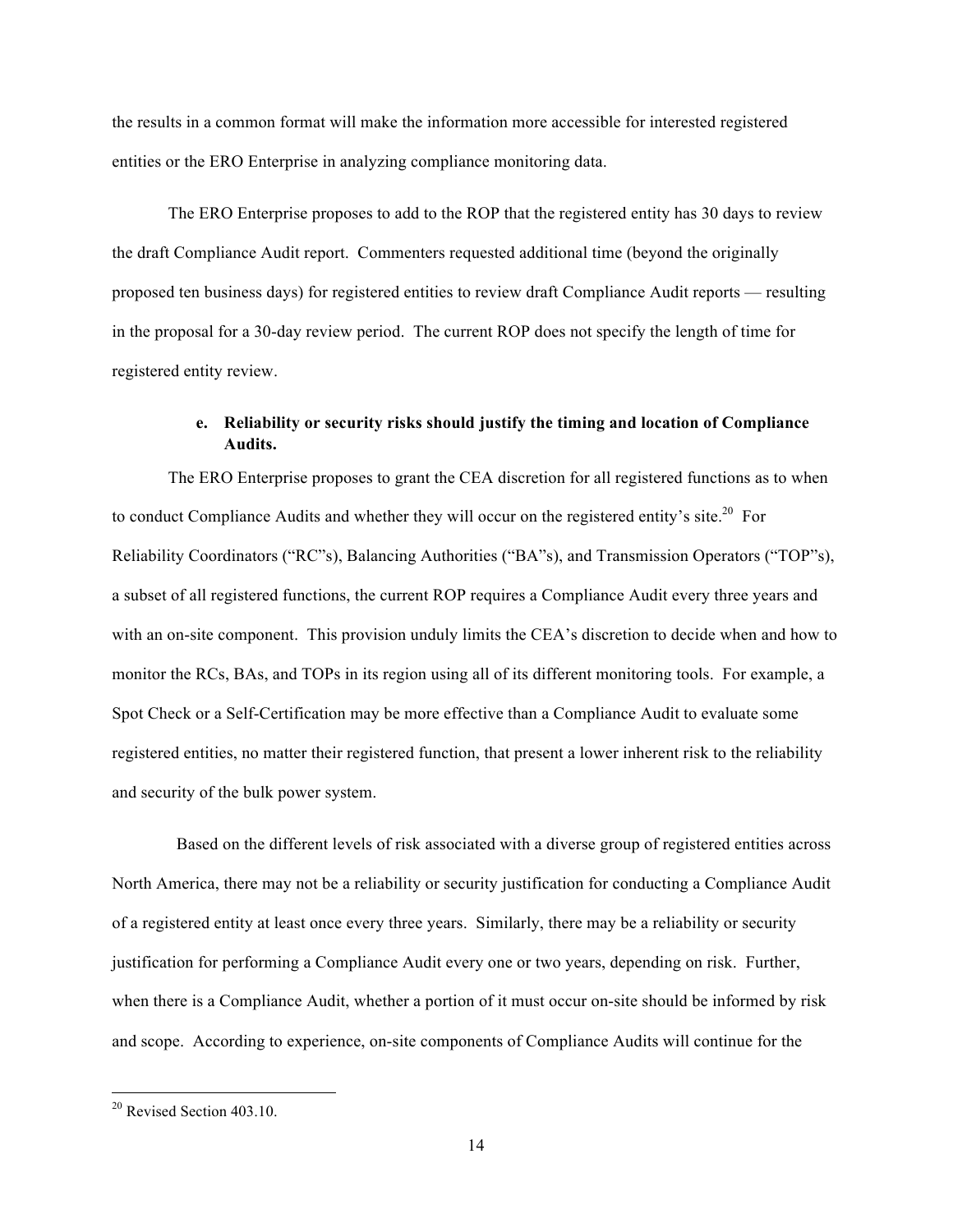majority of RCs, BAs, and TOPs, and Compliance Audits for some entities may occur even more frequently than every three years. Nevertheless, CEAs should be able to determine: 1) the frequency of Compliance Audits for all registered entities, including RCs, BAs, and TOPs; and 2) whether those Compliance Audits will include an on-site component.<sup>21</sup> In an unlikely scenario where NERC or an Applicable Governmental Authority believes an RC, BA, or TOP has gone too long without a Compliance Audit, they can use their respective authorities through the Regional Delegation Agreement (for NERC) or federal statutes and regulations (for FERC) to direct the CEA to perform such a Compliance Audit. $^{22}$ 

# **f. The proposed revisions to minimal risk noncompliance provide increased efficiency while maintaining visibility and allowing the ERO Enterprise to identify trends or emerging risks related to minimal risk noncompliance.**

The risk- based approach to the enforcement of Reliability Standards recognizes that "not all instances of noncompliance with Reliability Standards require the same type of processing and documentation."<sup>23</sup> Accordingly, the CMEP recognizes that "[a]bsolute adherence to the enforcement process set out in section 5.0 [of the CMEP] may not be the most appropriate, efficient, or desirable means by which to achieve the overall objectives of the Compliance Program for NERC, the Compliance Enforcement Authority, and the Registered Entity."24 The proposed ROP revisions related to minimal risk noncompliance are intended to enable appropriate and efficient resolution of minimal risk noncompliance, while maintaining appropriate visibility of such matters and evaluating them for trends or emerging risks. Align allows for visibility for NERC and FERC, and NERC will continue to report quarterly and annually on noncompliance.

 $21$  Strict rotational auditing that does not adjust to changes in risks does not comport with professional auditing standards, including those of the Institute of Internal Auditors, which apply to the ERO Enterprise's Compliance Audit processes. Revised Section 4.1 of Appendix 4C.

<sup>&</sup>lt;sup>22</sup> For example, FERC could use its authority under Section 39.9 of its regulations to ensure the ERO Enterprise has a rigorous audit program as described in Section 39.7(a).

<sup>&</sup>lt;sup>23</sup> Section 3A.0 of Appendix 4C.

 $^{24}$  *Id*.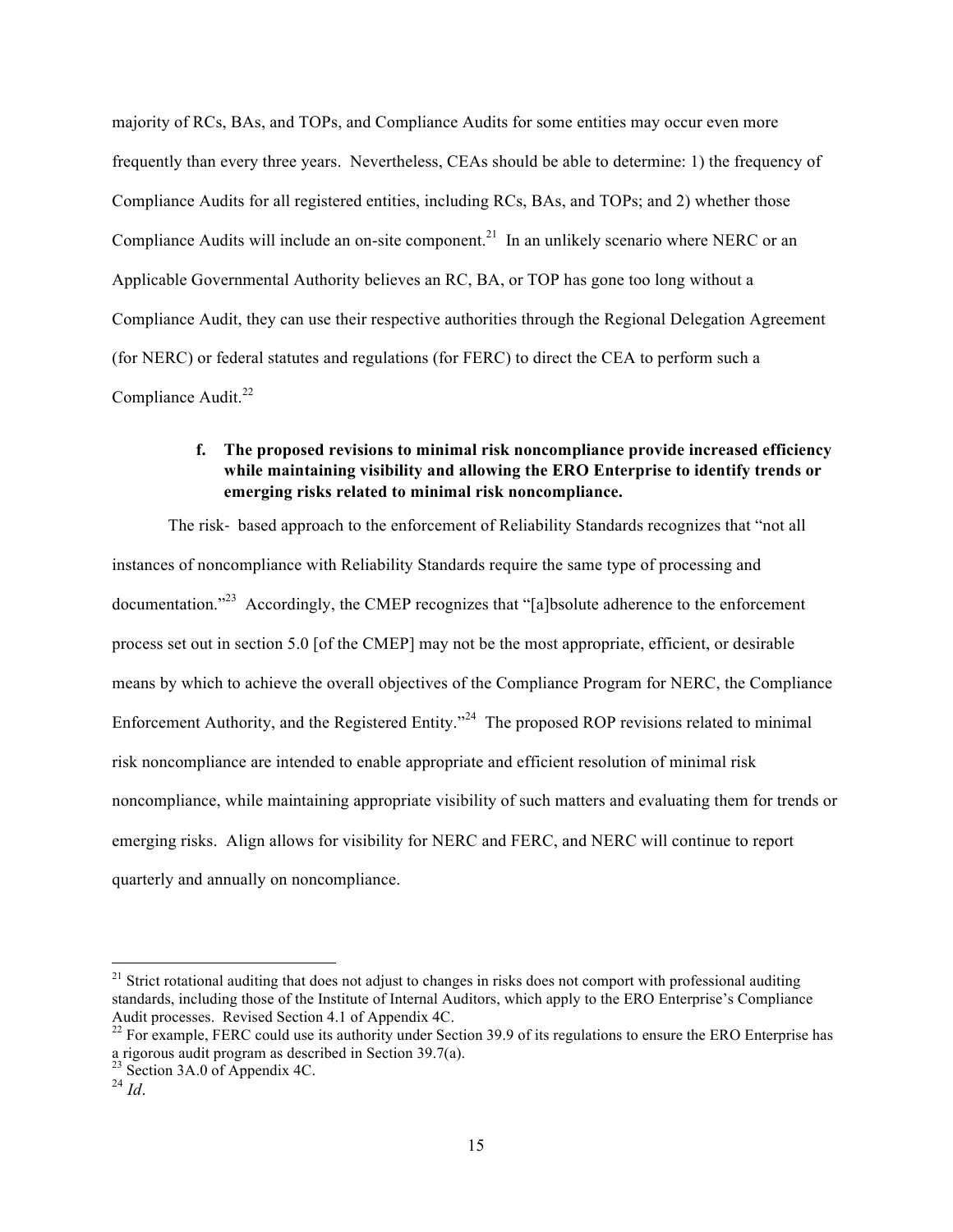The FFT program was a major step in implementing a risk- based approach to the enforcement of compliance with Reliability Standards. The FFT program evolved from a processing track limited to minimal risk noncompliance to a vehicle for efficient and effective disposition of moderate and minimal risk noncompliance. In approving the expansion of the FFT program, FERC recognized the efficiencies that had resulted from the FFT program. $25$ 

Building on the success of the FFT program, the ERO Enterprise developed the Compliance Exception and Self-Logging programs to further streamline the resolution of minimal risk noncompliance with NERC Reliability Standards. In February 2015, FERC approved these two components of NERC's risk-based approach to enforcement. More specifically, the Compliance Exception process allowed Regional Entities to record minimal risk instances of noncompliance without triggering a formal enforcement action. Additionally, self-logging was approved by FERC as a voluntary program that allows pre-screened registered entities to log self-identified minimal risk instances of noncompliance which would be presumed for treatment as Compliance Exceptions.<sup>26</sup> Under both of these programs, after the noncompliance is identified by the registered entity or the Regional Entity: 1) the Regional Entities ensure the noncompliance: a) is mitigated, b) posed a minimal risk to reliability, and c) is otherwise appropriate for Compliance Exception treatment; and 2) the Regional Entities process the noncompliance as a Compliance Exception and provide notice and detailed descriptions of the noncompliance, risk assessments, and mitigation to NERC and FERC.

The ERO Enterprise has resolved over 5,500 instances of noncompliance posing a minimal risk to the BPS through Compliance Exceptions since the inception of the program. Compliance Exceptions are the primary method of disposition for minimal risk noncompliance, as shown in Figure 1 below. Self-

<sup>25</sup> *N. Am. Elec. Reliability Corp.*, 148 FERC ¶ 61,214, at P 28 (2014). The expansion of the FFT program to certain moderate risk possible violations followed a pilot program approved by FERC in June 2013. *N.*<br>Am. Elec. Reliability Corp., 143 FERC ¶ 61,253 (2013).

<sup>&</sup>lt;sup>26</sup> RAI Order at PP 2, 49-52; *order on compliance*, 153 FERC ¶ 61,130 (2015) ("RAI Compliance Order").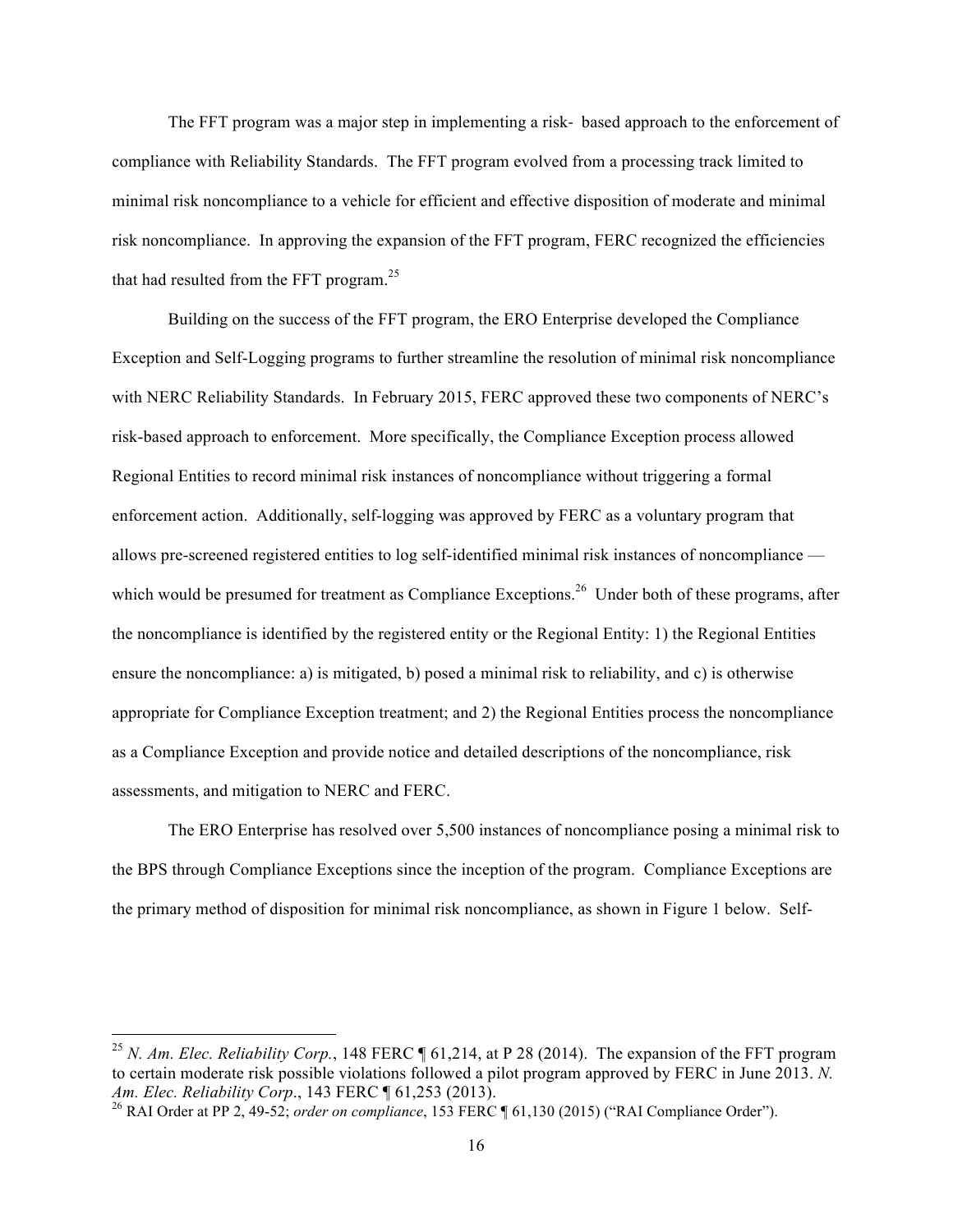logged noncompliance represents a relatively small portion, approximately 15%, of all Compliance Exceptions.



Streamlined Disposition of Minimal Risk Noncompliance

The Regional Entities' effective use of Compliance Exceptions shows consistency in processing and understanding of the risk associated with individual noncompliance across the ERO Enterprise. Moreover, risk-based enforcement, including the Compliance Exception program, encourages sustainable reliability and security through mitigation that addresses root causes with the implementation of internal controls that reduce the likelihood of recurrence of the noncompliance.

In approving NERC's 2012 CMEP revision, FERC stated that other approaches to the CMEP enforcement process should be limited to a reasonable exercise of NERC's enforcement discretion.<sup>27</sup> The

 

<sup>27</sup> *N. Am. Elec. Reliability Corp.*, 141 FERC ¶ 61,241 at P 95 (2012). FERC further expressed "that any broader changes that NERC is contemplating to its CMEP process will be addressed in a separate proceeding before the Commission." *Id*.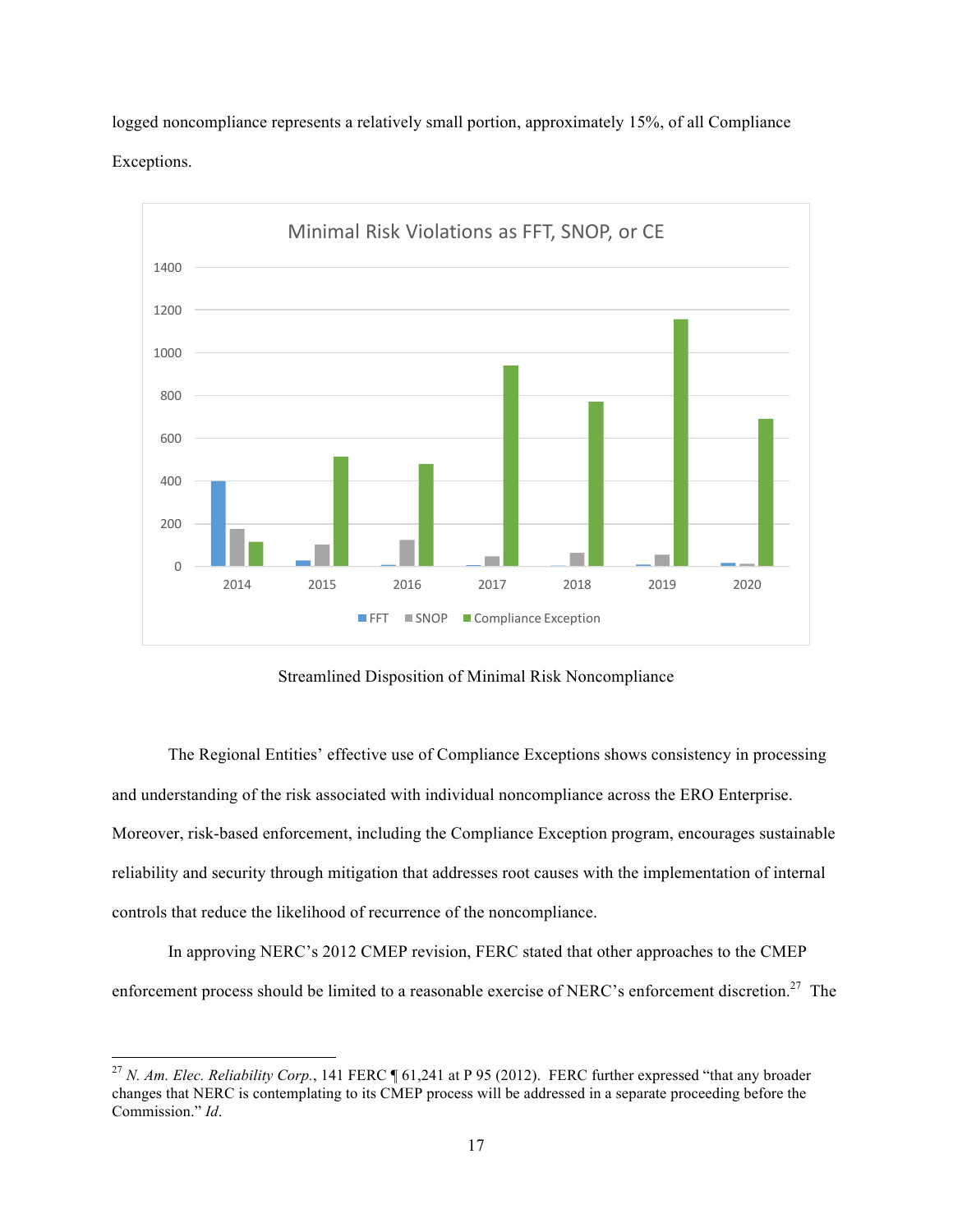proposed ROP changes related to minimal risk noncompliance reflect the ERO Enterprise's reasonable exercise of NERC's enforcement discretion. The proposed enforcement ROP revisions for the Compliance Exception and Self-Logging programs are the natural next steps for the risk-based CMEP, representing more efficient means to resolve minimal risk noncompliance while maintaining an appropriate level of visibility and allowing the ERO Enterprise to identify trends or emerging risks related to minimal risk noncompliance.

### **i. Compliance Exceptions**

Currently, all Compliance Exceptions are submitted to NERC by the Regional Entities in a spreadsheet format on a monthly basis for a 60-day review by NERC and FERC. NERC and FERC staff review the Compliance Exceptions after the Regional Entities to evaluate whether the submitted noncompliance is appropriate for Compliance Exception treatment. The Compliance Exception process involves the identification of minimal risk noncompliance that do not warrant a penalty, which are recorded and mitigated without triggering a formal enforcement action.<sup>28</sup> Compliance Exception dispositions cannot involve issues such as: extended outages, islanding, loss of load, cascading blackouts, vegetation contacts, systemic or significant performance failures, and/or intentional or willful acts or omissions and gross negligence or other misconduct.<sup>29</sup>

The ERO Enterprise proposes to refine the Compliance Exception process by removing the requirement for the CEA to submit Compliance Exceptions in a spreadsheet to NERC for the 60-day review by NERC and FERC. The proposal would reduce the duplicative reviews of minimal risk noncompliance by the CEA, NERC, and FERC. Noncompliance to be resolved as Compliance Exceptions would continue to go through the preliminary screen process at the CEA, and a notice of a preliminary screen would still be given to NERC, with subsequent notice of the potential noncompliance

<sup>&</sup>lt;sup>28</sup> Section 3A.1 of Appendix 4C.<br><sup>29</sup> In the RAI filing, NERC affirmed that such matters are examples of serious and substantial risk violations where the ERO Enterprise concentrates its efforts for treatment in Notices of Penalty. "Informational Filing of the North American Electric Reliability Corporation," Docket No. RR15-2-000 (filed November 3, 2014), at pg. 42 ("RAI Filing").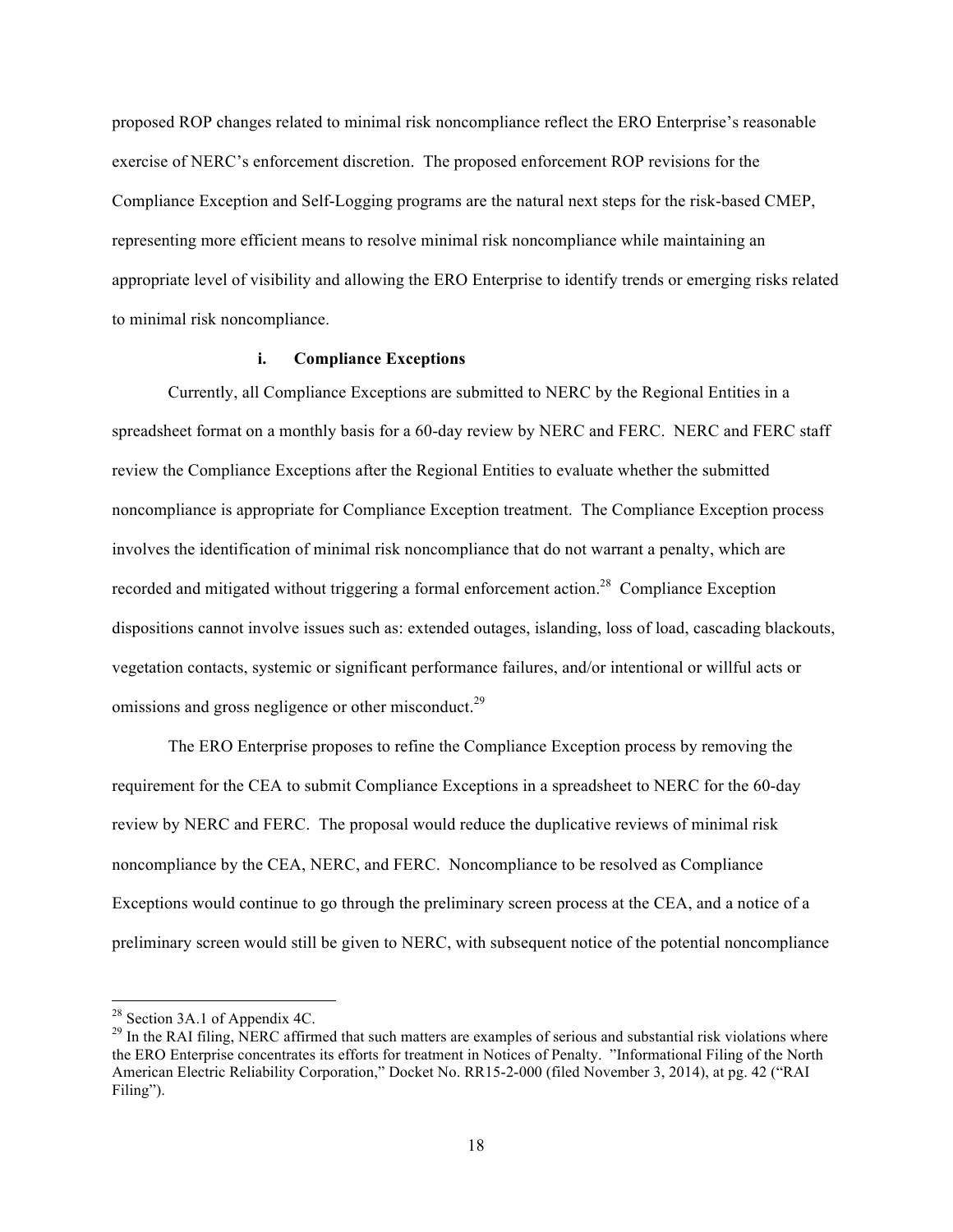to FERC.<sup>30</sup> The CEA would conduct its risk assessment, as it does today, and document its assessment in Align. Compliance Exceptions would still have to be mitigated, within one year of notification to NERC and FERC of Compliance Exception treatment. CEAs would review all mitigating activities for adequacy and then subsequently verify completion on a sample basis, as they do currently.

Then, instead of recording every Compliance Exception in a spreadsheet, the CEA would close the noncompliance. Upon closing the noncompliance as a Compliance Exception within Align, which would occur immediately upon the CEA's determination that Compliance Exception treatment is appropriate, NERC would provide FERC notice of the disposition. The Compliance Exception would be considered closed unless it is later determined that: 1) there was a material misrepresentation of fact, or 2) the registered entity did not complete the specified mitigating activities. In either case, the Regional Entity would remove the issue from Compliance Exception treatment and elevate the disposition. Additionally, Compliance Exceptions would be subject to NERC and FERC's annual review, as they are currently, and any additional review NERC or FERC deem necessary and appropriate.

When evaluating minimal risk noncompliance, the CEA will determine whether the noncompliance should be elevated to a different disposition method. In such circumstances, the CEA would resolve the potential noncompliance through the CMEP's other disposition methods. The FFT process and other disposition methods will remain available options for processing matters that do not qualify as a Compliance Exception. FFTs and other dispositions will still be subject to review by NERC and FERC through monthly submissions, as they are currently. While the majority of minimal risk noncompliance is processed as Compliance Exceptions, the ERO Enterprise continues to use other disposition methods for minimal risk noncompliance when other factors, such as the registered entity's compliance history or the registered entity's lack of cooperation, make an elevated disposition more appropriate.

 $30$  Section 8.2 of Appendix 4C.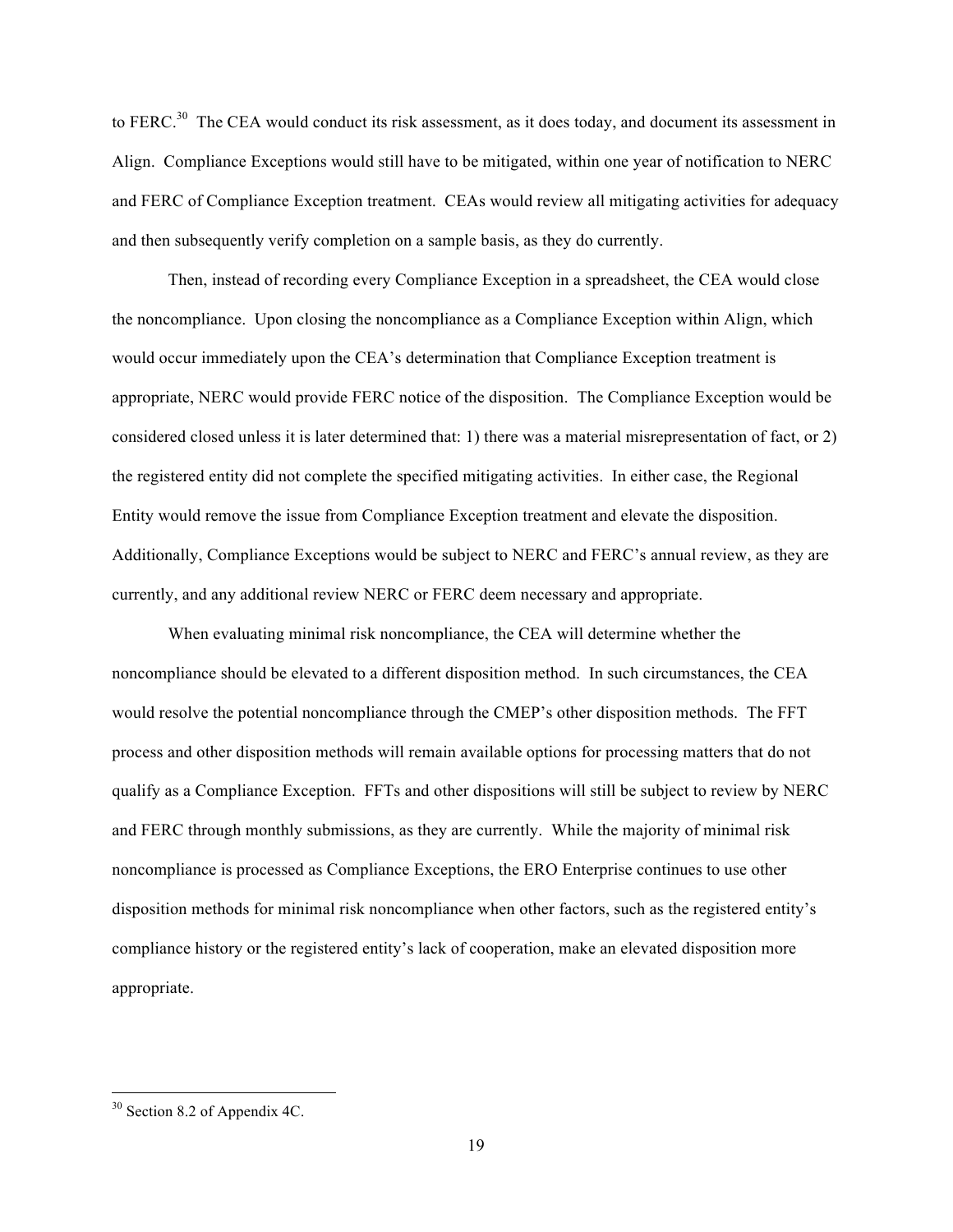With the implementation of Align, NERC has access to all Regional Entities' issues of noncompliance and could inquire with a Regional Entity if an issue appears to have an elevated reliability risk. This continual visibility by NERC provides the opportunity for real-time analysis of potential issues of noncompliance, lessening the value of scheduled monthly submissions and duplicative reviews performed by NERC and FERC. This is a logical next step to focus more on issues that pose a moderate or serious risk to the reliability of the BPS.

This proposal for Compliance Exceptions is similar to FERC Office of Enforcement Staff's closing of a self-report without conversion to an investigation. As explained in the 2020 FERC Staff Report on Enforcement, FERC Enforcement Staff seeks to "promote transparency while encouraging the compliance efforts of regulated entities, …[by] present[ing] the following illustrative examples of selfreports that DOI staff closed in FY2020 without conversion to an investigation."31 Also similar to the illustrative summaries FERC Enforcement Staff provides in its Staff Reports on Enforcement, NERC will provide examples of noncompliance resolved as Compliance Exceptions in its Annual and Quarterly CMEP Reports. This will provide the public and registered entities information as to why matters were treated as Compliance Exceptions. Just as FERC Enforcement Staff uses the factors set forth in FERC's Revised Policy Statement on Enforcement when determining whether to close a self-report or open an investigation,  $32$  the ERO Enterprise will continue to use the approved factors when determining whether a matter is appropriate for Compliance Exception treatment.<sup>33</sup>

### 1. **NERC and FERC would continue to have meaningful oversight of Compliance Exceptions.**

With the proposed revisions to the Compliance Exception program, NERC and FERC would still be able to satisfy their responsibilities to assure reliability and security and ensure consistency in

<sup>&</sup>lt;sup>31</sup> FERC, *2020 Report on Enforcement* at 24, Docket No. AD07-13-014 (Nov. 2020), available at <br>https://www.ferc.gov/sites/default/files/2020-11/2020%20Annual%20Report%20on%20Enforcement.pdf.

 $^{32}$  *Id.* (citing Enforcement of Statutes, Regulations and Orders, 123 FERC ¶ 61,156, at P 25 (2008)).<br><sup>33</sup> Compliance Exceptions must be minimal risk and cannot involve issues such as extended outages, islanding, loss

of load, cascading blackouts, vegetation contacts, systemic or significant performance failures, or intentional or willful acts/omissions and gross negligence or other misconduct. RAI Filing at pg. 42.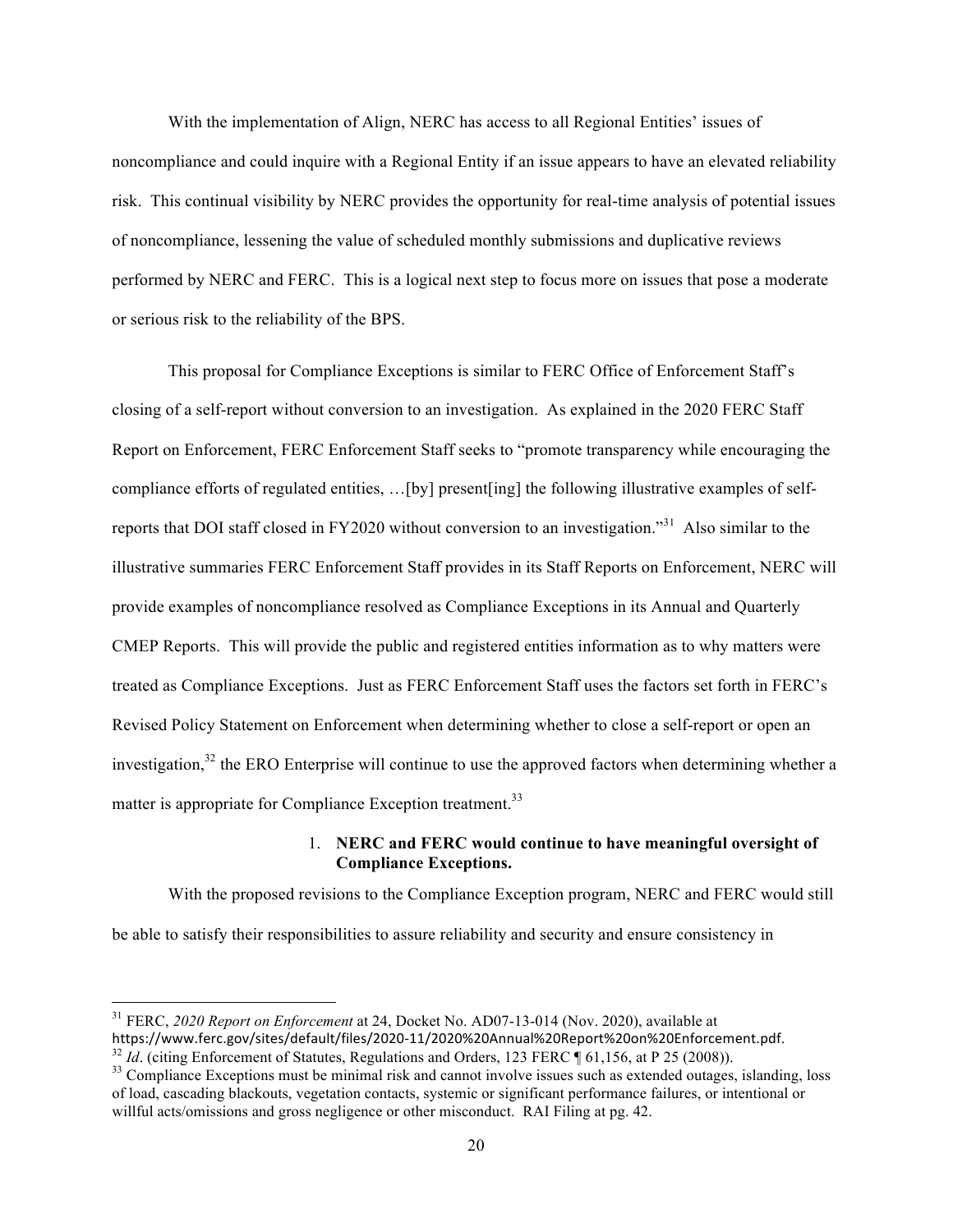implementation of the risk-based CMEP across the ERO Enterprise. NERC and FERC staff would continue to sample both Compliance Exceptions and FFTs on an annual basis for the Annual Compliance filing that is provided to FERC. This involves an in-depth review of sampled noncompliance resolved as Compliance Exceptions and FFTs. FERC staff and NERC recently concluded their latest annual review, finding that the sampled noncompliance were appropriately included in the CE and FFT programs and were adequately remediated. In addition, FERC staff "agreed with the final risk determinations, which clearly identified the factors affecting the risk prior to mitigation (such as potential and actual risk) and actual harm."34

Outside of the current annual review, NERC and FERC may determine there is a need for additional information regarding certain noncompliance and may request such information from the Regional Entities.<sup>35</sup> Moreover, the failure to mitigate an issue within the established timeframe, or any material misrepresentation, will result in rescission of eligibility for Compliance Exception treatment.<sup>36</sup> FERC retains the ability to review a Compliance Exception at any time if it finds that Compliance Exception treatment was based on a material misrepresentation by the registered entity regarding the underlying facts of the noncompliance.<sup>37</sup> Nevertheless, the Regional Entities, working directly with the registered entities, are in the best position to know whether Compliance Exception treatment was obtained based on a material representation. The Regional Entities would continue their in-depth reviews of noncompliance as they do now. These reviews, together with continued NERC and FERC oversight activities, provide assurance that noncompliance are being properly reviewed and resolved.

More specifically regarding NERC's oversight of CMEP activities, NERC has monthly meetings with each Regional Entity to discuss, among other things, issues of noncompliance. These monthly meetings provide an opportunity for NERC to discuss any current concerns about issues the Regional

<sup>&</sup>lt;sup>34</sup> Notice of Staff Review of Enforcement Programs, Docket No. RC11-6-012 (Aug. 24, 2021).<br><sup>35</sup> NERC staff works with FERC staff to identify Compliance Exceptions that may require additional review (e.g., those involving Facility Ratings).

<sup>36</sup> RAI Order at P 21. <sup>37</sup> *Id.* at P 48.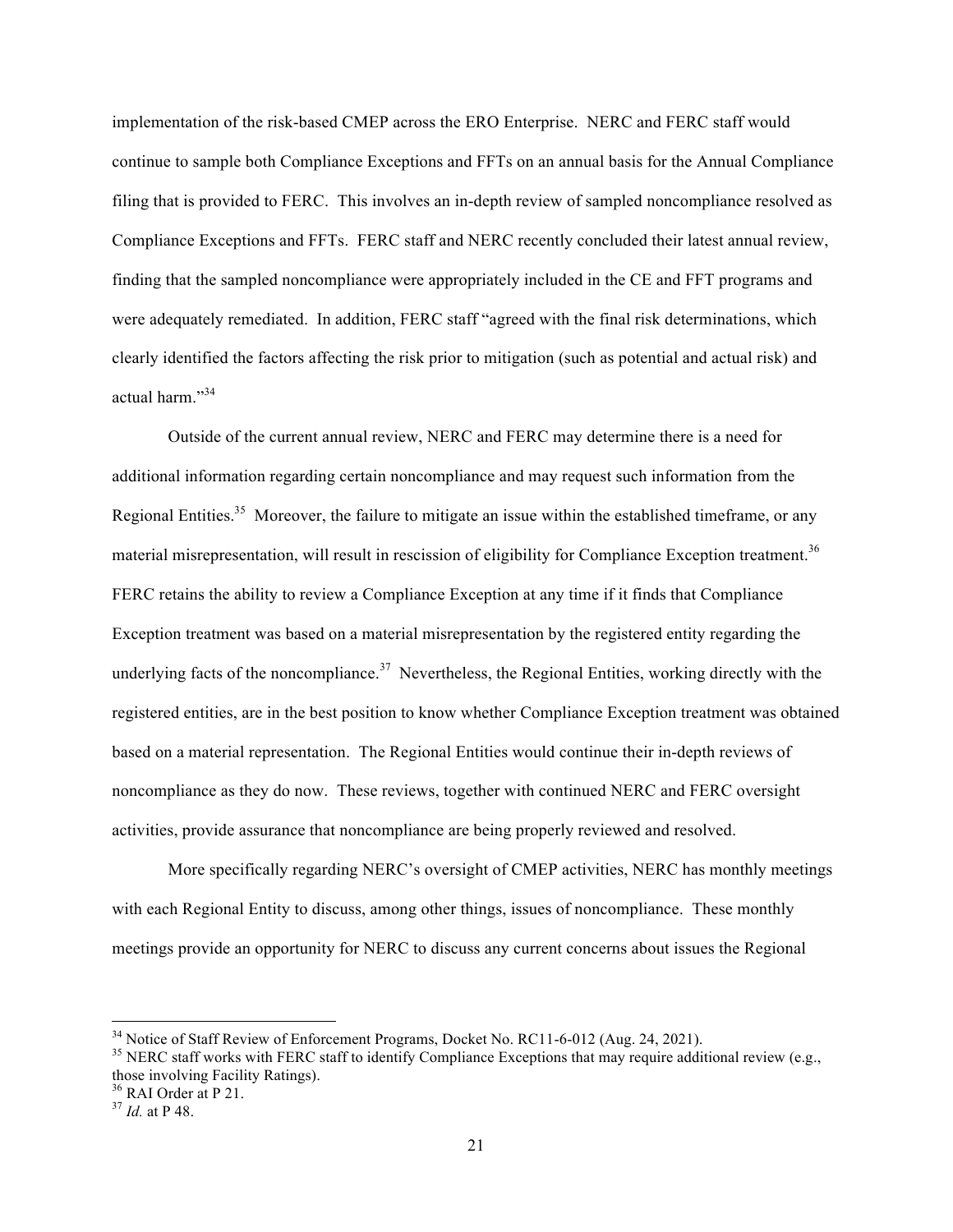Entities are processing as Compliance Exceptions. Moreover, NERC provides observations and suggestions regarding potential noncompliance or improvements that the Regional Entities should consider when analyzing risk of minimal risk issues.

NERC will continue to provide FERC reports on annual reviews to inform FERC of NERC's evaluation of the Regional Entities' determinations of minimal risk assessments and resolutions as Compliance Exceptions. The annual informational filing to FERC would review the progress of the program, discuss appropriate enhancements, provide examples of issues the Regional Entities identified as Compliance Exceptions, and discuss observed trends.

### 2. **The ERO Enterprise would provide information on noncompliance that would be more useful to registered entities.**

The ERO Enterprise's proposed reporting is similar to the reporting on CIP noncompliance lessons learned implemented in 2021. The ERO Enterprise started this reporting in response to the FERC-NERC CIP Whitepaper's ending the public posting of information related to CIP noncompliance. With that change already in effect, the only change in noncompliance information provided to industry and the public under these proposals would be the elimination of posting of the limited number of minimal risk noncompliance with the Operations and Planning Reliability Standards resolved as Compliance Exceptions.

In general, noncompliance varies from registered entity to registered entity based on unique facts and circumstances of each noncompliance. Because the resolution of each noncompliance depends on the facts and circumstances of each case, there is limited value in a registered entity trying to compare a posted noncompliance to its current situation to determine if it is receiving consistent treatment from its CEA.

The ERO Enterprise would provide information to industry on what the Compliance Exceptions may show about risks to reliability and security. NERC discussed this proposal with representatives of industry trade organizations to ensure industry understanding and support of the proposal to replace the posting of each individual Compliance Exception with value-added reporting on minimal risk

22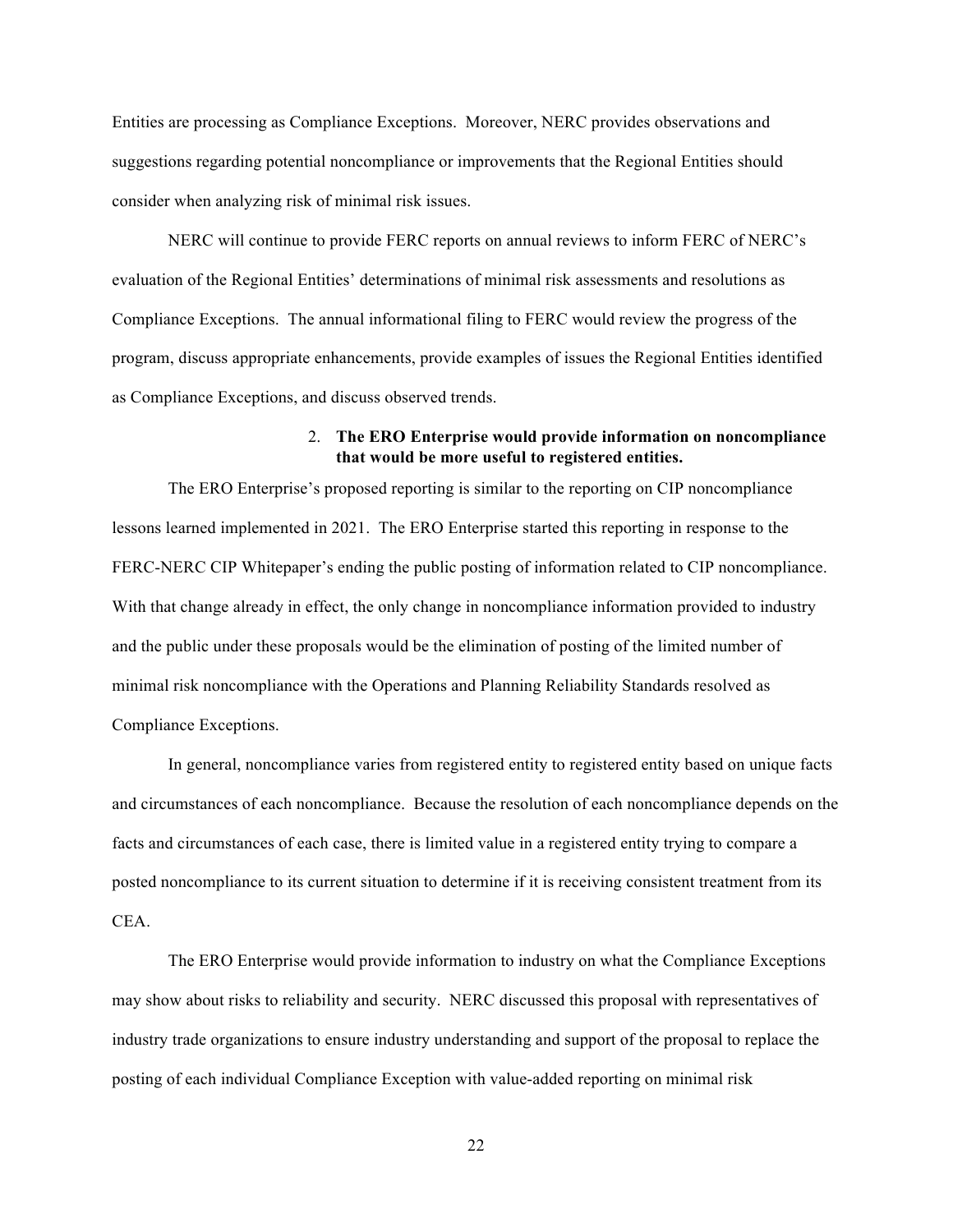noncompliance in the aggregate. The industry consensus showed a willingness to support the exchange of analytical reporting for the current system of posting all non-CIP minimal risk noncompliance. The ERO Enterprise will review and analyze Compliance Exceptions to identify and report on trends and issues at the regional or continent-wide level that merit more focus. Based on that review and analysis, the ERO Enterprise may, among other things:

- Consider additional monitoring, if applicable, e.g. Self-Certification, Spot Checks;
- Allocate ERO Enterprise resources to focus on appropriate issues that may pose risk to the security and reliability of BPS;
- Provide guidance to industry on best practices to comply with Reliability Standards and effective mitigation to remediate noncompliance; or
- Conduct outreach to specific registered entities.

### **ii. Self-Logging**

The current Self-Logging Program, finalized in May 2015, was approved by FERC as part of the Order approving NERC's Reliability Assurance Initiative.<sup>38</sup> Under the Self-Logging Program, if a Regional Entity finds a registered entity to be eligible for the program after a review of a registered entity's internal controls, the registered entity may log noncompliance for subsequent review by the Regional Entity in lieu of submitting Self-Reports.

The ERO Enterprise issued a revised *ERO Enterprise Self-Logging Program User Guide* in November 2018.<sup>39</sup> The document provides the method and process for the Regional Entity when considering a registered entity's eligibility to participate in the Self-Logging Program.<sup>40</sup> An important aspect of the Self-Logging Program is that it allows a registered entity to log *minimal risk issues of noncompliance but not all issues of potential noncompliance* (Emphasis added)*.* In cases where a registered entity identified potential issues of noncompliance that pose an increased risk to the reliability

<sup>38</sup> RAI Order at PP 2, 49-52; *order on compliance,* 153 FERC ¶ 61,130 (2015) ("RAI Compliance Order")*.* https://www.nerc.com/pa/comp/Reliability%20Assurance%20Initiative/Updated\_ERO%20Enterprise%20Self-<br>Logging%20Program%20(2-1-16).pdf.

Logging%20Program%20(2-1-16).pdf. <sup>40</sup> The *ERO Self-Logging Program User Guide* may be found here: https://www.nerc.com/pa/comp/CE/Enforcement%20Actions%20DL/Self-Logging%20Program%20User%20Guide.pdf.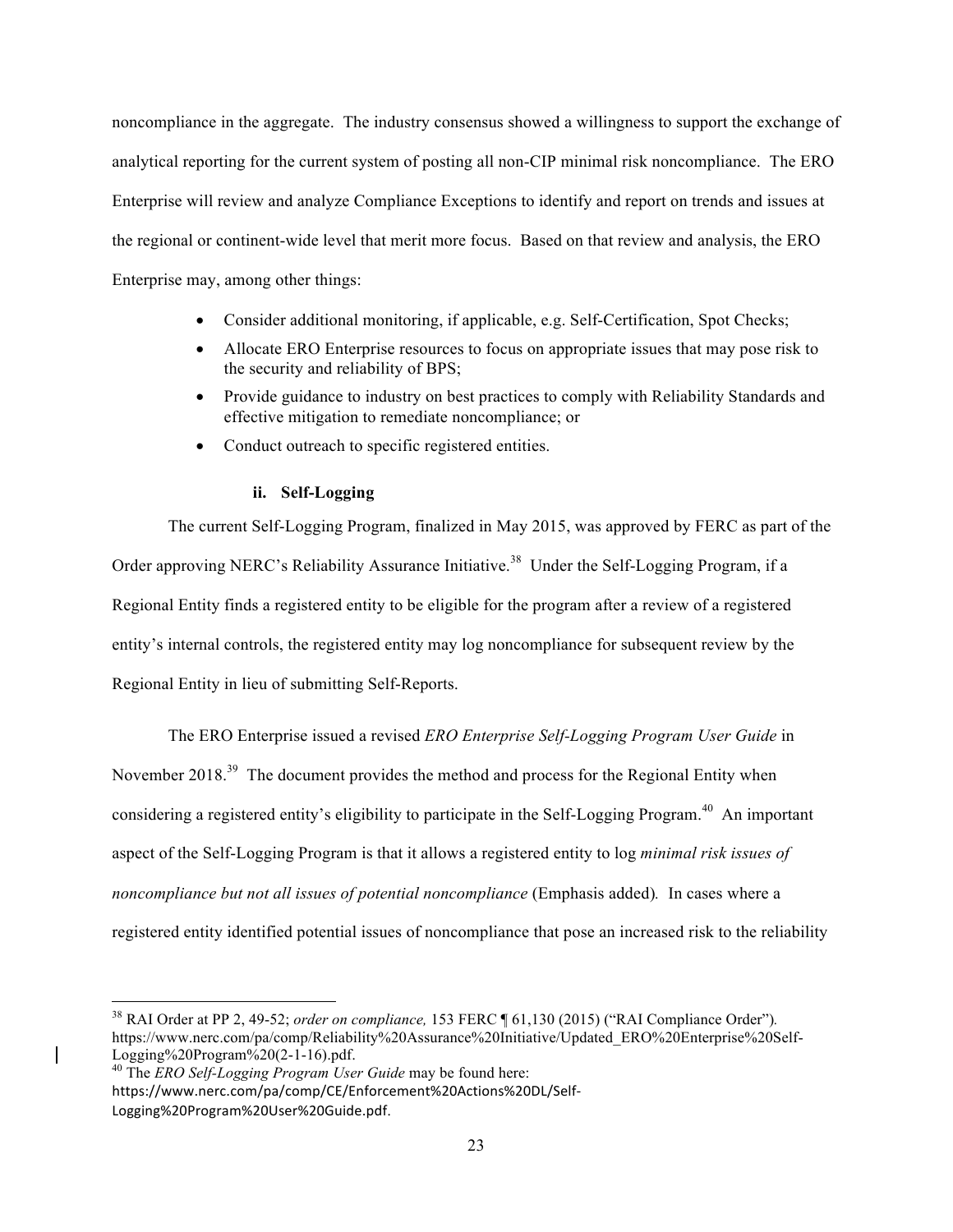of the BPS, the registered entity is required to self-report, rather than submitting the potential issue of noncompliance as a self-log.

Currently, the Regional Entity periodically reviews self-logs, performs risk assessments, and processes appropriately logged minimal risk noncompliance as Compliance Exceptions. Self-logged noncompliance represents a relatively small portion, approximately 15%, of all Compliance Exceptions. If the Regional Entity assesses that a self-logged potential issue of noncompliance poses a risk other than minimal, the Regional Entity elevates the processing method of the issues and the reporting designation is changed to a Self-Report rather than a self-log. If a registered entity continues to log potential issues of noncompliance that are not determined to be minimal risk, a Regional Entity will reevaluate the registered entity's participation in the Self-Logging Program. The Regional Entity may also provide outreach to the registered entity on assessing risk of potential issues of noncompliance to ensure the registered entity understands what is acceptable to be a minimal risk issue.

There are currently 88 registered entities in the Self-Logging Program in the United States. The ERO Enterprise continues to see benefits of the program. These benefits include visibility into registered entities' internal controls to identify, assess, and correct minimal risk noncompliance. That visibility enables registered entities' transparency with issues that are reported in the self-logs, including "nearmisses" that are not potential noncompliance and would not be resolved as Compliance Exceptions. The ERO Enterprise has realized modest increased efficiencies through the streamlined processing and resolution of self-logged noncompliance.

To enhance the Self-Logging Program, the ERO Enterprise proposes to exempt self-logged items from the Preliminary Screen and subsequent reporting and disposition processes, such as the Compliance Exception or FFT programs or enforcement actions.<sup>41</sup> Self-logged noncompliance would be subject to review by the CEA and, upon request, by NERC and FERC. Self-logged noncompliance would still be

<sup>&</sup>lt;sup>41</sup> NERC would also revise the term "Self-Logging" in the definitions in Appendix 2.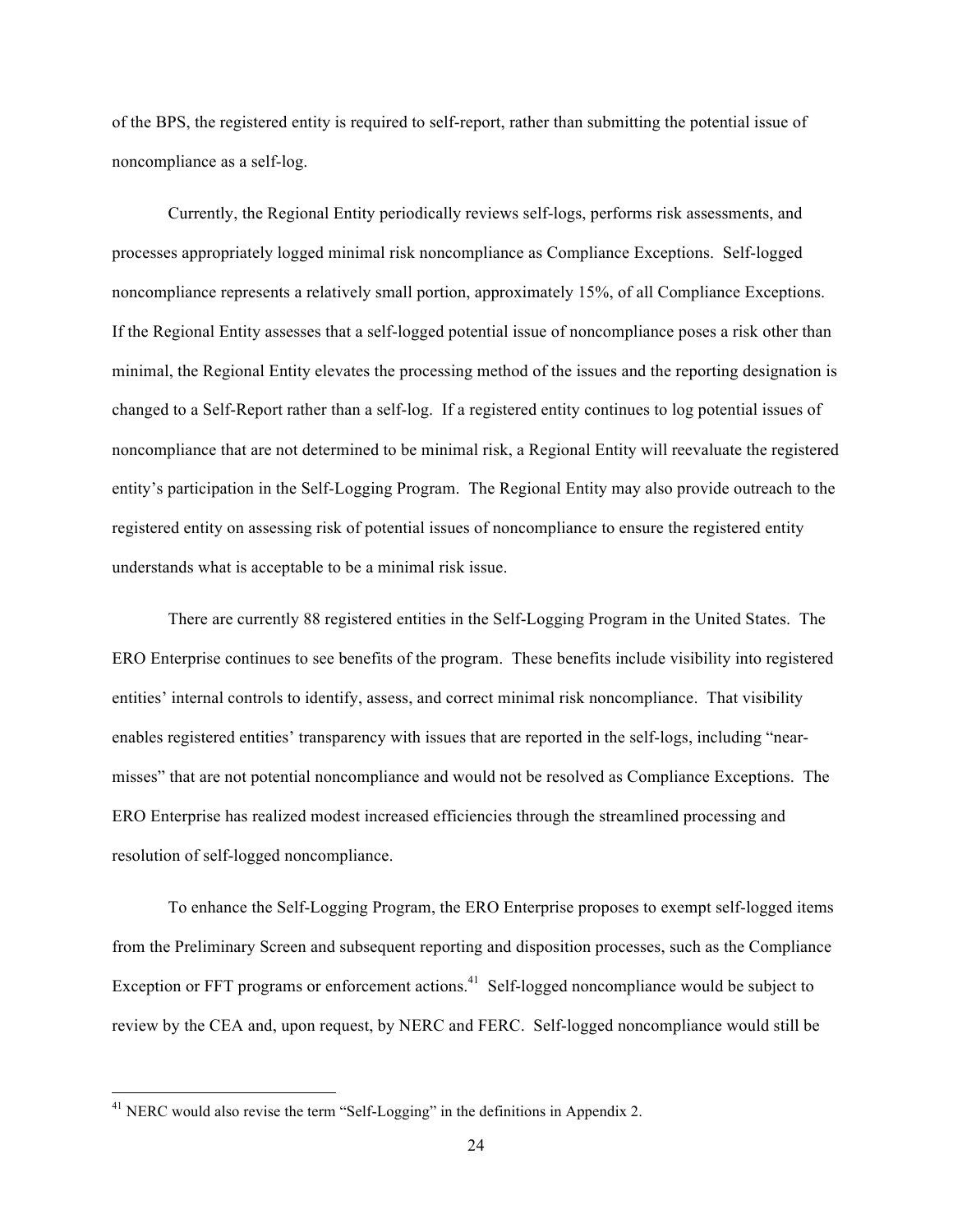limited to minimal risk noncompliance, and the requirement to mitigate the noncompliance would remain. Self-logged noncompliance that poses more than a minimal risk or otherwise is not appropriate for such expedited treatment would be resolved through the CMEP's other disposition methods.

Under the proposed revisions, the Regional Entities will continue to review all self-logs that are submitted, as they do now, and will recommend a registered entity self-report issues that need a more robust review or alternate disposition method. Open discussions between the Regional Entity and registered entity about self-log submissions will be encouraged, as they are now, and promote transparency between the Regional Entity and registered entity about issues of noncompliance and how the issues are being mitigated. It is still required for a registered entity to mitigate self-logged issues. Additionally, NERC and FERC may request a review or spot check of a Regional Entity's self-logs at any time to ensure the requirements of the Self-Logging Program are being met.

Additionally, under the proposal, NERC will track self-logged items through Align to identify broader risks. The proposal also provides that the logs themselves will be accessible to FERC and NERC, allowing FERC and NERC visibility to the specifics of the logged items. NERC and FERC Staff would still perform an annual review of selected self-logs and file the results of the review with FERC. As part of this analysis, NERC will also examine use of the Self-Logging Program. In addition, NERC will continue to provide statistical information regarding Self-Logging in its Annual and Quarterly CMEP Reports. If a Regional Entity, NERC, or FERC sees that a registered entity is not self-logging appropriate issues or mitigating the self-logged issues, or sees elevated risk in other areas of a registered entity's program, the registered entity's self-logging privileges may be revoked.

The ERO Enterprise has provided and will continue to provide outreach to stakeholders about the Self-Logging Program to ensure the program is accessible to all registered entities and is viewed as a benefit.<sup>42</sup> The outreach would address requirements for applications to participate in the Self-Logging

<sup>42</sup> *See* Self-Logging Program User Guide at 3 (reporting positive feedback from self-logging registered entities on the benefits of the Self-Logging Program).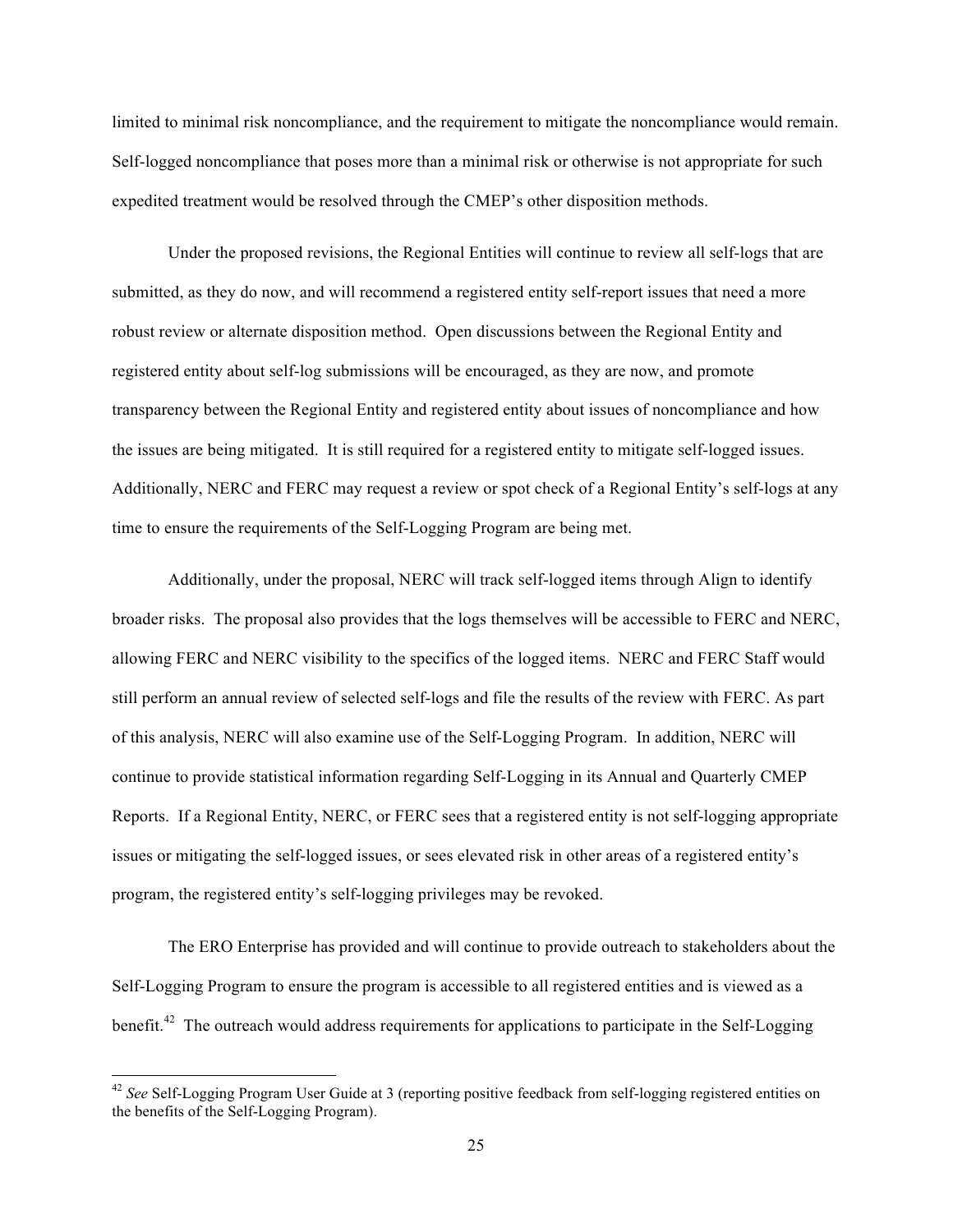Program. The ERO Enterprise would also reaffirm that admission into the program involves a robust review of the registered entity's compliance program and there are no guarantees that a registered entity would be admitted into the Self-Logging Program.

The review of a registered entity's request to participate in the Self-Logging Program is a benefit to reliability, as Regional Entities perform a robust analysis of a registered entity's internal compliance program. If accepted to the program, the logs are an ideal tool for the registered entity to conduct trend spotting within its own organization because all minimal risk noncompliance and associated mitigation are contained on the log. Additionally, log review and discussion, not only internally, but between a registered entity and Regional Entity, may trigger productive dialogue regarding risk for the registered entity and potential expansion of mitigating activities to prevent broader issues in the future. Also, for Reliability Standards involving high-frequency conduct, a registered entity may show its Regional Entity how it is being resilient through its internal controls and mitigating risk where there are issues of noncompliance.

With limited exception, commenters supported streamlining of noncompliance through revised processes for self-logged noncompliance and Compliance Exceptions. NERC discussed the concerns with the commenter that expressed concern with the proposed self-logging revision, explaining that NERC and FERC will still be able to review any noncompliance to ensure the Self-Logging Program and Compliance Exceptions continue to work as intended by applying to minimal risk noncompliance that is being mitigated. In addition, NERC will continue to report on statistics and trends in self-logged matters to inform stakeholders about self-logged issues.

The Self-Logging Program has proven to be successful in prompting conversations about controls and robust compliance programs when the Regional Entity evaluates eligibility and reviews self-logs, even with its limited participation from registered entities. It is therefore an appropriate time to enhance the program to broaden interest and enrollment by enabling a shift of registered entity and ERO Enterprise focus and resources to issues of noncompliance that pose a higher risk to the reliability of the

26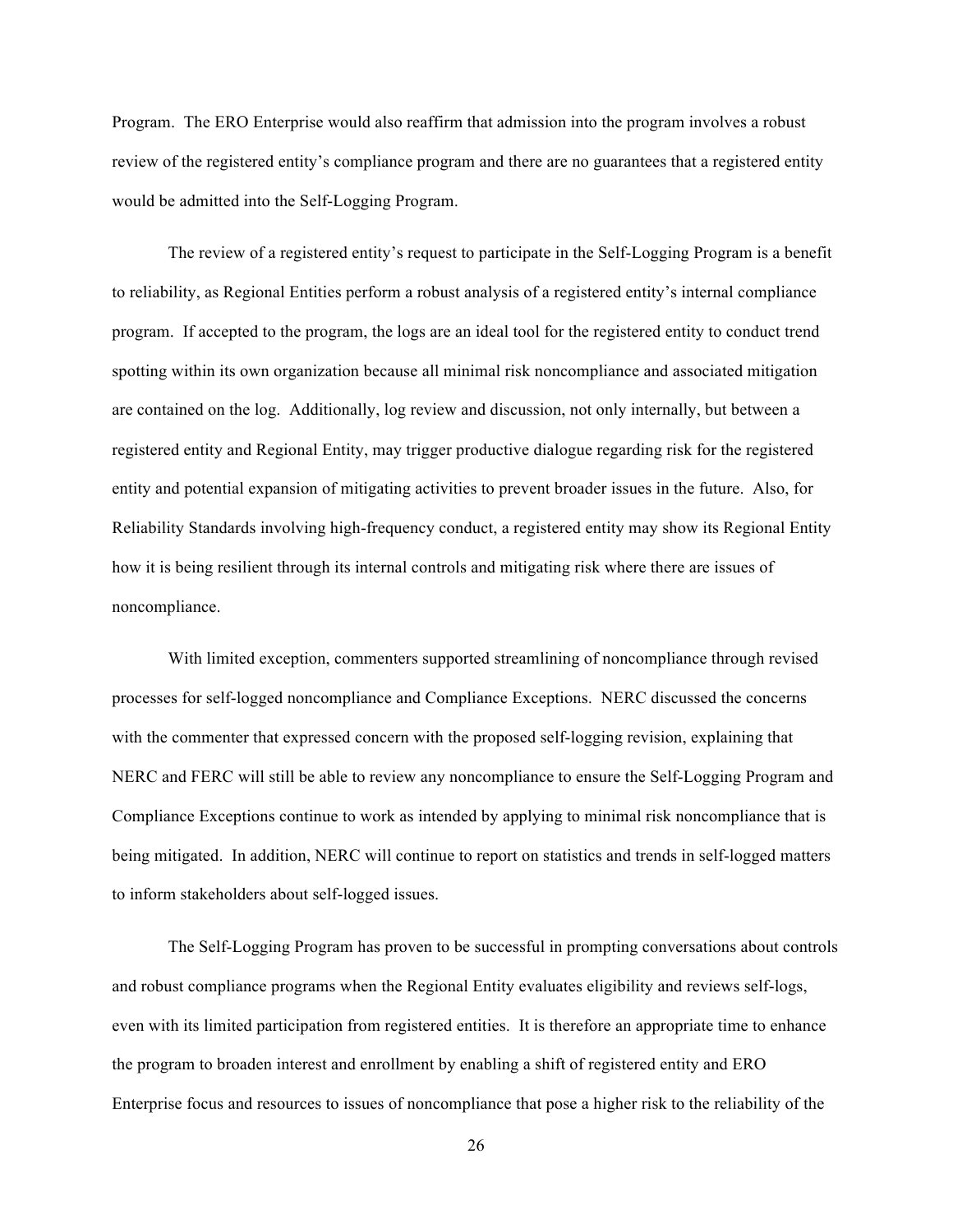BPS. The proposal for self-logged issues of noncompliance to be exempt from the Preliminary Screen and subsequent reporting and disposition processes is the appropriate step in this direction.

#### **iii. Compliance history for Compliance Exceptions**

The ERO Enterprise proposes to clarify the CEA's review of compliance history when analyzing subsequent Compliance Exceptions.<sup>43</sup> The revision would make clear that the CEA considers compliance history by looking at the registered entity's overall compliance history for the specific Standard and Requirement to determine whether the registered entity should continue to qualify for Compliance Exception treatment for subsequent noncompliance with the Standard and Requirement. This approach contrasts with separately analyzing each individual prior noncompliance, which had become the expectation in practice (although not expressly required).

More specifically, under the proposed revisions, in reviewing compliance history for the specific Standard and Requirement for a subsequent Compliance Exception, the CEA will evaluate overall compliance history, including: 1) whether or not there is a critical mass of prior noncompliance such that Compliance Exception treatment is not appropriate; or 2) compliance history otherwise indicates that subsequent Compliance Exception treatment is not appropriate. This overall review yields more value than reviewing each individual prior noncompliance. Reviewing each individual prior noncompliance is often futile in that even if a prior noncompliance involved arguably repetitive conduct, the subsequent minimal risk issues may still be appropriate for Compliance Exception treatment, especially where the noncompliance is self-identified, isolated, and/or the entity otherwise has strong controls in the specific program area, often involving high-frequency conduct where perfection is not realistic.

<sup>&</sup>lt;sup>43</sup> Revised Section 4A.1 of Appendix 4C.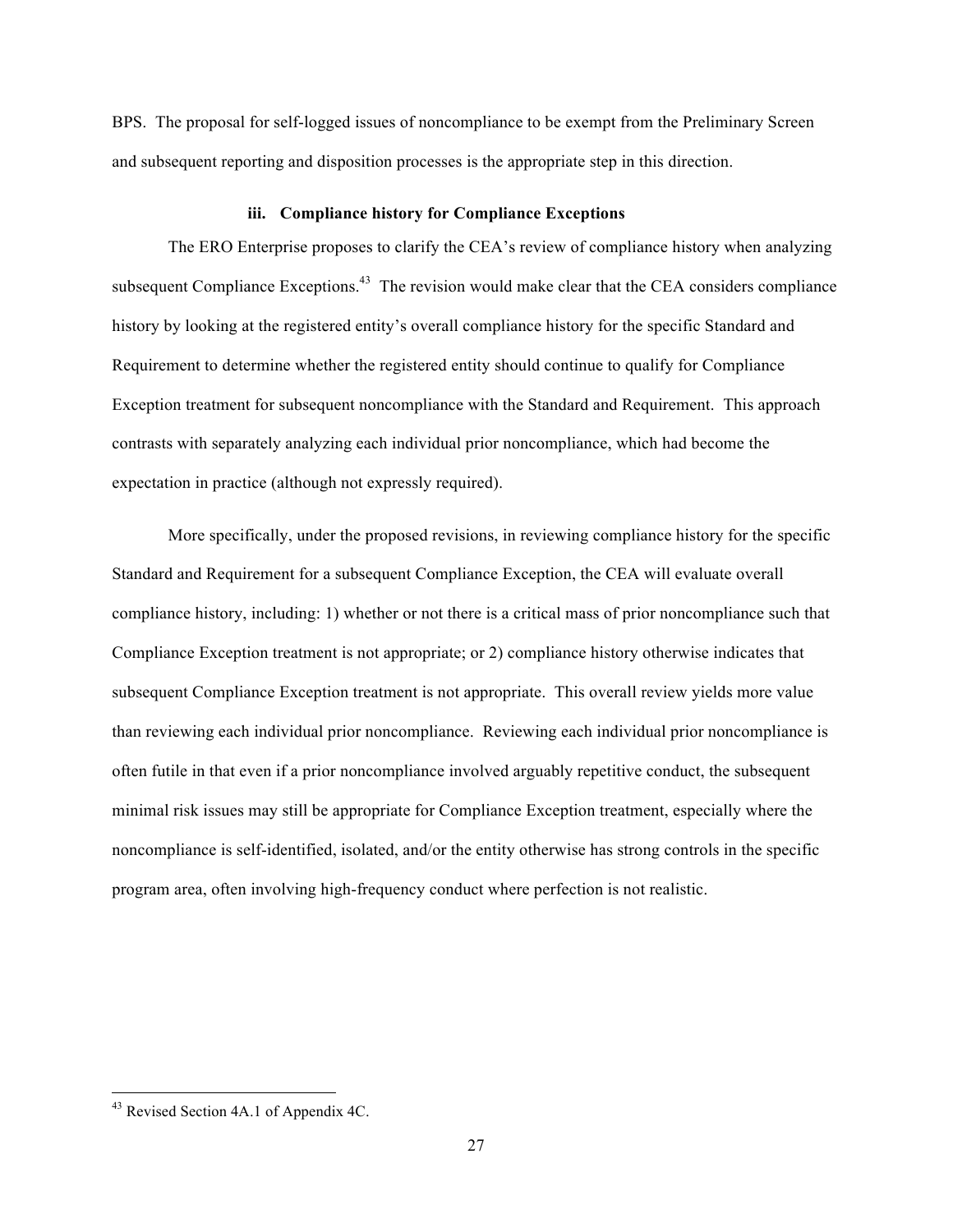# **C. The proposed revisions to enhance and clarify the ROP would make the ROP easier to understand, administer, and follow.**

#### **a. Registration provisions**

The ERO Enterprise proposes to remove the registration-related provisions in Section 2.0 of Appendix 4C, as they are redundant with the requirements included in Section 500 and Appendix 5B. Appendix 4C begins with the presumption that organizations responsible for complying with Reliability Standards are registered entities.

### **b. Interaction with the Compliance Enforcement Authority**

The ERO Enterprise proposes to simplify terminology and references to "NERC and [a] Regional Entity" in Section 2.0 of the CMEP to indicate that registered entities interact and correspond with a CEA, which may be NERC or a Regional Entity.

### **c. Annual CMEP Implementation Plan**

The ERO Enterprise proposes to update the ROP in Section 400, the CMEP,<sup>44</sup> and Appendix 2 to reflect the current business practice of a single CMEP Implementation Plan that includes ERO Enterprisewide and Regional Entity-specific reliability risks and provides a single set of expectations and risk focus areas for registered entities. The ERO Enterprise no longer has separate NERC and Regional Entity CMEP Implementation Plans.<sup>45</sup>

The ERO Enterprise proposes to revise the CMEP to change the initial posting of the annual CMEP Implementation Plan from September 1 to one posting "on or about November 1 of the calendar

<sup>&</sup>lt;u> 1989 - Johann Barn, mars ann an t-Amhain an t-Amhain an t-Amhain an t-Amhain an t-Amhain an t-Amhain an t-Amh</u>

<sup>&</sup>lt;sup>44</sup> Revised Section 3.0 of Appendix 4C.<br><sup>45</sup> NERC would also delete the term "Regional Entity Compliance Monitoring and Enforcement Program Implementation Plan" from the definitions in Appendix 2. *See Rules Concerning Certification of the Electric Reliability Organization; and Procedures for the Establishment, Approval, and Enforcement of Electric Reliability Standards* Order No. 672, 114 FERC ¶ 61,104 at P 464 (2006) ("Order No. 672") (directing a single audit program applicable to both the ERO and the Regional Entities).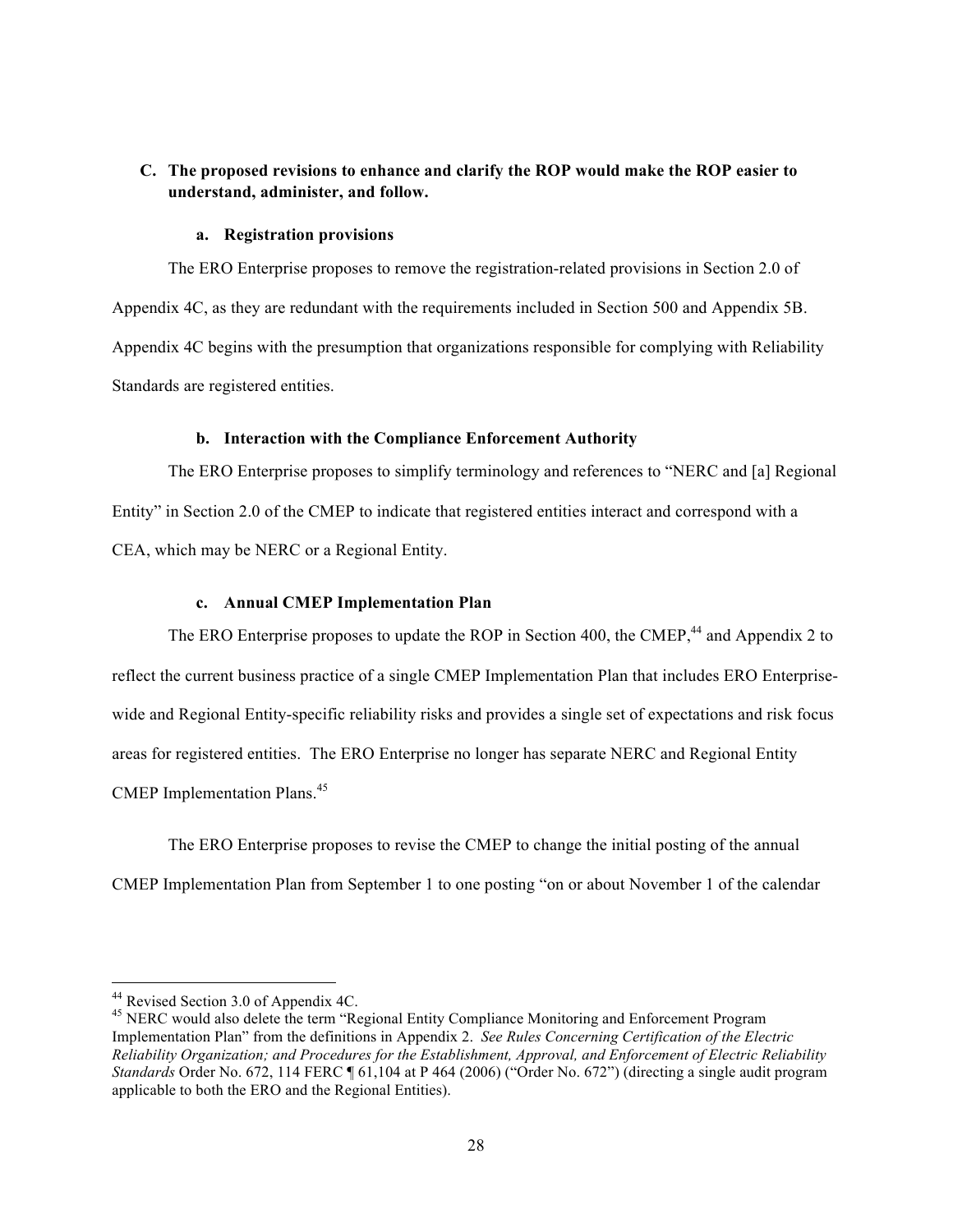year preceding implementation."<sup>46</sup> The earlier posting requirement for the NERC CMEP Implementation Plan allowed time for development of the Regional Entity CMEP Implementation Plans.

#### **i. Risk Elements**

The ERO Enterprise proposes to revise Section 401.6 to reflect current business practices for the development and use of Risk Elements in the annual CMEP Implementation Plan and planning for oversight of registered entities. The revisions also simplify the section and reduce redundancy.

#### **d. Compliance Audits**

The ERO Enterprise proposes to update language regarding Compliance Audits in revised Section 4.1 of the CMEP to reflect current business practices and terminology. For example, the ERO Enterprise proposes to remove the concept of "audit guides," which do not exist *per se*, and refer instead to guidance from NERC in compliance guidance documents, such as CMEP Practice Guides, the Compliance Monitoring and Enforcement Manual, and Reliability Standard Audit Worksheets that are posted on NERC's website.

The ERO Enterprise proposes to reduce redundancy between Section 400 and Appendix 4C by: 1) indicating in Section 400 that each Regional Entity will implement risk-based compliance monitoring in accordance with Appendix 4C; and 2) removing references to schedules, reports, and noncompliance dispositions to be published by NERC and the Regional Entities.

#### **i. Scope of Compliance Audits**

The ERO Enterprise proposes to clarify the description of Compliance Audits, which as currently written could be understood to require examination of all Reliability Standards, to indicate instead that CEAs scope Compliance Audits according to risk. 47 Registered entities are still responsible for complying with all Reliability Standards and are encouraged to self-report or self-log all potential noncompliance upon identification.

<sup>&</sup>lt;u> 1989 - Johann Barn, mars ann an t-Amhain an t-Amhain an t-Amhain an t-Amhain an t-Amhain an t-Amhain an t-Amh</u> <sup>46</sup> Revised Section 3.0 of Appendix 4C.<br><sup>47</sup> Revised Section 4.1 of Appendix 4C.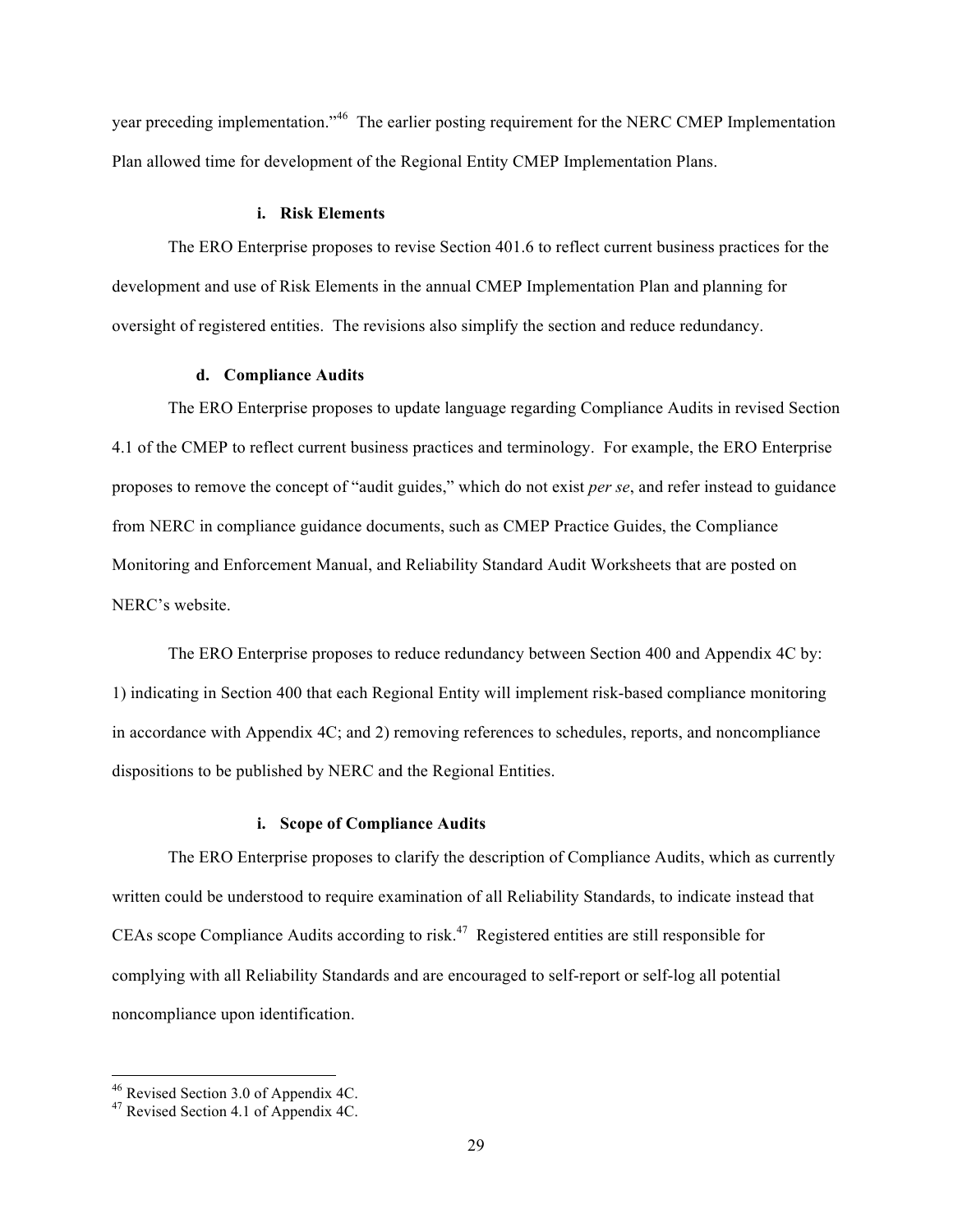#### **ii. Registered entity objections to Compliance Audit team**

The ERO Enterprise proposes revisions to new Section 4.1.4.4 in the CMEP related to a registered entity's ability to object to members of the Compliance Audit team. The revisions provide additional time to the registered entity and also recognize that not all Compliance Audits have an on-site component.

### **e. Spot Checks**

The ERO Enterprise proposes to revise the CMEP's rules for Spot Checks to simplify the language and indicate that the CEA and NERC have discretion to initiate or direct Spot Checks.<sup>48</sup> Spot Checks still may be in response to events, operating problems, Complaints, or other circumstances. Nevertheless, the CMEP does not need to include a list of possible scenarios that could be considered exhaustive or limiting to the discretion of the CEA or NERC.

#### **f. Compliance Investigations**

The ERO Enterprise proposes a revision to the footnote in new Section 4.4 of the CMEP that lists examples of the situations where NERC might lead a Compliance Investigation. The ERO Enterprise proposes to remove the situation involving a potential noncompliance by a Regional Entity or one of its affiliates because there are no longer any Reliability Standards applicable to a Regional Entity and none of the remaining six Regional Entities have affiliates or divisions that could have a potential noncompliance.

#### **g. Self-Reports**

The ERO Enterprise proposes to remove the Self-Report provision from new Section 4.5 of the CMEP encouraging a Self-Report when the Violation Severity Level of a previously reported violation has changed. Registered entities should still inform the CEA when the extent of condition of a potential noncompliance has changed. For the last several years, however, CEAs and registered entities have handled this situation more efficiently by expanding the scope of the initial self-reported noncompliance

<sup>&</sup>lt;u> 1989 - Johann Barn, mars ann an t-Amhain an t-Amhain an t-Amhain an t-Amhain an t-Amhain an t-Amhain an t-Amh</u> <sup>48</sup> Revised Section 4.3 of Appendix 4C.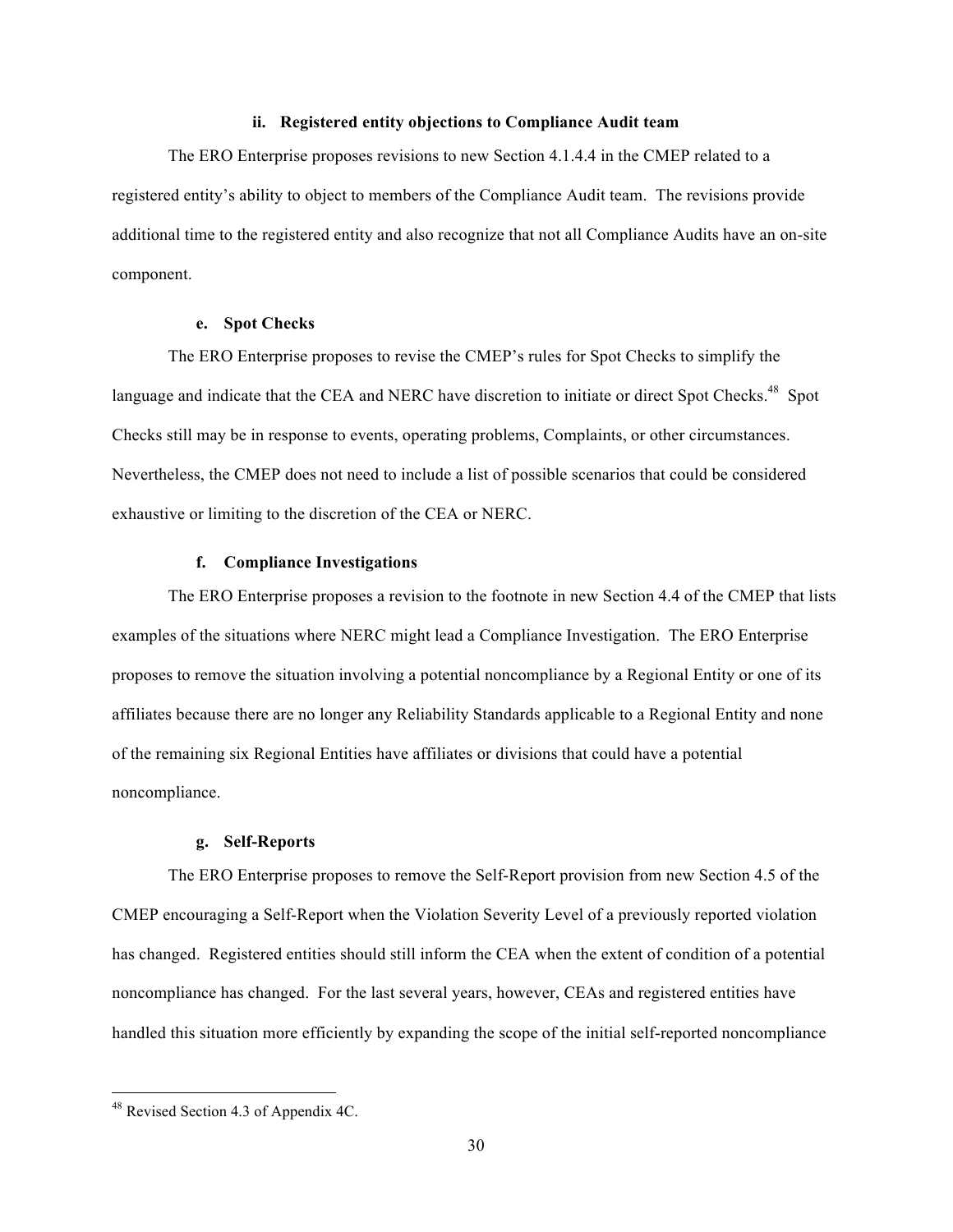by sharing needed information about the potential noncompliance without the submission of a new Self-Report.

#### **h. Anonymous Complaints**

The ERO Enterprise proposes to clarify in new Section 4.7.2 of the CMEP that it may share the identity of an anonymous complainant with a Regional Entity as a CEA, but not other third parties. The ERO Enterprise also proposes to revise the requirement that the CEA notify the registered entity if it determines that the initiation of another CMEP process to address the complaint is not warranted. The ERO Enterprise proposes this revision to reduce the risk of retaliation against the anonymous complainant.

#### **i. Potential Noncompliance**

<u> 1989 - Johann Barn, mars ann an t-Amhain an t-Amhain an t-Amhain an t-Amhain an t-Amhain an t-Amhain an t-Amh</u>

The ERO Enterprise proposes to refer to all failures to comply with a Reliability Standard as potential noncompliance. For potential noncompliance that would be subject to the Preliminary Screen and subsequent processes (i.e., non-self-logged noncompliance), the CEA would issue a Notice of Preliminary Screen<sup>49</sup> under new Section 5.2 of the CMEP after it has determined that: 1) the entity involved with the potential noncompliance is a registered entity; 2) the Reliability Standard involved with the potential noncompliance is applicable to the registered entity and was approved and in effect at the time of the potential noncompliance; and 3) the potential noncompliance is not a duplicate of one currently being processed. This Notice would: 1) state that a potential noncompliance has been identified; 2) provide basic details available regarding the potential noncompliance; and 3) instruct the registered entity to retain and preserve data and records related to the potential noncompliance. The CEA would provide this Notice to NERC through Align, which triggers NERC's responsibility to notify FERC in

<sup>&</sup>lt;sup>49</sup> In Appendix 2, "Notice of Preliminary Screen" replaces "Notice of Possible Violation" and "Potential Noncompliance" replaces "Possible Violation."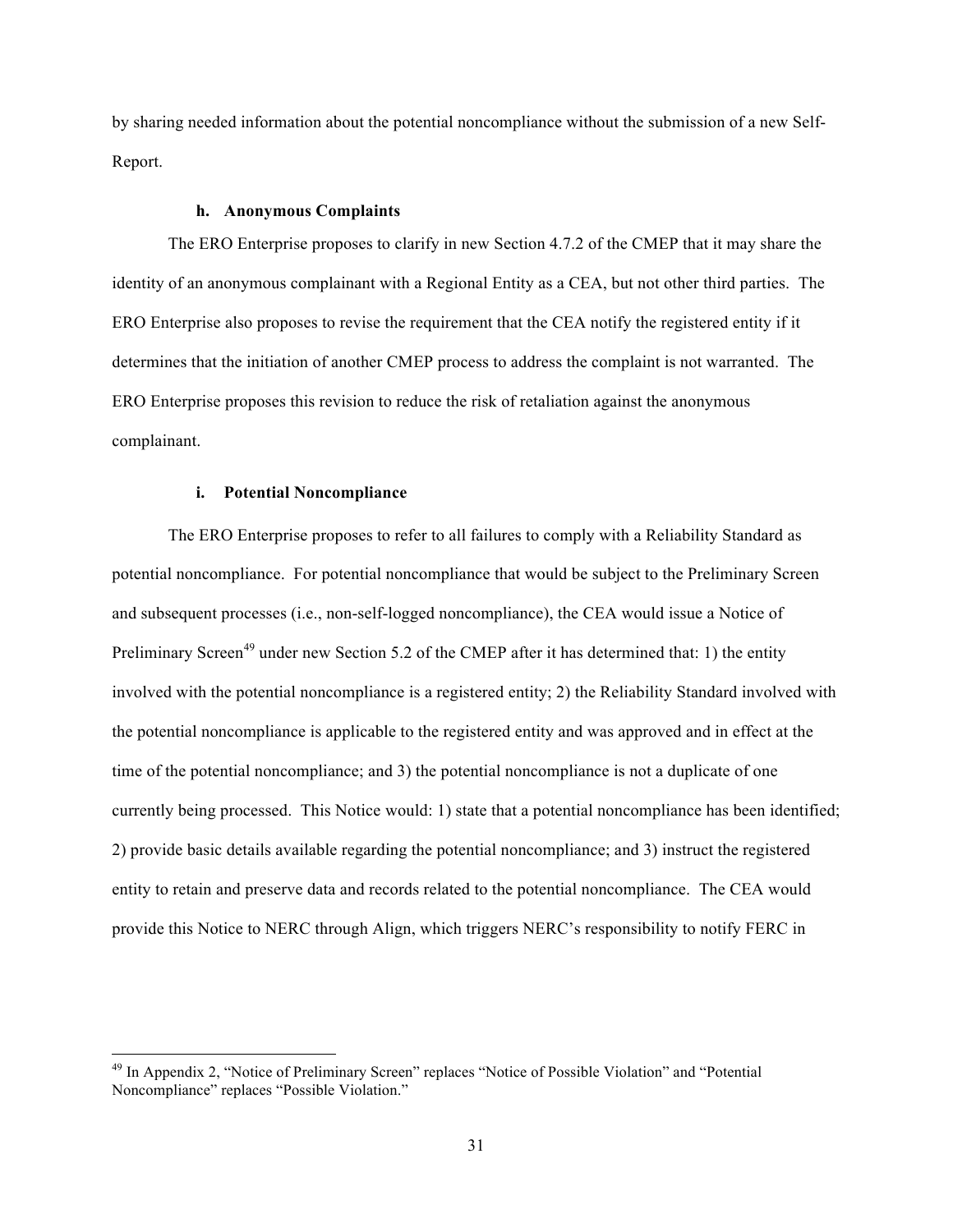accordance with Section 8.0 of the CMEP. The ERO Enterprise proposes to extend the time to conduct a Preliminary Screen from 5 days to 10 days.<sup>50</sup>

Over the last several years, the vast majority of failures to comply posed a minimal risk to reliability and were resolved as Compliance Exceptions, outside of the enforcement action processes of the CMEP. The ERO Enterprise does not apply the "violation" label to such noncompliance. Similarly, noncompliance resolved through the FFT process is treated as an FFT remediated issue.

When a CEA determines that a potential noncompliance is not appropriate for Compliance Exception or FFT treatment, the potential noncompliance would be considered an Alleged Violation, with subsequent notice to the registered entity of the Alleged Violation, as specified in Section 5.3 of the CMEP, through: 1) a Notice of Alleged Violation and Proposed Penalty or similar notification (referred to as a NAVAPS); or 2) an offer of settlement.

### **j. Settlement Agreements**

The ERO Enterprise proposes to clarify that the CEA may offer settlement for an Alleged Violation at any time even if the registered entity has not requested settlement negotiations.<sup>51</sup>

The ERO Enterprise proposes to revise the rule to issue a letter with the final settlement terms,  $52$ as settlement agreements and Notices of Penalty have served this purpose.

### **k. Mitigation Plans and Mitigating Activities**

The ERO Enterprise proposes several revisions to update the ROP's mitigation provisions.

First, the ERO Enterprise proposes revisions to make clear that formal Mitigation Plans are required only at the request of the CEA.<sup>53</sup> Otherwise, mitigating activities are the preferred method for remediating a potential noncompliance. Under the current ROP (Appendix 4C, Sec. 6.1), registered

<sup>&</sup>lt;u> 1989 - Johann Barn, mars ann an t-Amhain an t-Amhain an t-Amhain an t-Amhain an t-Amhain an t-Amhain an t-Amh</u>

<sup>&</sup>lt;sup>50</sup> Revised Section 4.8 of Appendix 4C.<br><sup>51</sup> Revised Section 5.6 of Appendix 4C.<br><sup>52</sup> *Id.* 53 Section 6.1 of Appendix 4C.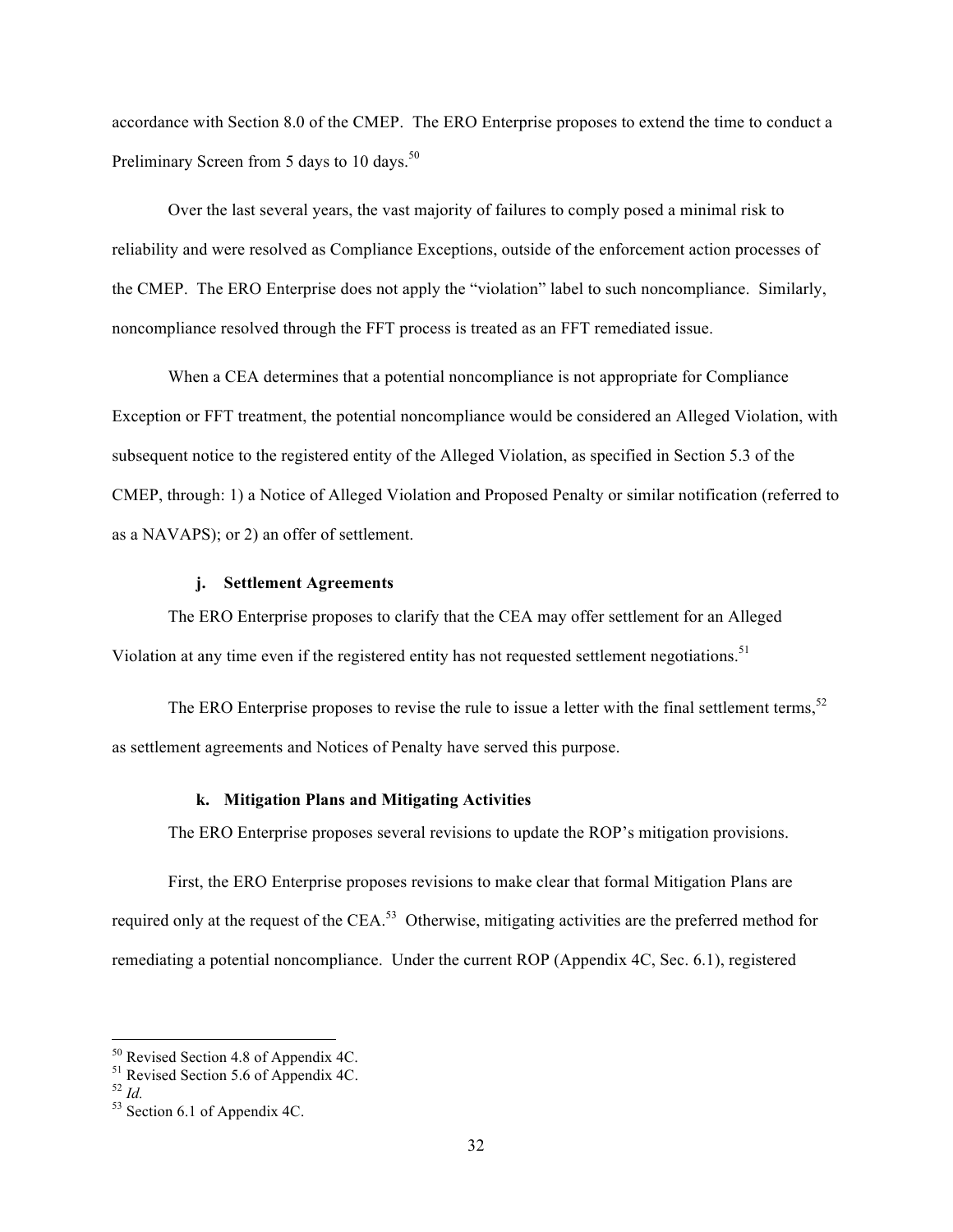entities may submit either a Mitigation Plan or a description of how the noncompliance has been mitigated (commonly referred to as "mitigating activities"). The proposed revisions do not change the obligation of the registered entity to submit mitigation, whether in the form of mitigating activities or a formal Mitigation Plan, that sufficiently remediates the noncompliance, including prevention of recurrence. Rather, the revisions make clear that mitigating activities should be the default mitigation submission method, and that Mitigation Plans are only required at the request of the CEA.

In line with the risk-based approach to enforcement, some of the more administrative requirements associated with Mitigation Plans, and formal NERC and FERC review associated with Mitigation Plans, should be reserved for complex or higher-risk issues where the CEA determines formal Mitigation Plans are required. Mitigating activities would be more appropriate for the majority of noncompliance, and, accordingly, the revisions are meant to encourage their use.

Second, the ERO Enterprise also proposes to increase the time, from 30 to 60 days each, for Regional Entity acceptance and NERC approval of a Mitigation Plan, and from 10 business days to 30 days, for Regional Entity acceptance of a revised Mitigation Plan.<sup>54</sup> With Mitigation Plans generally reserved for more complex or higher-risk noncompliance, the Regional Entity and NERC could benefit from a longer review period that could reduce the frequency of the Regional Entity or NERC extending the review period afforded by the ROP.

Third, the ERO Enterprise proposes to eliminate the practice of provisional acceptance of Mitigation Plans,<sup>55</sup> as the Regional Entities no longer use provisional acceptance. Provisional acceptance was meant to address circumstances where a Regional Entity might accept a Mitigation Plan and later determine that the scope of the Mitigation Plan is insufficient to address the violation because the facts of the noncompliance are different from those on which acceptance was based. However, when this is the case, Regional Entities have other avenues to ensure mitigation covers the scope of the noncompliance,

<sup>&</sup>lt;u> 1989 - Johann Barn, mars ann an t-Amhain an t-Amhain an t-Amhain an t-Amhain an t-Amhain an t-Amhain an t-Amh</u> <sup>54</sup> Revised Section 6.4 of Appendix 4C.<br><sup>55</sup> *Id.*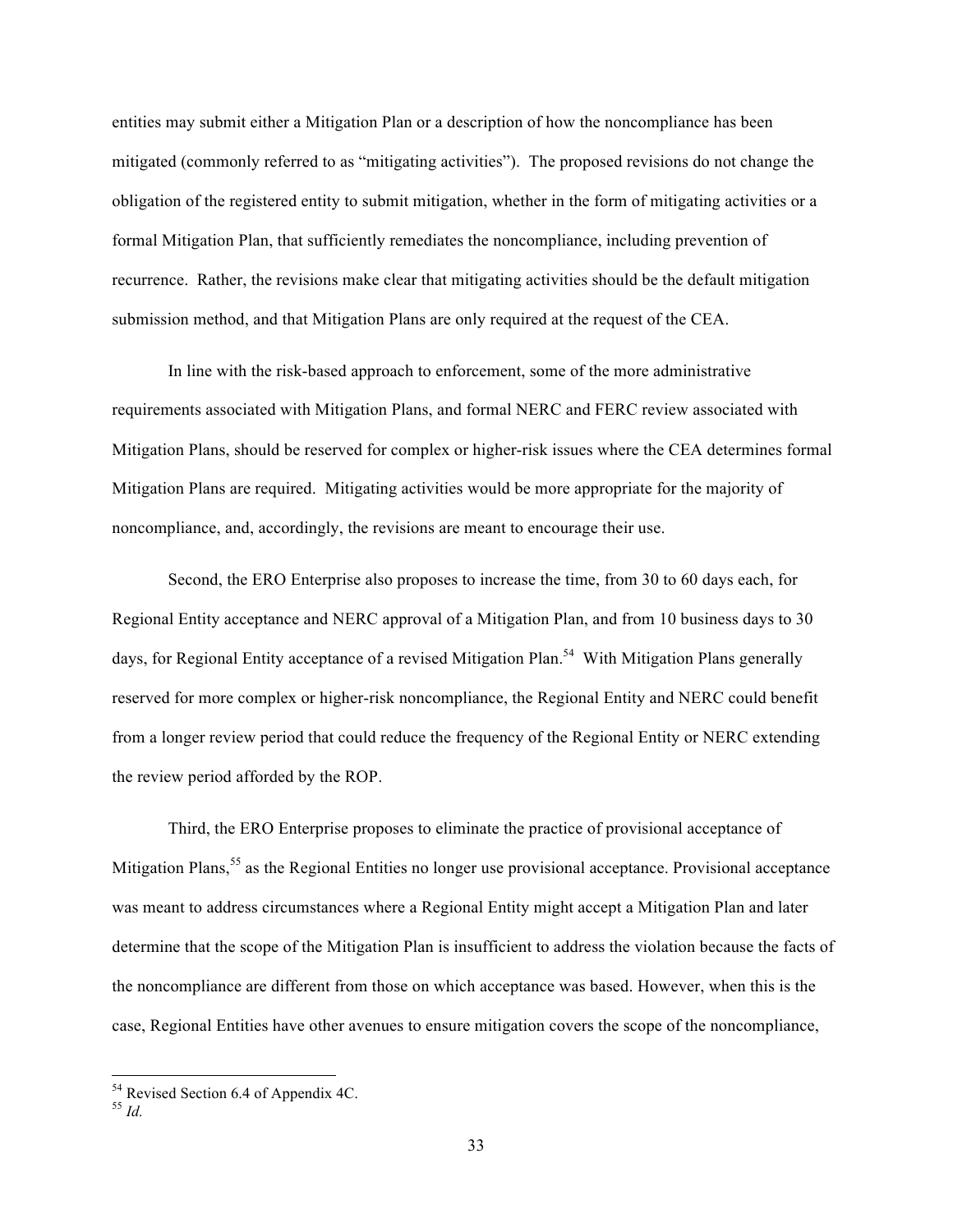such as requiring additional mitigation in the form of mitigating activities or a revised Mitigation Plan, before agreeing to resolve the noncompliance.

Fourth, the ERO Enterprise proposes to revise the requirement for public posting of Mitigation Plans for related Notices of Penalty, as dispositions of noncompliance include descriptions of the mitigating activities.<sup>56</sup>

Fifth, the ERO Enterprise proposes to revise the requirement to provide quarterly updates on the implementation of Mitigation Plans<sup>57</sup> given the baseline expectation to complete each mitigation milestone within 3 months, with CEA flexibility to grant extensions upon request by the registered entity.

# **D. The ERO Enterprise proposes additional revisions to update the ROP to account for newer technology and operations.**

# **a. Reporting requirements affected by Align**

The ERO Enterprise proposes revisions to CMEP Section 8.0's rules for reporting and disclosure of potential noncompliance based on current business practices and tools. For example, rather than requiring Regional Entities to submit reports to NERC with current information regarding potential noncompliance, the Regional Entities may make the information available through a common database.<sup>58</sup> The ERO Enterprise's new CMEP technology tool, Align, functions as the common database for the Regional Entities to provide this noncompliance information to NERC.

#### **b. Retention requirements for CMEP-related documents**

The ERO Enterprise proposes to revise the retention requirements of CMEP Section 9.2 to reflect the use of Align and the ERO Secure Evidence Locker ("ERO SEL") for CMEP activities. The ERO Enterprise proposes to add a technical feasibility limitation on a CEA's responsibility to retain information for the required period because documents created by the CEA in the ERO SEL environment cannot be backed up for retention purposes.

 <sup>56</sup> Revised Section 6.5 of Appendix 4C.<br><sup>57</sup> Section 6.6 of Appendix 4C.<br><sup>58</sup> Section 8.1 of Appendix 4C.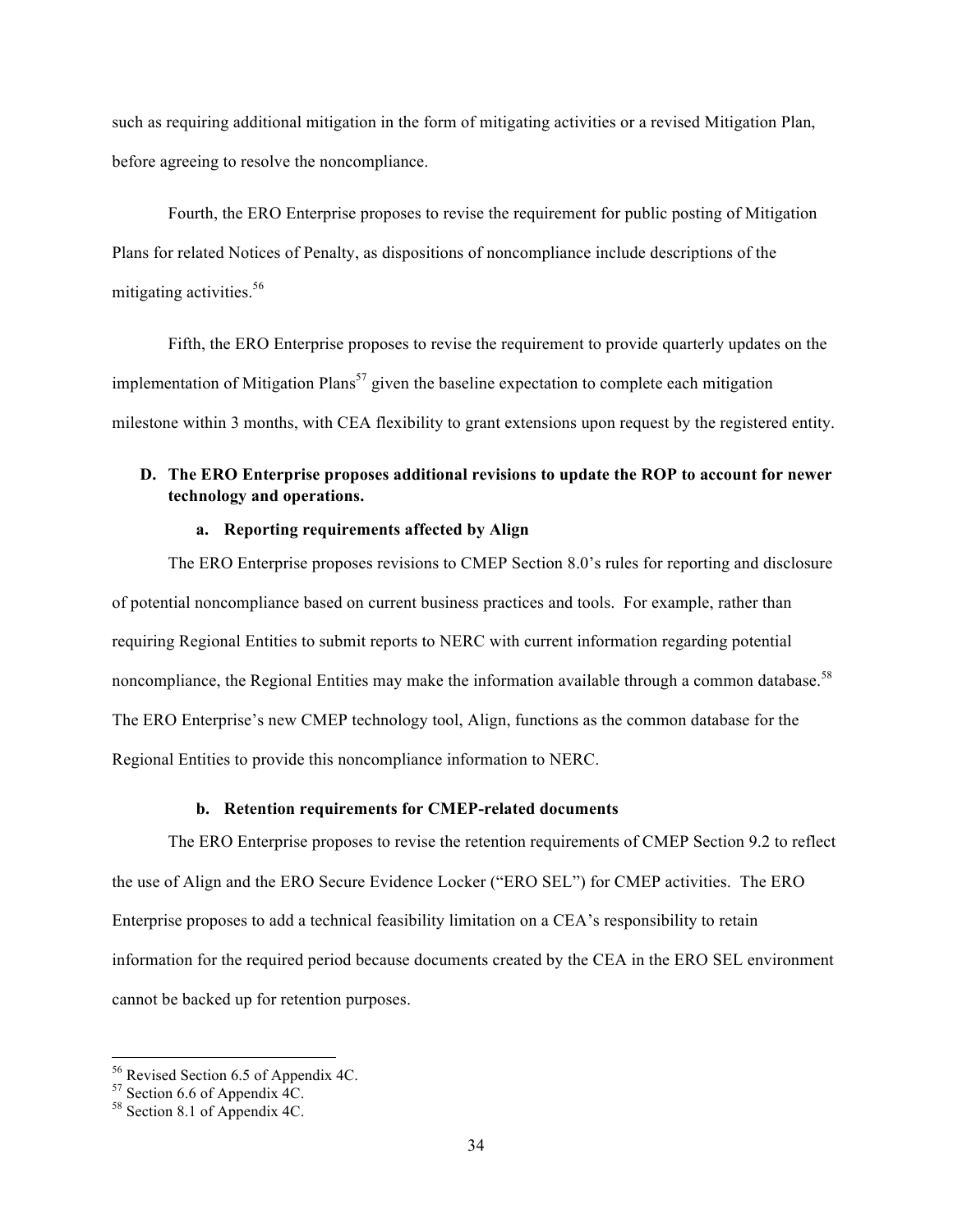The ERO Enterprise proposes to state explicitly that registered entities have continuing obligations to retain CMEP data and information as directed by the CEA. These obligations apply to registered entity retention of CMEP data and information outside of Align or the ERO SEL, including information that the CEA may never formally possess because of use of the ERO SEL.

### **c. Maintaining CMEP records**

The ERO Enterprise proposes to revise Section 401.9 to reflect current business practices regarding the maintenance of CMEP information. With the prior CMEP tracking systems and with the ERO Enterprise's newer CMEP tool, Align, NERC and the Regional Entities coordinate to maintain all information related to potential noncompliance.

#### **d. Program continuity**

The ERO Enterprise proposes to update the language in Section 401.5 for situations where NERC may not have a delegation agreement with the Regional Entity, NERC or the Regional Entity terminates the delegation agreement, or the Regional Entity does not administer the CMEP in accordance with the delegation agreement. The revised language reflects the ERO Enterprise's experience with the termination of two Regional Entities and current business practices related to coordinated oversight of multi-regional registered entities.

#### **e. Confidential Information**

The ERO Enterprise proposes to revise Section 401.10 to state that the treatment of all Confidential Information, including CMEP information, is subject to Section 1500 of the NERC ROP. This revision reduces redundancy throughout the ROP and lessens the likelihood of misaligned terms across various sections that address Confidential Information.

### **f. Rules for public posting of noncompliance are subject to the disclosure regulations and requirements of the Applicable Governmental Authority**

The ERO Enterprise proposes to revise Section 401.11 to state explicitly that rules regarding the public posting of noncompliance information remain subject to the disclosure regulations and requirements of the Applicable Governmental Authority. This revision accommodates current business

35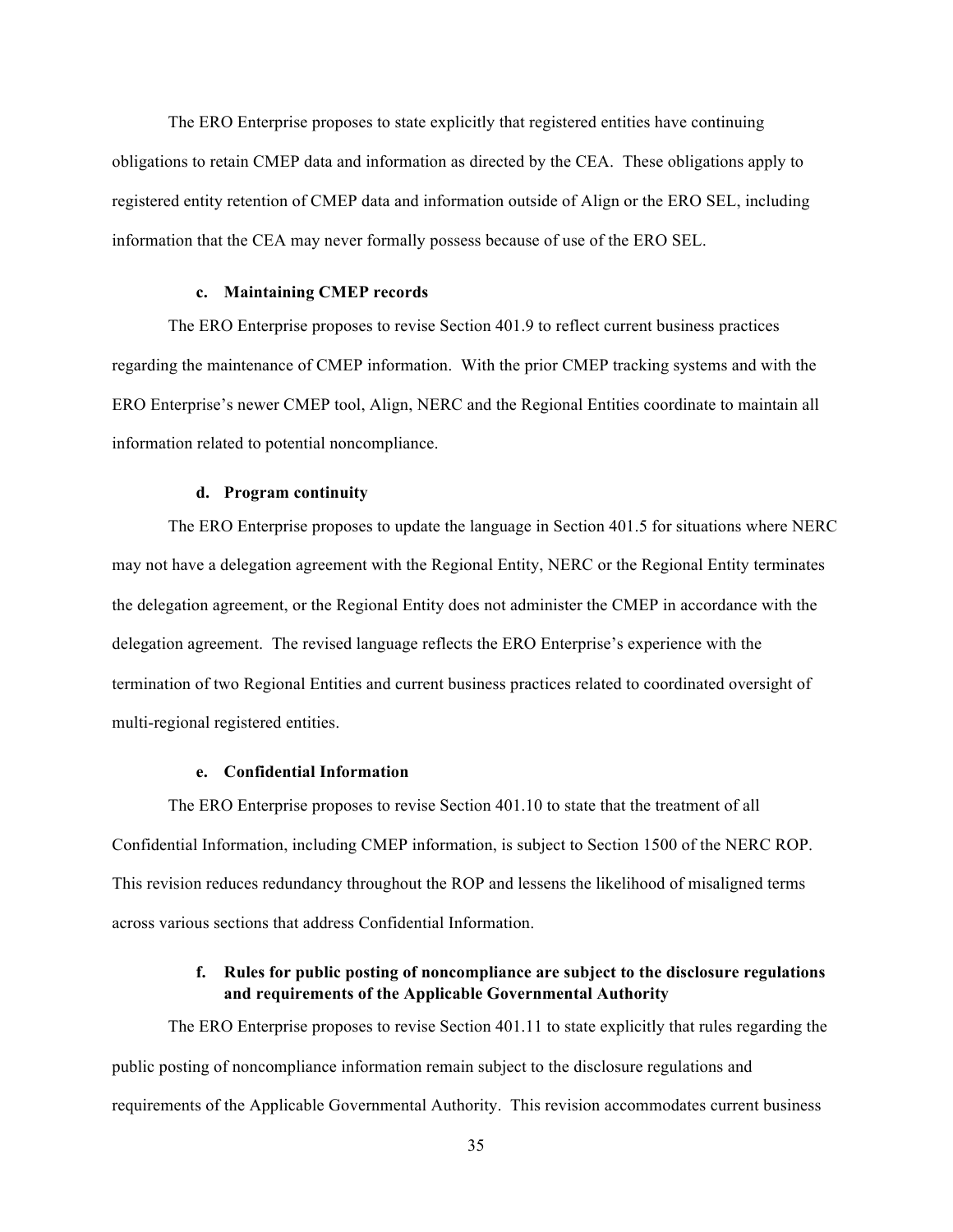practices and allows for adjustments if the Applicable Governmental Authority modifies its regulations or practices related to noncompliance information.

#### **g. NERC Oversight of an ERO Compliance Monitoring and Enforcement Program**

The ERO Enterprise proposes to update Section 402 to reflect NERC's current practices in executing and overseeing a single ERO CMEP across the ERO Enterprise. The ERO Enterprise proposes to consolidate Sections 402.1.2 and 402.1.3 into a new Section 402.1.2 requiring NERC to evaluate the effectiveness of each Regional Entity in meeting its delegated authority and responsibility to execute the CMEP, which incorporates criteria developed by the NERC Compliance and Certification Committee. These revisions are consistent with Appendix 4A. The ERO Enterprise proposes to eliminate references to Regional Entity boards imposing Penalties and sanctions on behalf of NERC because this role is done directly by Regional Entity staff. The ERO Enterprise proposes to revise Section 403.4 to reflect the availability of the Consolidated Hearing Process, adopted by five of the six Regional Entities, for hearings of contested noncompliance findings or sanctions.

The ERO Enterprise proposes to simplify the provisions of Section 402.2 regarding assuring consistency in the Regional Entities' execution of the CMEP. The ERO Enterprise proposes to revise the requirement to document in the Regional Delegation Agreement any differences in execution of the CMEP or application of the NERC Sanction Guidelines to assess penalties. Any such differences would still be justified and described on a case-by-case basis in the resolution of a noncompliance. The ERO Enterprise also proposes to update Section 402.2.1 to describe the periodic coordination of CMEP managers (through the ERO Enterprise Risk, Performance, and Monitoring Group and the ERO Enterprise Enforcement Group) to discuss and resolve CMEP-related issues as meetings rather than forums.

Finally, the ERO Enterprise proposes to streamline other provisions by adopting consistent use of the CEA and the CMEP acronyms, eliminating references associated with Regional Entities complying

36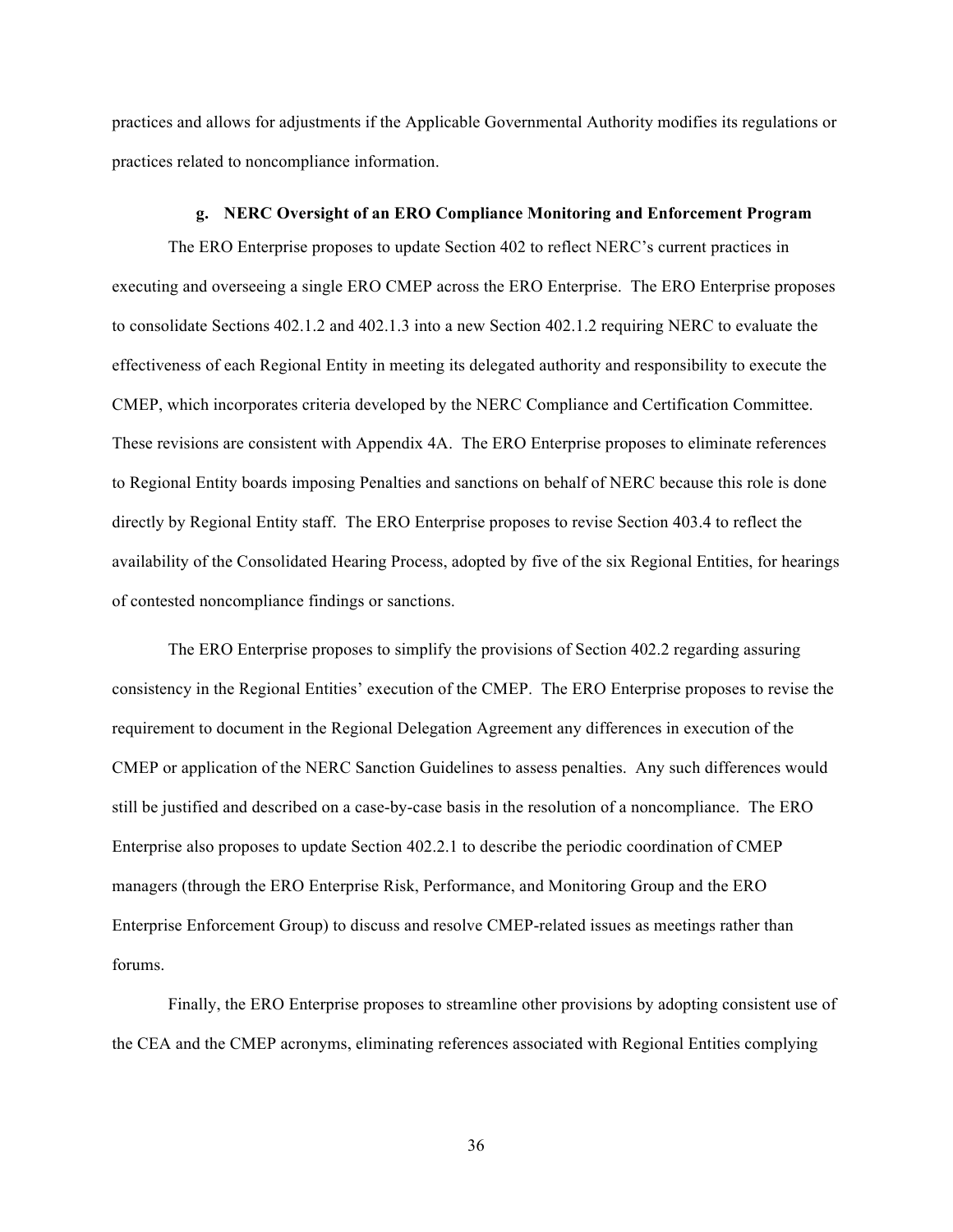with Reliability Standards and Regional Entity hearing bodies, and noting that confidentiality provisions apply to all CMEP activities and to anyone at the Regional Entities, not just Regional Entity CMEP staff.

#### **h. Monitoring NERC's Compliance with the Rules of Procedure**

The ERO Enterprise proposes to add language to Section 405 stating that findings from Compliance and Certification Committee activities to monitor NERC's adherence to the ROP will be addressed by the NERC Board of Trustees and the Board's appropriate committees with responsibility for the applicable subject.

The ERO Enterprise proposes to add language to Section 406 stating that reports and responses related to independent audits of the Compliance Monitoring and Enforcement Program will be posted for public viewing when authorized by the NERC Board of Trustees or the appropriate Board committee.

### **i. Potential conflicts with market rules**

The ERO Enterprise proposes to expand the rule of Section 402.7 regarding disclosure of potential conflicts with market rules to include any Reliability Standard, as opposed to only a Regional Reliability Standard.

# **j. Updates for Critical Electric Infrastructure Information and Critical Energy Infrastructure Information**

The ERO Enterprise proposes to revise the definitions of Confidential Information in Appendix 2 and Section 1500 to reflect the terms used by FERC in its regulations on the protection of Critical Electric Infrastructure Information and Critical Energy Infrastructure Information.

#### **k. Definitions in Appendix 2**

#### **i. Alleged Violation and Find, Fix, Track and Report**

The ERO Enterprise proposes to revise the definitions of "Alleged Violation" and "Find, Fix, Track and Report" to reflect the replacement of "Possible Violation" with "Potential Noncompliance."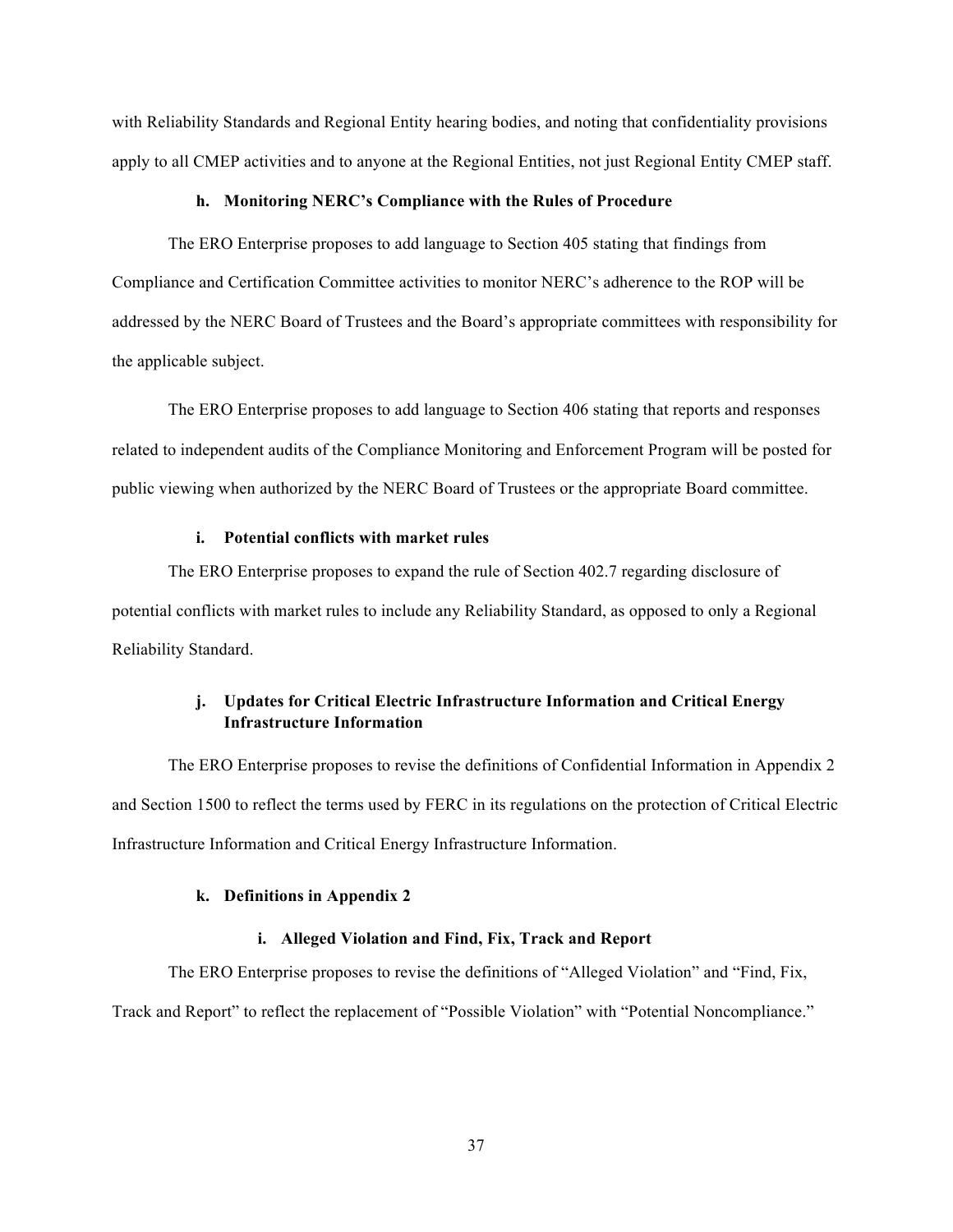#### **ii. Exception Report**

The ERO Enterprise proposes deletion of the term "Exception Report" as it is no longer a discovery method in the CMEP.

#### **III. Revisions to the Personnel Certification and Credential Maintenance Program**

#### **A. Summary**

NERC is proposing a structure change to enhance the governance of the System Operator Certification program. The Personnel Certification Governance Committee ("PCGC") currently oversees the implementation of the System Operator certification program and the associated activities of the exam working group which develops the exam questions for System Operators. NERC proposes to move the System Operator credential maintenance program from the former Operating Committee (now the Reliability and Security Technical Committee) to the oversight of the PCGC.

This move aligns with the objectives of the PCGC in maintaining the integrity of the System Operator certification process. This process has two components that belong together. First, the PCGC oversees System Operator certification eligibility requirements, including the development, administration, and scoring of the System Operator assessment instruments for the System Operator Certification Program. Second, NERC proposes that the PCGC also oversee that appropriate providers are developing post-exam courses for System Operators to maintain their credentials and knowledge of the BPS. This is consistent with the overall purpose of the committee. Accordingly, NERC proposes to move requirements from Section 900 to Section 600. NERC also renames the "Personnel Certification Program" the "Personnel Certification and Credential Maintenance Program."

#### **IV. Revisions to the Training and Education Program**

#### **A. Summary**

In conjunction with the aforementioned revisions to Section 600, NERC proposes to delete Section 902 (Continuing Education Program) and move its requirements to Section 600.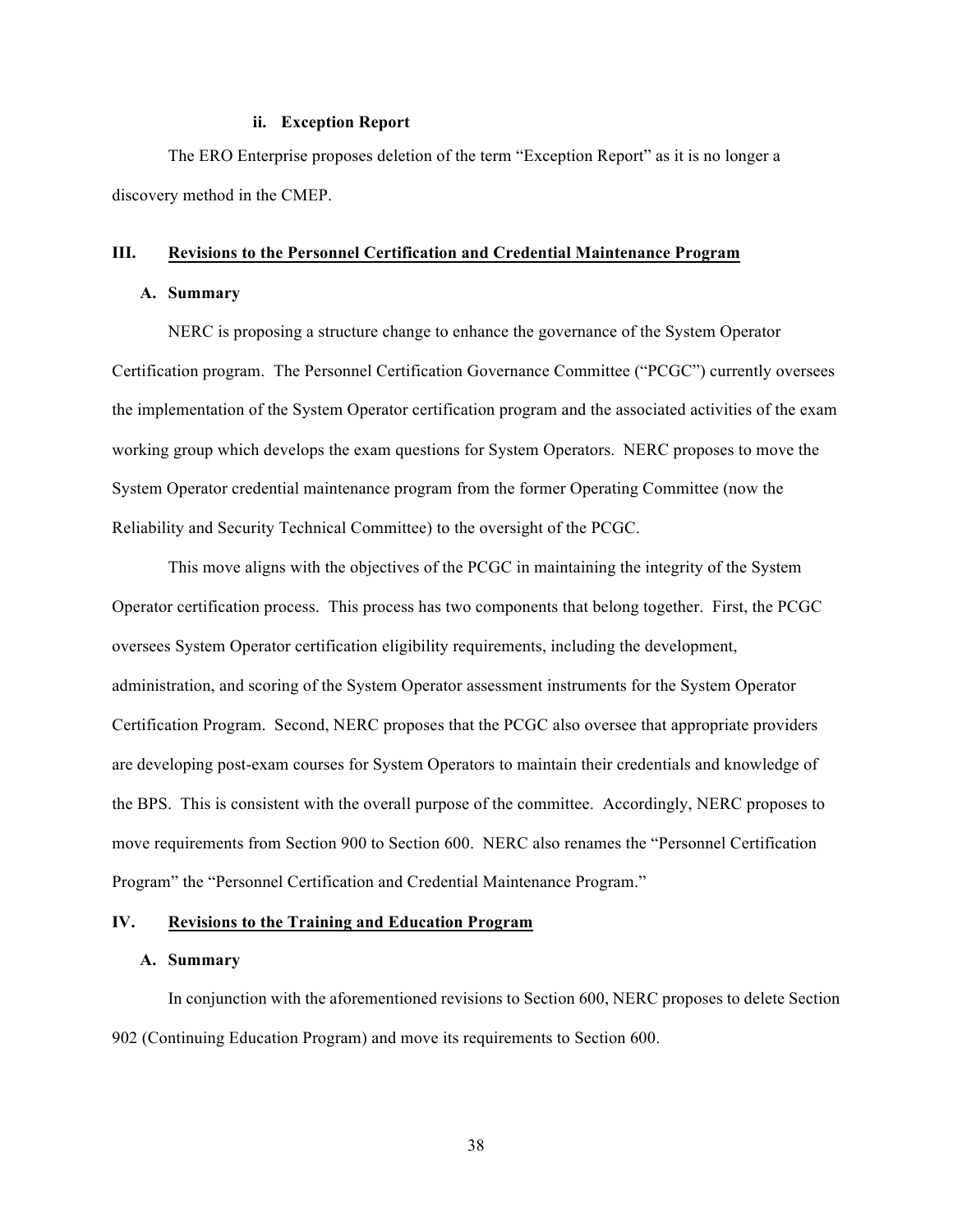Respectfully submitted,

*/s/* 

Nina Jenkins-Johnston Assistant General Counsel Edwin Kichline Senior Counsel North American Electric Reliability Corporation 1325 G Street, N.W., Suite 600 Washington, D.C. 20005 (202) 400-3000 (202) 644-8099 – facsimile

nina.johnston@nerc.net edwin.kichline@nerc.net

*Counsel for North American Electric Reliability Corporation*

Date: December 23, 2021